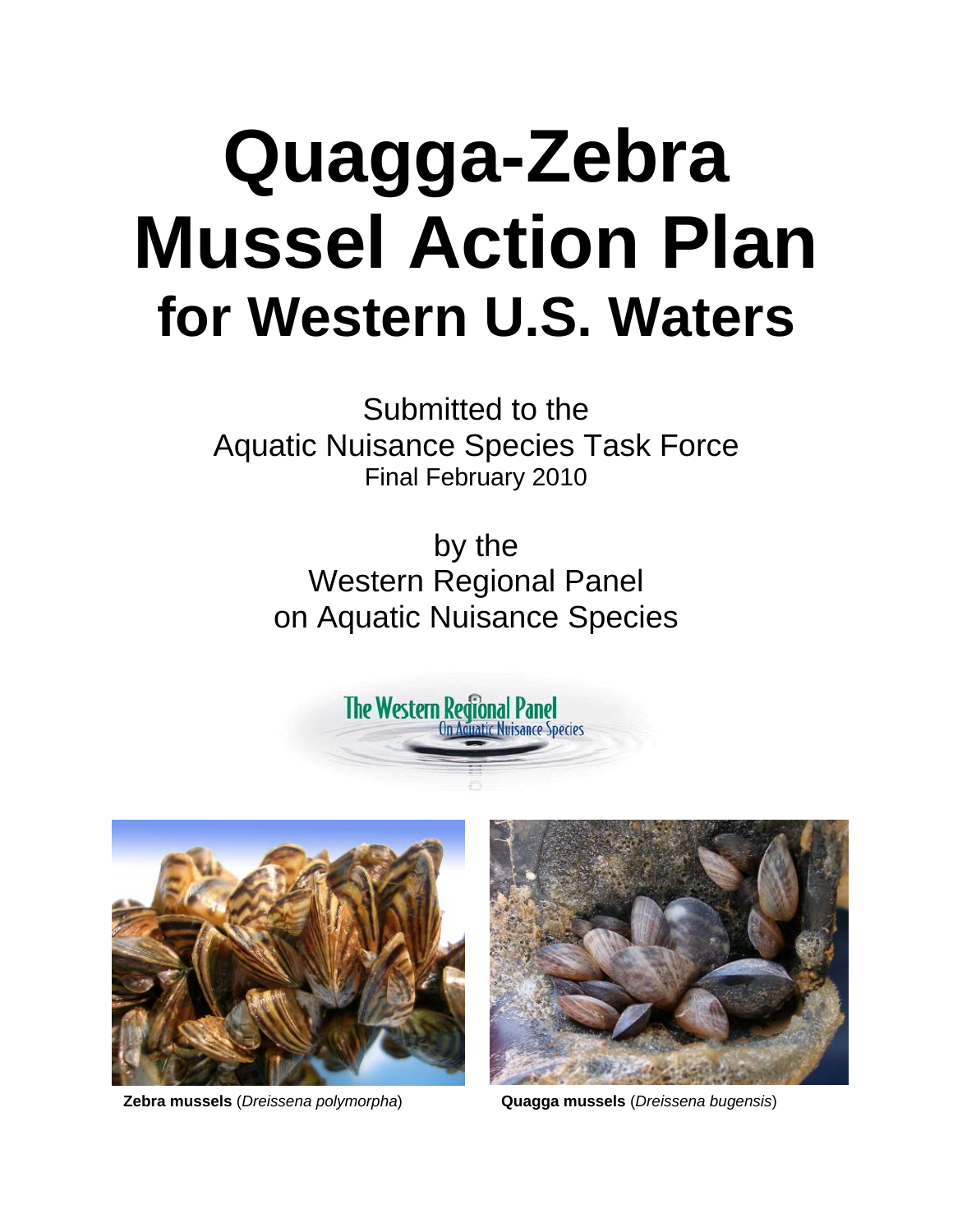### **Acknowledgements**

This action plan was prepared by the Western Regional Panel (WRP) for the Aquatic Nuisance Species Task Force (ANSTF). The time, energy, and input of the many state and federal agencies and nongovernmental organizations making up the WRP were invaluable in developing priority actions needed that will guide all of our efforts over the next five years to address the environmental and socioeconomic impacts of quagga and zebra mussels.

#### **Steering Committee**

Elizabeth Brown, Colorado Invasive Species Coordinator Larry Dalton, Utah Aquatic Nuisance Species Coordinator Joe DiVittorio, Bureau of Reclamation Invasive Species/IPM Program Coordinator Susan Ellis, California Invasive Species Program Coordinator Jason Goeckler, Kansas Aquatic Nuisance Species Coordinator Karen McDowell, WRP Vice-Chair, San Francisco Estuary Project Stephen Phillips, Pacific States Marine Fisheries Commission Eileen Ryce, WRP Chair, Montana Aquatic Nuisance Species Coordinator John Wullschleger, National Park Service, Fish Program Leader

#### **Writing Team**

David Britton USFWS Region 2 Assistant Aquatic Invasive Species Coordinator Elizabeth Brown, Colorado Invasive Species Coordinator Paul Heimowitz, USFWS Region 1 Aquatic Invasive Species Coordinator John Morse, University of Texas, Arlington Dominique Norton, California Department of Fish and Game Bob Pitman, USFWS Region 2 Aquatic Invasive Species Coordinator Eileen Ryce, WRP Chair, Montana Aquatic Nuisance Species Coordinator Ron Smith, USFWS Region 8 Aquatic Invasive Species Coordinator Erin Williams, USFWS Region 6 Aquatic Invasive Species Coordinator Martha Volkoff, California Department of Fish and Game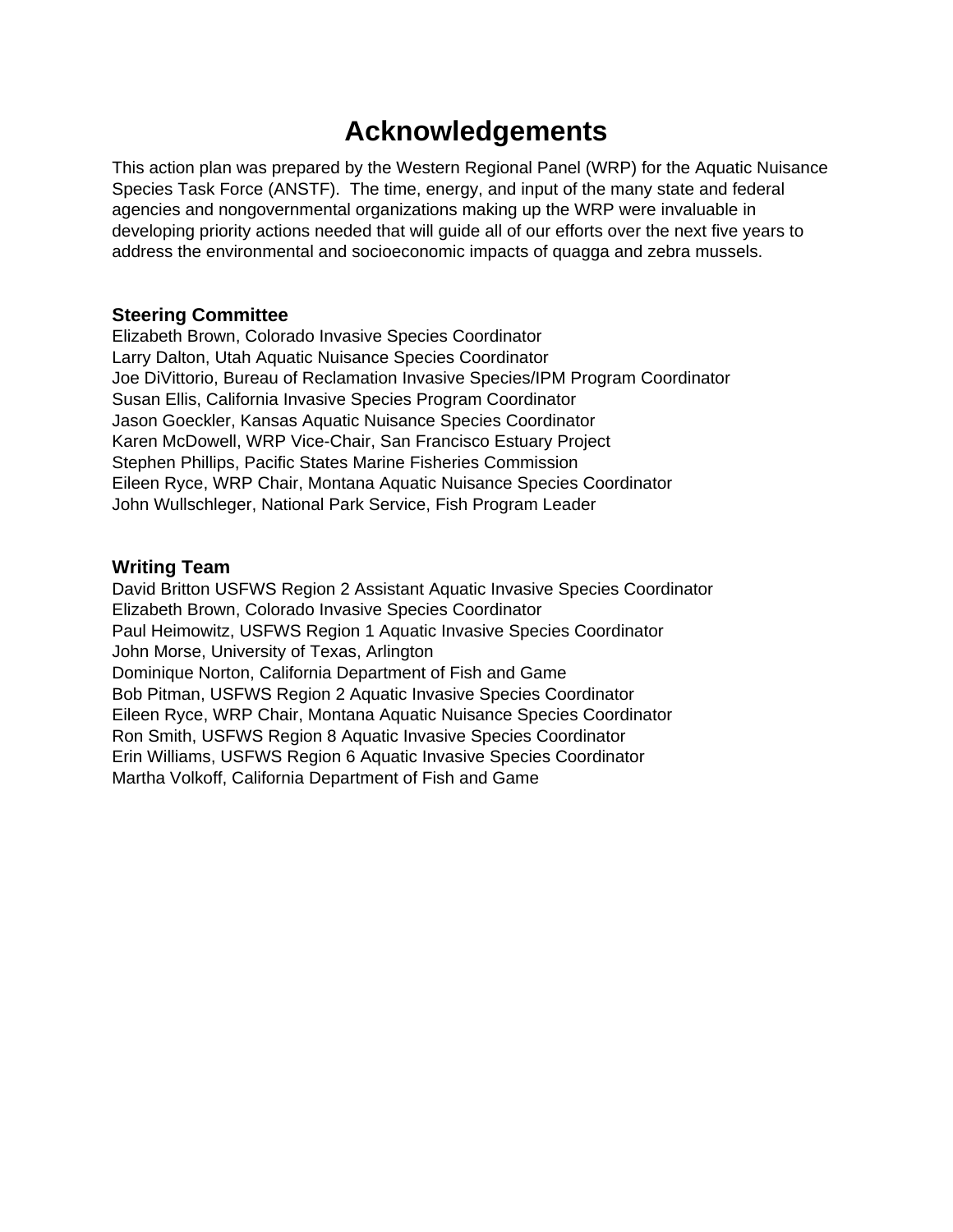# **Table of Contents**

|              | <b>Executive Summary</b> |  |
|--------------|--------------------------|--|
| $\mathbf{L}$ |                          |  |
|              |                          |  |
|              |                          |  |
|              |                          |  |
|              |                          |  |
|              |                          |  |
|              |                          |  |
|              |                          |  |
|              |                          |  |
|              |                          |  |
|              |                          |  |
|              |                          |  |
|              |                          |  |
|              |                          |  |
|              |                          |  |
|              |                          |  |
|              |                          |  |
|              |                          |  |
|              | F.                       |  |
|              |                          |  |
|              |                          |  |
|              |                          |  |
|              |                          |  |

### Appendices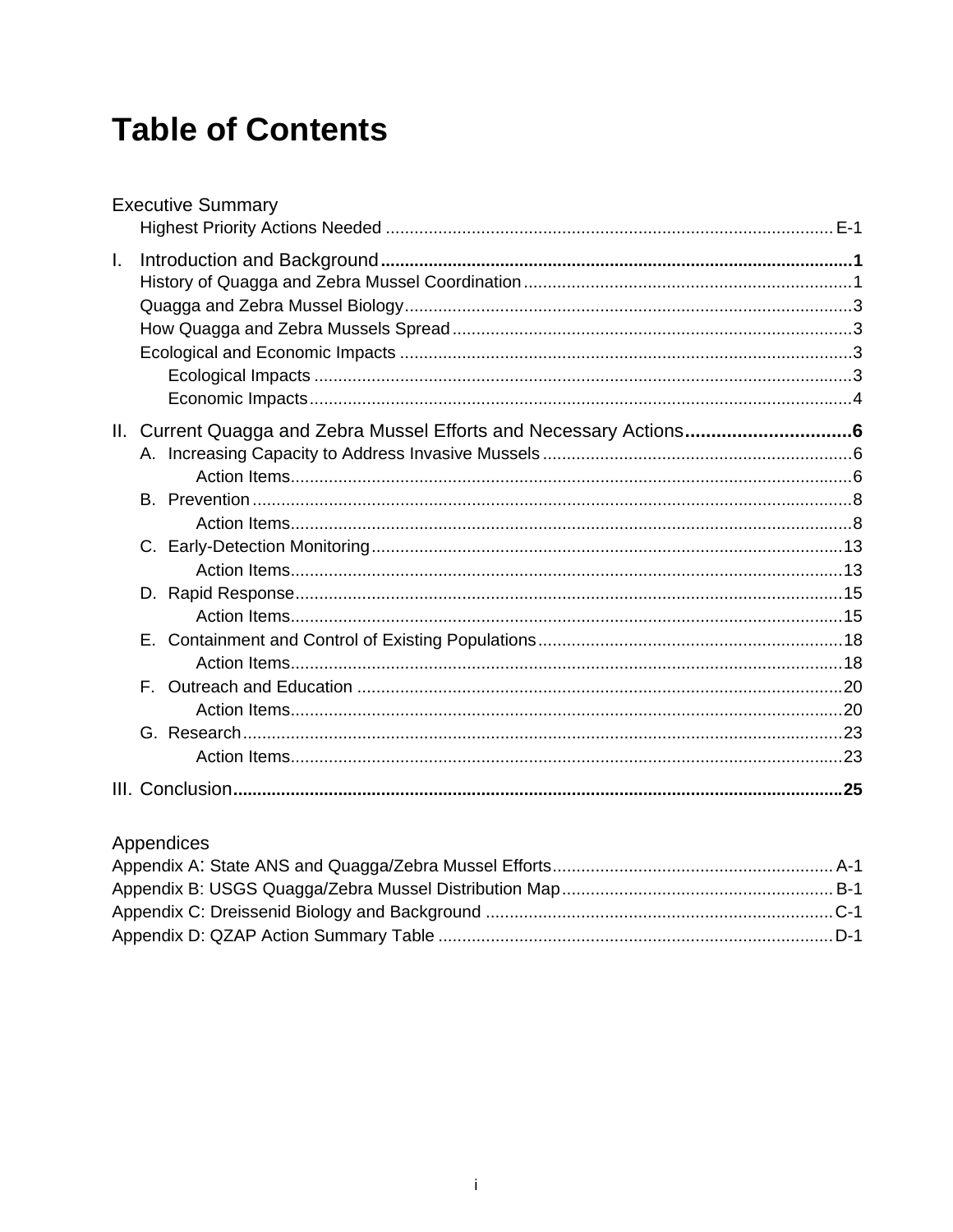# **Executive Summary**

The quagga mussel (*Dreissena rostriformis bugensis*) and zebra mussel (*Dreissena polymorpha*, collectively referred to as Dreissenids) are among the most devastating aquatic nuisance species (ANS) to invade North American fresh waters. In January 2007, the first population of Dreissenid mussels west of the 100th Meridian was discovered in Lake Mead. The arrival of quagga and zebra mussels in the West extends their significant ecological and economic impacts to a region already challenged with water management issues. Once established, these mussels can clog water intake and delivery pipes, infest hydropower infrastructure, adhere to boats and pilings, foul recreational beaches, and cause many other costly problems. Their ecological legacy in the Eastern U.S. has included competition with native mussels, disruption of food webs, and bioaccumulation of toxins. It is almost certain that they will pose similar threats in the West, putting the long list of imperiled fish and other aquatic life at an even greater risk. Invasive mussels have not been detected in the vast majority of Western waters, presenting tremendous opportunities to prevent significant damage if coordinated and extensive action is taken immediately. **Without increased and immediate action, quagga and zebra mussels will cause irreparable ecological damage to western waters and long-term costs will be in the billions.** In Idaho, the conservative estimate of state-wide direct and indirect costs from establishment of Dreissenid mussels is \$94,474,000.

Effective, decisive actions and support are needed from water management entities at all levels, including state and federal agencies, tribes, private water districts and concessionaires to prevent the introduction or spread of or to respond to an infestation of quagga or zebra mussels. Federal actions and coordination must complement and support State efforts. Water management jurisdictions and authorities in the West are varied and complex, emphasizing the need for comprehensive and effective coordinated action.

Efforts to prevent the further spread and introduction of ANS in the West do exist; however, they are extremely varied across state, tribal, federal and local agency jurisdictions. Most States within the West have limited ANS programs. Five of the nineteen States in the region have well developed and funded programs, although even these five programs have limitations and challenges. With water conveyance systems and a mobile recreating society, all water management entities throughout the West need effective programs to prevent the introduction and control the spread of aquatic invasive species.

The goal of this document is to summarize current strategies to address the invasion of zebra and quagga mussels in the West, and to identify and prioritize the specific actions that are needed to comprehensively prevent the further spread of these mussels, respond to new infestations, and manage existing infestations. This *Quagga-Zebra Mussel Action Plan for Western U.S. Waters* (QZAP) is intended to serve as a common 'road map' of priorities for any water or recreational management entity and their partners for the next five years and is not intended as a budget request.

### **Highest Priority Actions Needed**

Actions to address this growing problem fall under seven major categories: Increasing Capacity to Address Invasive Mussels, Prevention, Early-Detection Monitoring, Rapid Response, Containment and Control, Outreach and Education, and Research. While research action items are not included in the "highest priority action" list, research is a critical need that cuts across the various categories, and is included in section G. The highest priority actions that are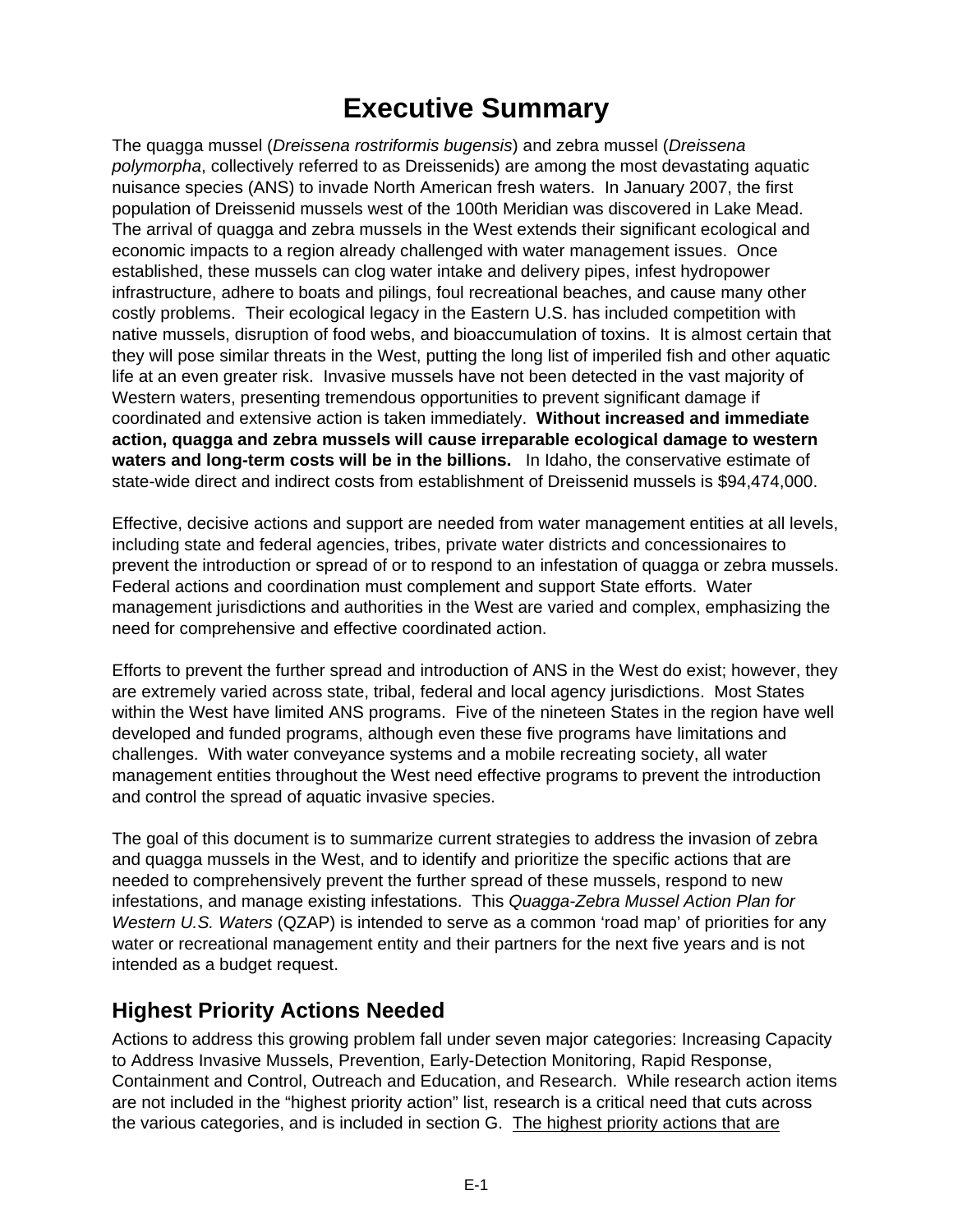#### immediately needed to prevent and control the spread of quagga and zebra mussels throughout the West are:

#### **Increasing Capacity to Address Invasive Mussels**

• State and Interstate ANS Management Plan funding and QZAP implementation (A.1.). *Implemented at the state and federal level; estimated annual funding need is \$31,140,000.*

#### **Prevention**

- Implement mandatory inspection and decontamination at infested waters (B.1.). *Implemented at the state, federal and local level; estimated annual funding need is \$19,432,090; Initial estimated cost is \$25,320,090.*
- Continue the development of effective watercraft inspection and decontamination protocols and standards (B.2.). *Implemented at the state and federal level; estimated one-time funding need is \$200,000.*
- Develop standard and effective equipment inspection and decontamination protocols (B.3.). *Implemented at the federal and state level; estimated one-time funding need is \$200,000.*
- Adopt standard watercraft and equipment inspection and decontamination protocols in Western States (B.4.). *Implemented at the federal, state and local level; estimated onetime funding need is \$270,000.*
- Establish and implement strong, consistent law enforcement programs in each Western State (B.5.). *Implemented at the federal, state and local level; estimated annual funding need is \$11,400,000; estimated initial need is \$380,000.*
- Develop a standardized model and strategy for risk assessment model for water bodies (B.6.). *Implemented at the state and federal level; estimated initial funding need is \$250,000.*

#### **Early-Detection Monitoring**

- Expand early-detection monitoring programs to all Western water jurisdictions (C.1.). *Implemented at the federal, state and local levels; estimated annual funding need is \$2,561,200.*
- Develop standard field protocols for early-detection monitoring (C.2.). *Implemented at the federal and state levels; estimated one-time funding need is \$504,000.*

#### **Rapid Response**

- Create and maintain a rapid response fund (D.1.). *Implemented at the federal level; estimated initial funding need is \$20 million; estimated annual funding need is \$5 million.*
- Finalize the rapid response notification database (D.2.). *Implemented at the federal level; estimated annual funding need is \$25,000.*

#### **Containment and Control of Existing Populations**

• Develop tools and best management practices for preventing and minimizing mussel movement and settlement within water distribution systems and other infrastructure (E.1.). *Implemented at the federal, state and local levels; estimated one-time funding need is \$5,000,000.* 

#### **Outreach and Education**

• Adopt consistent outreach messaging and enhance coordination of efforts (F.1.). *Implemented at the federal and state level; estimated annual funding need is \$250,000.*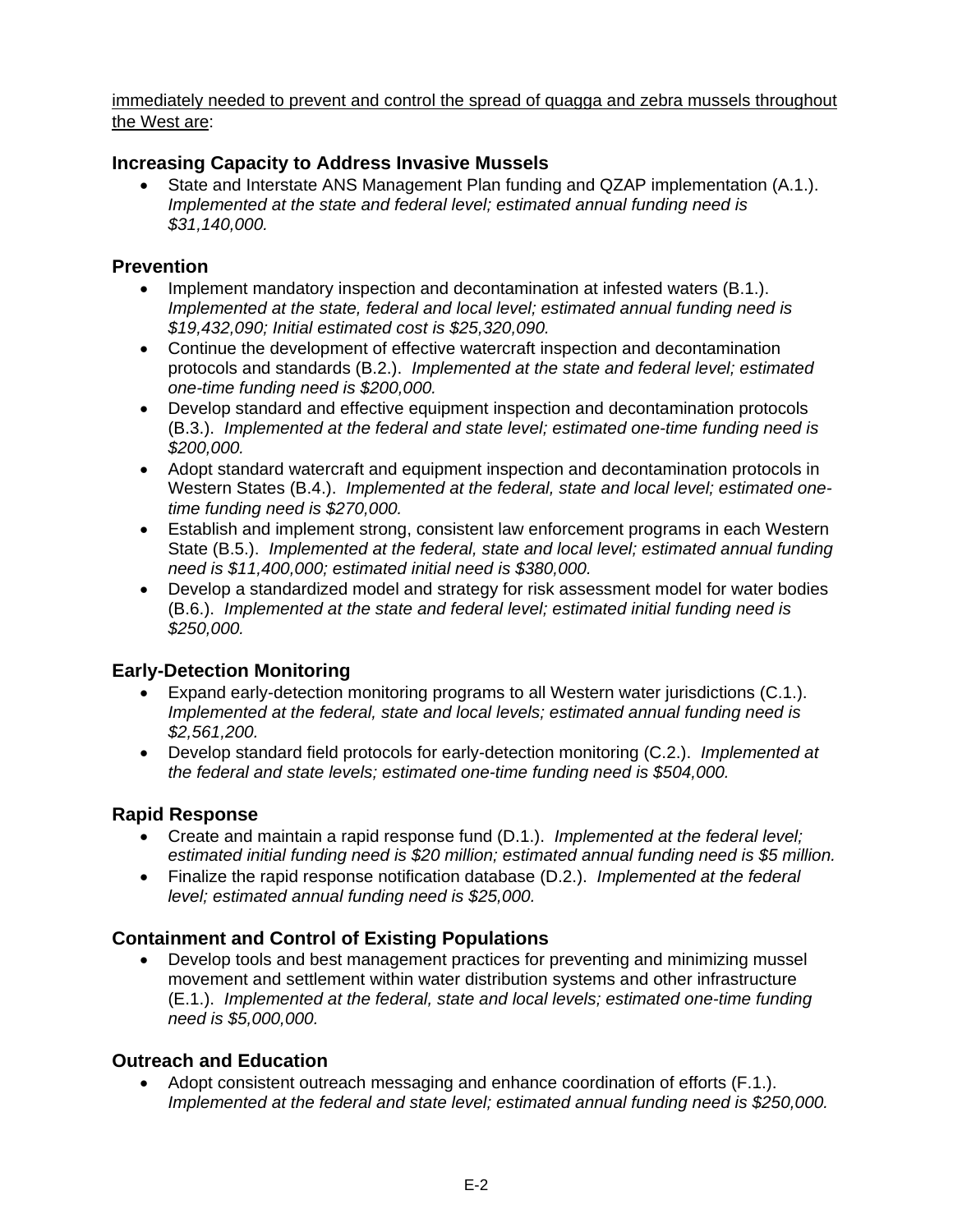### **I. Introduction and Background**

Quagga and zebra mussels (often referred to as Dreissenids) are among the most devastating aquatic species to invade North American fresh waters. Quagga mussels were found in January 2007 in Lake Mead and since then quagga or zebra mussels have been found in Arizona, California, Colorado, Nevada, Texas and Utah (see Appendix B for a distribution map). Quagga and zebra mussels are native to the Black and Caspian Sea drainages. Dreissenid mussels were introduced to the Great Lakes region of the U.S. in the late 1980s via ballast water discharge from ocean-going vessels and have spread throughout the central and Northeastern U.S., via a number of pathways. The arrival of quagga and zebra mussels to Western waters brings the potential to extend devastating impacts into a geographical area already challenged with water-related issues. The arrival of these mussels poses ecological ramifications including negatively impacting aquatic biodiversity and water quality and reducing food sources for native mussels, fish larvae, and zooplankton. Once established, these mussels can clog water intake and delivery pipes, foul dam intake gates and pipes, and adhere to boats, pilings, and most hard and some soft substrates. Mussels will impact public water delivery systems, fire protection, and irrigation systems and require costly removal maintenance. For example, a recent assessment of the potential economic impacts to the hydroelectric facilities of the Columbia River Basin suggest that costs to install chlorination systems could be as high as \$2 million for some facilities with recurring operation costs of \$100,000 per year.

In response to a request by the National Aquatic Nuisance Species Task Force (ANSTF), the Western Regional Panel (WRP) developed this plan to reflect the rising threat of invasive quagga and zebra mussels in the West. The WRP includes 19 western states, federal agencies, tribes and other invasive species stakeholders. The goal of this document is to summarize current strategies to address the invasion of zebra and quagga mussels in the West, and to identify and prioritize the specific actions that are needed to comprehensively prevent the further spread of quagga and zebra mussels, respond to new infestations, and manage existing infestations. The *Quagga-Zebra Mussel Action Plan for Western U.S. Waters* (QZAP) is intended to serve as a common 'road map' of priorities for agencies and their partners for the next five years. The concerted effort to address quagga and zebra mussels fits into the larger battle against aquatic nuisance species (ANS) that threaten Western waters.

### **History of Quagga and Zebra Mussel Coordination**

Effective and decisive actions and support are needed from water management entities at all levels, including state and federal agencies, tribes, private water districts and concessionaires to prevent the introduction or spread of, or respond to an infestation of quagga or zebra mussels. Federal actions and coordination must complement and support State efforts. Water management jurisdictions and authorities in the West are varied and complex, emphasizing the need for comprehensive and effective coordinated action.

The primary coordinating body by which ANS prevention efforts have been carried out in the West is the 100th Meridian Initiative. This partnership of stakeholders, federal and state agencies was developed in the mid-1990s by the U.S. Fish and Wildlife Service (FWS) with the goal to stop the westward spread of ANS. Efforts are aimed primarily at recreational pathways, and include boater education and outreach, watercraft inspection training, coordination of early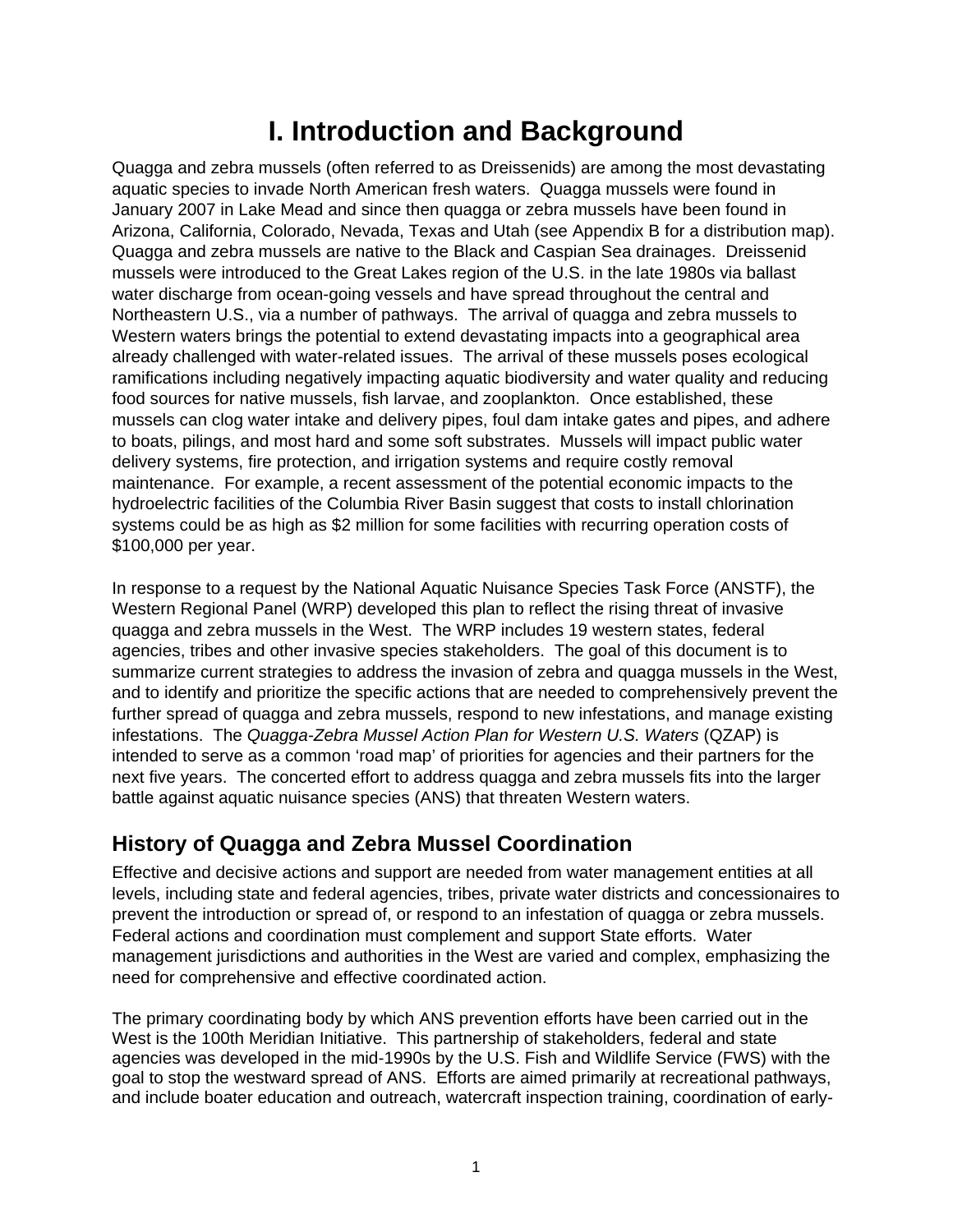detection monitoring, assessment of watercraft use, and evaluation of inter-state routes of trailered watercraft movement. Level of participation in the 100th Meridian Initiative varies among groups; some federal and state agencies, tribes and local groups are strongly engaged but there are also significant gaps in participation at the local, regional, and national level. While the threats posed by ANS are widely recognized, the degree to which individual states are prepared to respond to them is variable. Under the Nonindigenous Aquatic Nuisance Prevention & Control Act (NANCPA) of 1990, state and interstate ANS management plans can be developed that are eligible for federal cost-share funding once approved by the ANSTF. Thirteen (AK, CA, HI, ID, KS, MT, NM, ND, OK, OR, SD, UT, and WA) of the 19 Western States currently have approved ANS management plans, and several other state plans are under development. The *Lake Tahoe Region Aquatic Invasive Species Management Plan* has also been approved by the ANSTF. Many western states also have designated a State ANS Coordinator to work on state priorities and coordinate with federal efforts. Prevention is fundamental to effective ANS management, but securing funding at the state level for such efforts has typically not fared well compared to programs to control existing ANS. Many western states have established ANS programs and laws to support prevention. Appendix A briefly summarizes each western state's, and British Columbia's, current level of activities to address the quagga and zebra mussel issue.

The Secretary of Interior has designated zebra mussels "injurious wildlife" under federal law and therefore the importation and interstate transport of zebra mussels are prohibited by the federal Lacey Act (18 U.S.C. 42). Although quagga mussels are not listed as injurious, various levels of prohibition (transport, possession, etc.) are in place in many western states. State prohibitions offer other opportunities under other provisions of the Lacey Act for coordination by state and federal law enforcement agents.



View of exposed zebra mussels at a Kansas reservoir after a lake drawdown. (Photo: Jason Goeckler, KS Department of Wildlife & Parks)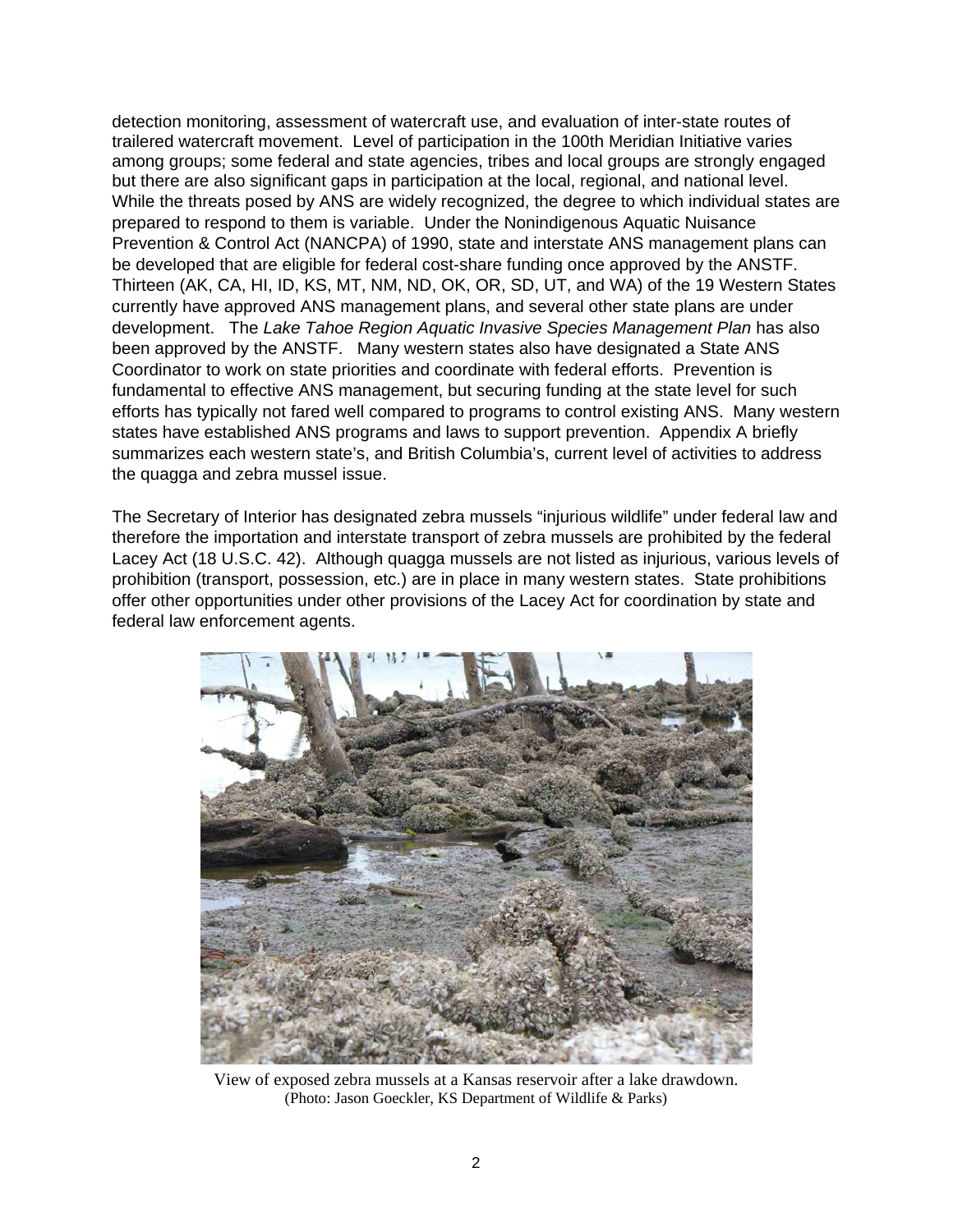### **Quagga and Zebra Mussel Biology**

These invasive mussels are small, freshwater bivalves that attach to hard and soft substrates, including plants, rocks, man-made materials and structures including docks, dams, canals, aqueduct walls, watercraft hulls, and on other recreation or commercial equipment. A mature female Dreissenid mussel can produce over one million eggs per year. In the warmer waters of the Western U.S., there is the potential for year-round spawning. Eggs develop into microscopic larvae called veligers. Veligers float in the water column and can be transported within water distribution systems as well as in watercraft bilges, ballasts, and live wells, and in any other equipment that holds water. Juvenile and adult mussels secrete byssal threads (small, thin fibers) to attach themselves to substrates and can survive on substrate removed from one body of water and transferred to another. Dreissenid mussels often cluster in huge colonies from the surface of the water to more than 400 feet in depth.

### **How Quagga and Zebra Mussels Spread**

As veligers grow, they settle out of the water and attach to a substrate where they may then crawl or float in search of a more suitable location. Adult mussels are hardy and can survive out of water for up to five days in warm, dry weather and up to 30 days in cool, moist weather. Adults can be easily spread between water bodies by watercraft, especially when protected in the crevices of trim tabs, keels, engines, propellers, and anchors. In addition, they may be moved with equipment, trailers, water tanks, construction equipment, fish for stocking, waterbased aircraft, firefighting equipment, bait buckets, anglers, and other recreational water equipment. Survival out of water can be prolonged by proximity to damp objects, such as coiled rope, or in enclosed areas.

### **Ecological and Economic Impacts**

In terms of ecological and economic impacts quagga and zebra mussels are two of the most devastating aquatic species to invade North American fresh waters. The arrival of these species to Western waters brings the potential to extend devastating impacts into an area already severely challenged with water-related issues. The spread of quagga and/or zebra mussels threatens the natural environment, water delivery systems, hydroelectric facilities, agriculture, and recreational boating and fishing.

#### **Ecological Impacts**

The ecological ramifications of these mussels include impacting aquatic biodiversity; reducing food sources for native mussels, fish larvae, and zooplankton; and changing water quality. Many other aquatic organisms rely on plankton for survival. The presence of quagga or zebra mussels in an environment can disrupt the food chain and out-compete other species. Therefore, food consumed by the mussels is detrimental to other species, and can result in the displacement of native, often threatened or endangered species, and recreationally important sportfish. Given their ability to filter large volumes of water, and in combination with extremely high densities, these mussels can significantly reduce the amount of nutrients and particles in the water, resulting in increased water clarity. This increased clarity allows for greater light penetration, resulting in increased algae and vegetation growth. Quagga and zebra mussels also selectively feed on green-algae and may increase the proportion of foul-smelling bluegreen algae in water systems. As reported by the Government Accountability Office, zebra mussel invasions will reduce native mussel species by as much as 50 percent in the next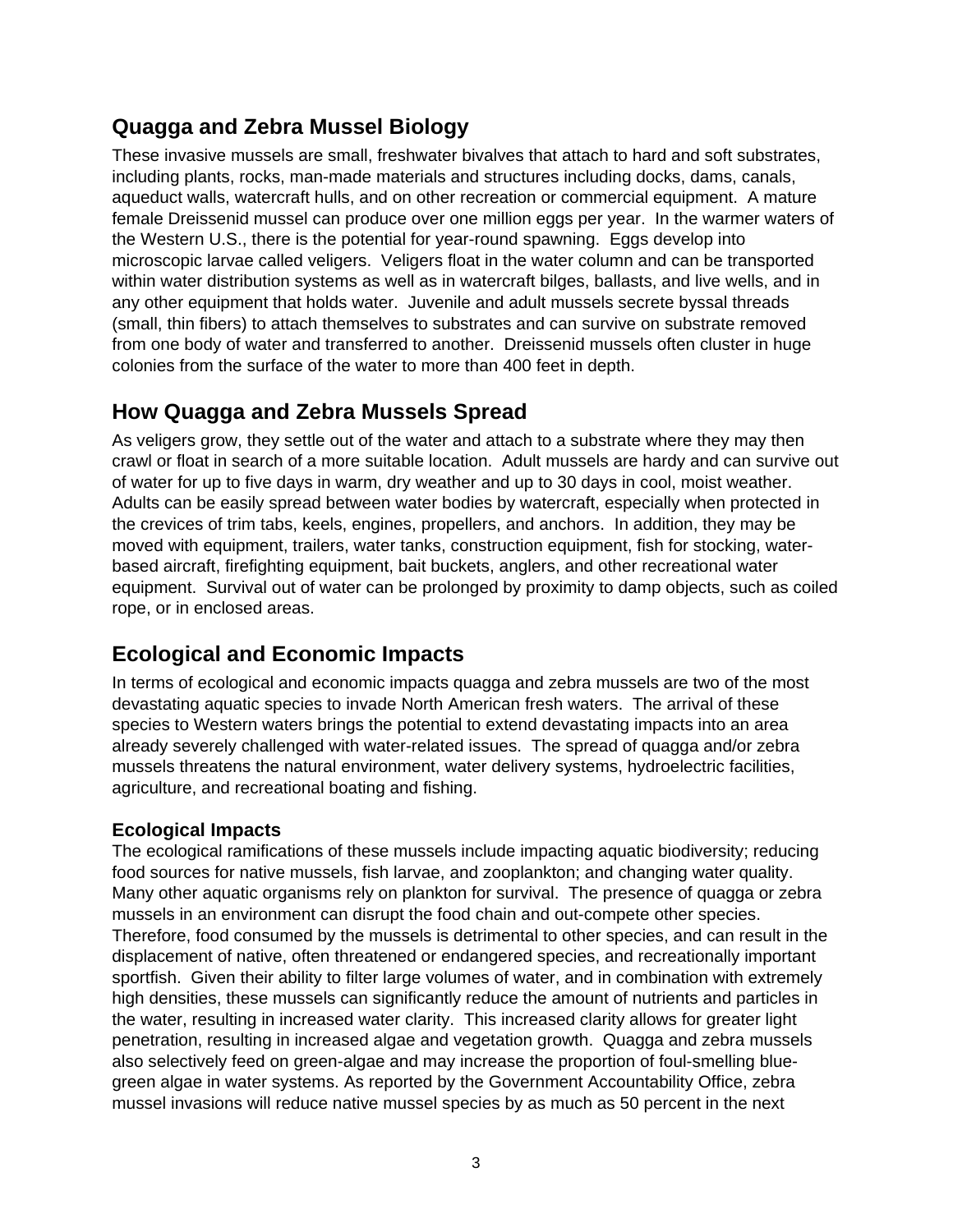decade, causing the extinction of up to 140 species. Recovery efforts for razorback suckers, humpback chub, several salmon species, and other threatened and endangered western fish would be significantly hindered by the establishment of zebra and quagga mussels.

Due to the long-term negative ecological impacts that will occur from an established population of Dreissenids, response to a new infestation could be defined as an "emergency." That term may have implications for rapid response funding and environmental compliance, and its use can vary based on the definition within the state. For example, in Idaho when the Governor declares a state of emergency, that allows the use a deficiency warrant to fund prevention and response activities.

For more expansive Dreissenid Biology and Background, please see Appendix C.

#### **Economic Impacts**

Many analyses do not address the economic impact of invasive species on natural area ecosystems. Instead, they often reflect the impacts of invasive species on commercial activities. The true cost of invasive species is underestimated if estimates of damages do not include lost ecosystem function, such as water purification and aesthetic values. Some estimates of economic impacts of zebra and quagga mussels are included here to show the value of preventing the introduction of mussels and other aquatic invasive species.

U.S. Congressional researchers have estimated that Dreissenid mussel infestations in the Great Lakes area has cost the power industry \$3.1 billion between 1993-1999, with an economic impact to industries, businesses and communities of more than \$5 billion. Average costs from 1989-1994 for facilities with a Great Lakes basin water intake were over \$4 million per respondent for zebra mussels. In the West, there is a vast infrastructure of water conveyance systems. Quagga and zebra mussels can clog water intake and delivery pipes, foul dam intake gates and pipes, and as a result impact water delivery systems. An infestation requires reoccurring, costly mechanical removal of mussels, and the decay of dead mussels can corrode steel and cast iron pipelines resulting in increased maintenance costs. Few economic studies projecting water delivery costs from a mussel invasion have been conducted, and projections omit the expense of lost ecosystem function.

A recent assessment of the potential economic impacts to the hydroelectric facilities of the Columbia River Basin, should it become infested, estimated that costs to install chlorination systems to manage an infestation could be as high as \$2 million for some facilities, with recurring operation costs of \$100,000 per year. In Idaho, the conservative estimate of statewide direct and indirect costs from establishment of Dreissenid mussels, which does not include mussel impacts on irrigation systems (because there was no data) is \$94,474,000. Bureau of Reclamation-wide appropriated costs attributable to zebra and quagga mussels since 2008 are on the order of \$12.6 million. The American Recovery and Reinvestment Act provided \$4.5 million of this total which enabled monthly sampling for larval detection through 2010 at more than 150 water bodies throughout the Western U.S. Control and management costs have been incurred primarily for initial implementation of control strategies at impacted Reclamation facilities along the lower reaches of the Colorado River (including Hoover, Davis, and Parker Dams). In addition, non-appropriated costs from power users for mussel mitigation at Reclamation facilities on the Lower Colorado River are estimated to be \$250,000 in 2010 and will likely increase in future years.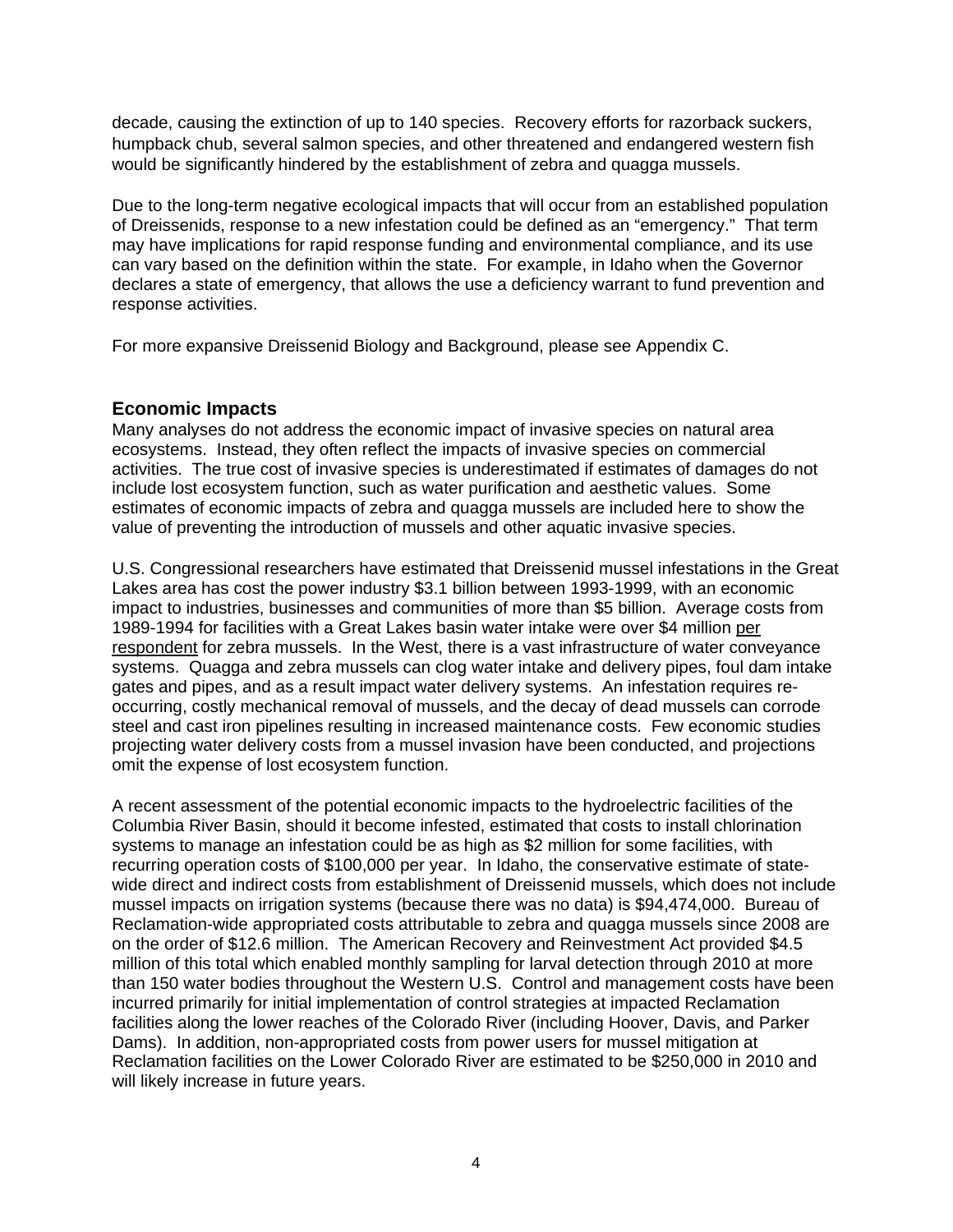Quagga and zebra mussels also negatively impact recreation and commercial fishing, and thus local economies. Attached mussels can increase drag on the bottom of watercraft, reducing speed, wasting fuel, and requiring scraping and repainting of the watercraft's hull. Mussels attached in and around the steering components can jam the equipment and can block the cooling system in engines causing them to overheat. Degraded habitats also reduce sportfishing opportunities, which affect recreation opportunities and tourism. Many communities depend on an influx of tourism dollars, and even the presence of quagga and/or zebra mussels, let alone a full-blown infestation, may drive those dollars elsewhere.



Quagga mussel encrusted boat motor. (Photo: National Park Service)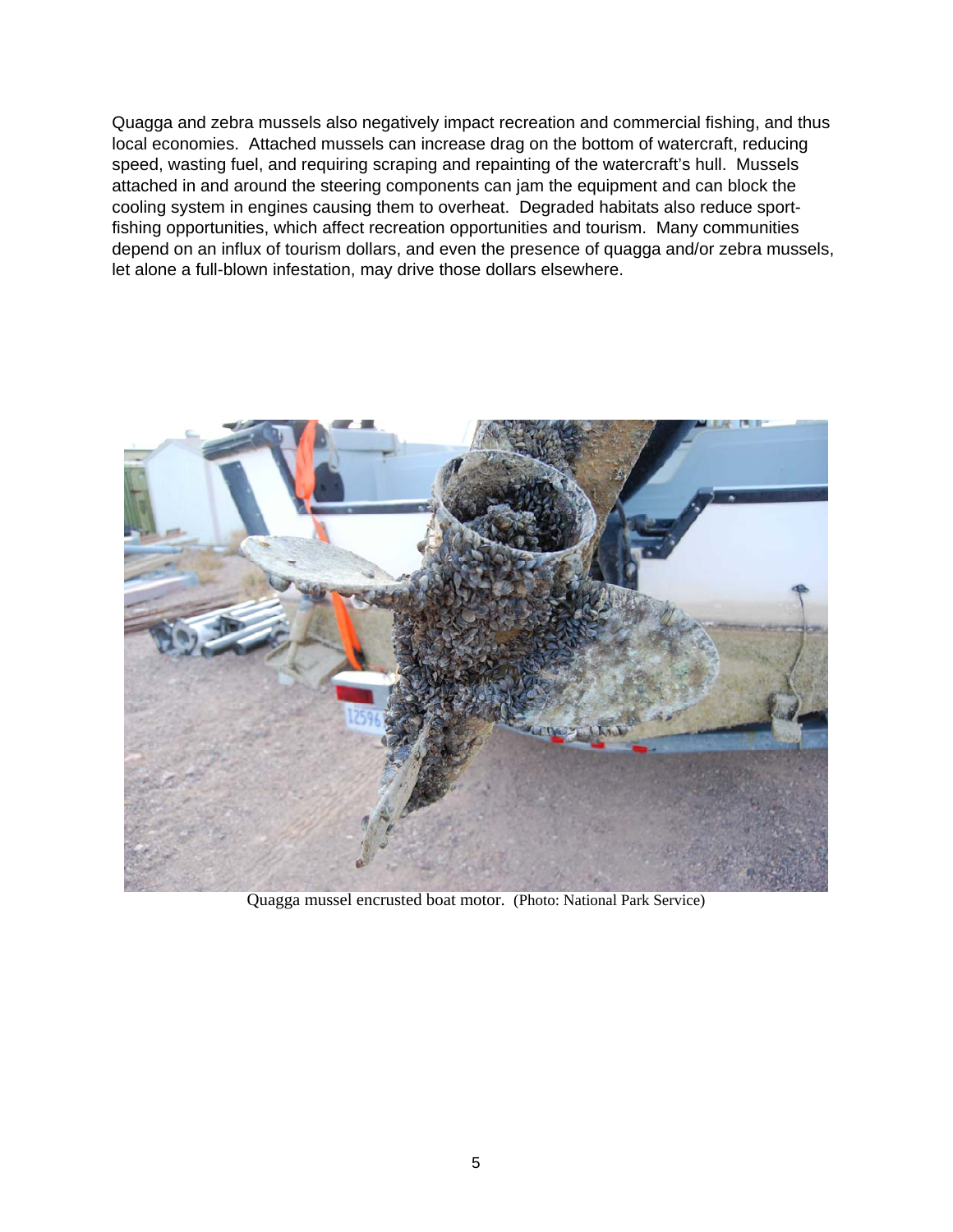# **II. Current Quagga and Zebra Mussel Efforts and Necessary Actions**

Effective and decisive actions are needed from state and federal agencies, tribes, and water districts to prevent invasive mussels from spreading into additional waters. Despite efforts to protect the West from quagga and zebra mussels, invasions into new watersheds rapidly continue. Further invasions are expected to produce additional economic losses and irreversible ecological impacts. Additional funding is needed to properly address the management of quagga and zebra mussels throughout the West. However, the benefits of increased funding and coordination would go far beyond implications to quagga and zebra mussels and would improve all ANS prevention efforts throughout the region and possibly throughout the nation.

Similar to management of other ANS, efforts to address the invasion of quagga and zebra mussels in the West fall under seven major categories: increasing capacity to address invasive mussels, prevention, early-detection monitoring, rapid response, containment and control of existing populations, outreach and education, and research. The highest priority actions are indicated within each section (**\***denotes a highest priority action item). See Appendix D for a summary table of all action items.

#### **A. Increasing Capacity to Address Invasive Mussels**

Effective and decisive actions are needed from state and federal agencies, tribes, and water districts to prevent the introduction and/or spread, or respond to or manage an infestation of quagga and/or zebra mussels. Federal actions and coordination must complement and support State efforts. Water management jurisdictions and authorities in the West are varied and complex, emphasizing the need for comprehensive and effective coordinated action. Unfortunately, a lack of communication channels can limit the speed and effectiveness of efforts to respond to a new invasion.

#### **Action Items:**

**\*A.1. State and Interstate ANS Management Plan Funding and Quagga-Zebra Mussel Plan Implementation (highest priority action item)**. *Implemented at the State level; estimated annual funding need is \$31,140,000.* 

The NANCPA authorizes \$4 million for the implementation of State and Interstate ANS Management Plans (Plans). Through the FWS, \$1.075 million is allocated each year to support ANSTF approved Plans. In 2009, there were 31 approved Plans, with each plan receiving \$34,677 for implementation. As more state and interstate Plans are approved, the equal share for each Plan decreases. These Plans already define many needed actions to address quagga and zebra mussels and are complementary to the regional actions that are presented within QZAP. States are struggling to support plan implementation and associated staffing based on decreasing federal funds and state budgets.

Cost estimate: State ANS Coordinators play a critical role in ensuring plan implementation. Based on the implementation and coordination budgets associated with the existing approved plans, and those under development, an increase to \$31,140,000 per year is recommended.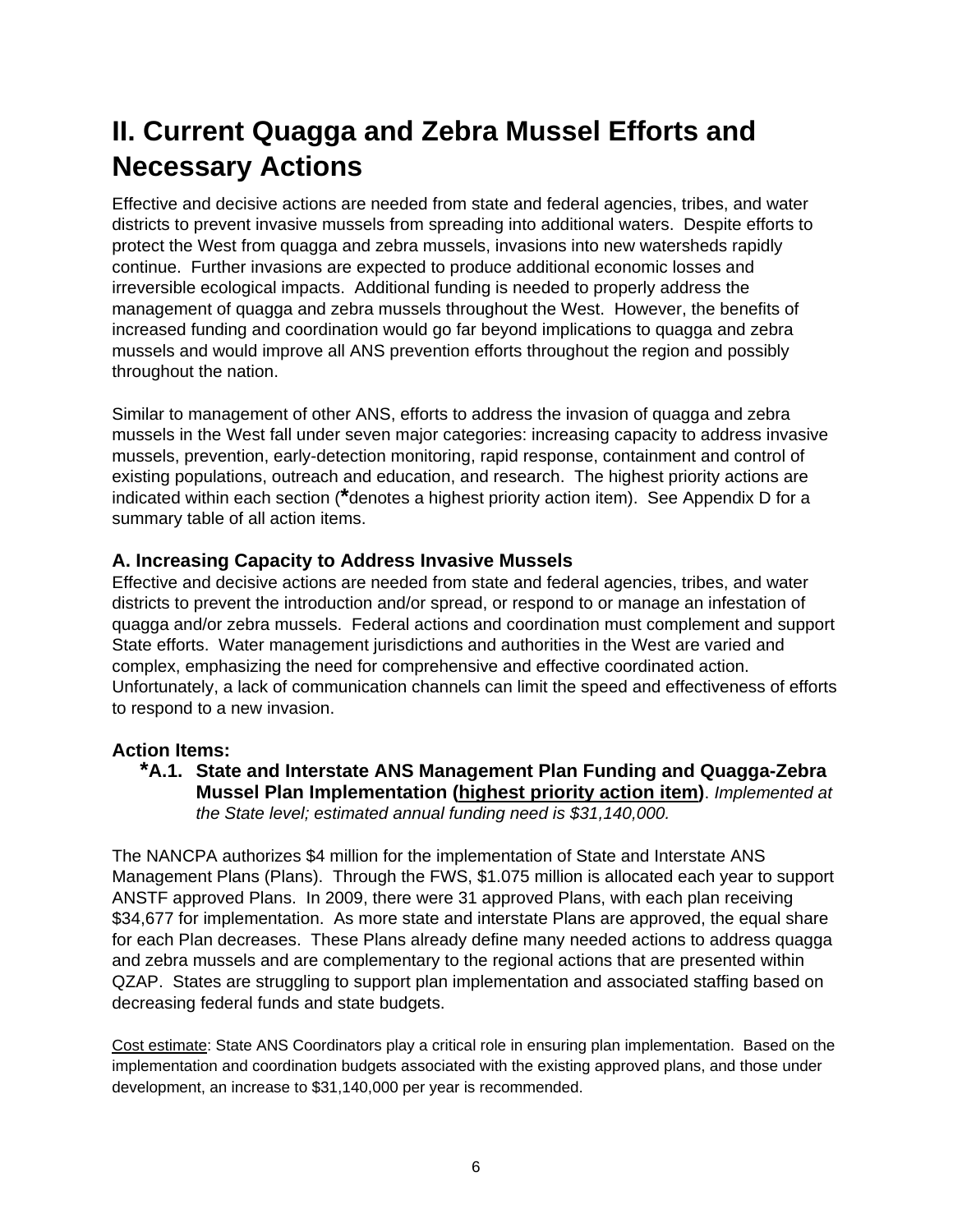Nineteen states do not yet have approved Plans. From the annual funding amount \$60,000 should be allocated to each State developing an ANS Management Plans. Therefore, with an allocation of \$31,140,000, each approved Plan would receive \$967,742 annually for implementation, and each state developing a plan would receive \$60,000. When 50 States have their plans approved and if the current number of interstate Plans stays at three, each Plan would receive \$587,547 for implementation. If a substantially less amount of funding is made available, specifically for Western States for QZAP implementation, then that funding should be equally divided among the 19 Western States and QZAP implementation.

#### **A.2. Federal Coordination and Implementation of QZAP**. *Implemented at the federal level; estimated annual funding need is \$1,200,000.*

Federal coordination is necessary to ensure full implementation of QZAP. However, full support of State Management Plans is necessary prior to the addition of federal staff since the State agencies have primary jurisdiction and management authority. The USFWS has an ANS Coordinator in each USFWS Region and other federal agencies are starting to emphasize ANS more in their programs.

Cost estimate: Funding needs are for staff in each of the federal agencies involved with potentially infested waters in the West (\$700,000 annually) and operations (\$500,000 annually).



Flip-flop covered with quagga mussels at Lake Mead. (Photo: National Park Service)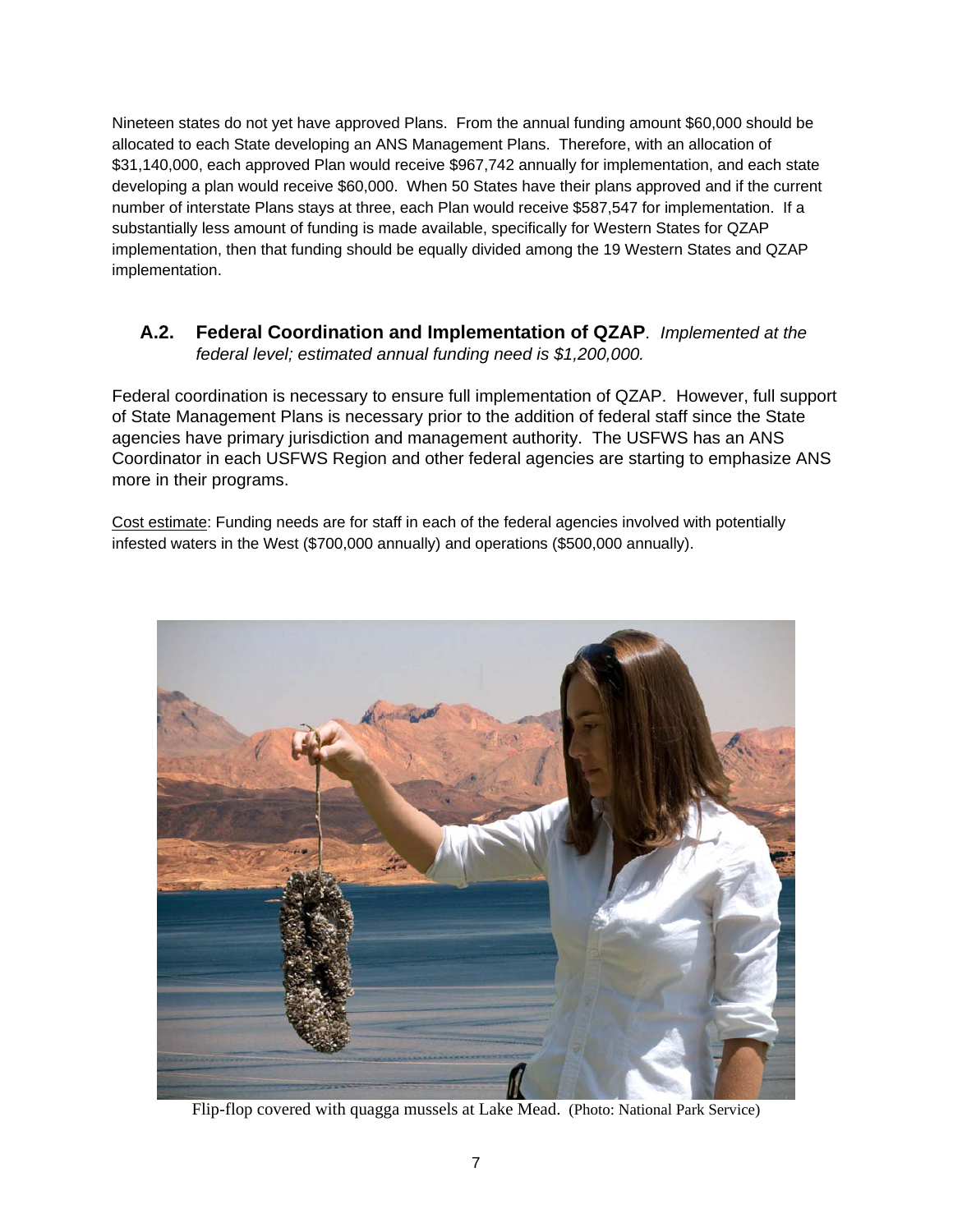### **B. Prevention**

Prevention remains the most cost-effective and ecologically protective approach to managing ANS. The level at which prevention activities occur vary greatly among the Western States. Current prevention activities include outreach and education, law enforcement, watercraft inspection, decontamination and impoundment, watercraft exclusion, management of overland boat movement and permitting for movement of large water-based materials and equipment, and development of risk management/assessment plans.

A lack of resources and coordination has impeded full implementation of needed prevention efforts. Specifically, many of the water managers in the West that manage waters infested with quagga and/or zebra mussels are not ensuring watercraft and equipment exiting infested waters are free of mussels. In addition, inspections prior to entry of uninfested waters must be expanded. In some areas, various water managers are using different protocols and standards for inspecting and decontaminating watercraft and equipment. This lack of standard protocols is causing confusion and frustration among recreational users. The WRP has adopted *Recommended Uniform Minimum Protocols and Standards for Watercraft Interception Programs for Dreissenid Mussels in the Western United States*. Adoption of the standards was a unanimous decision among all member States, adopting the standards is a first step further work is to implement the standards in each of the Western States. In some cases, local water management districts restrict public access to particularly sensitive water bodies rather than risk contamination, which also confuses and frustrates recreational users.

While some Western States have specific laws granting legal authority to stop, inspect and decontaminate watercraft, many do not. In some areas management of a water body is contracted out and the terms of that contract cannot be simply changed to incorporate quagga and/or zebra mussel inspection or decontamination requirements. This means that a critical tool for containing the spread cannot be utilized when and where appropriate.

#### **Action Items:**

**\*B.1. Implement Mandatory Inspection and Decontamination at Infested Waters (highest priority action item).** *Implemented at the state, federal and local level; estimated annual funding need is \$19,432,090; Initial estimated cost is \$25,320,090.*

Infested waters can be a source for the further spread of quagga and zebra mussels. Containment of existing populations of mussels in the West must include inspection and decontamination so that watercraft do not leave carrying invasive mussels that can potentially infest other waters. Western States, tribes, federal agencies and others who have direct enforcement authority to stop, inspect, and decontaminate watercraft must increase their activities. Implementation would include establishment of inspection stations at marinas, reservoirs, and boat ramps were quagga and/or zebra mussels are known to occur. In addition to decontamination equipment, stations should have trained staff and educational materials.

Cost estimate: Sixty-four boater utilized waters within the WRP are infested with quagga or zebra mussels. It is estimated that each of these infested waters would require 5.6FTE (\$46,969/FTE) for an effective decontamination program. Each infested water would require decontamination units (one mobile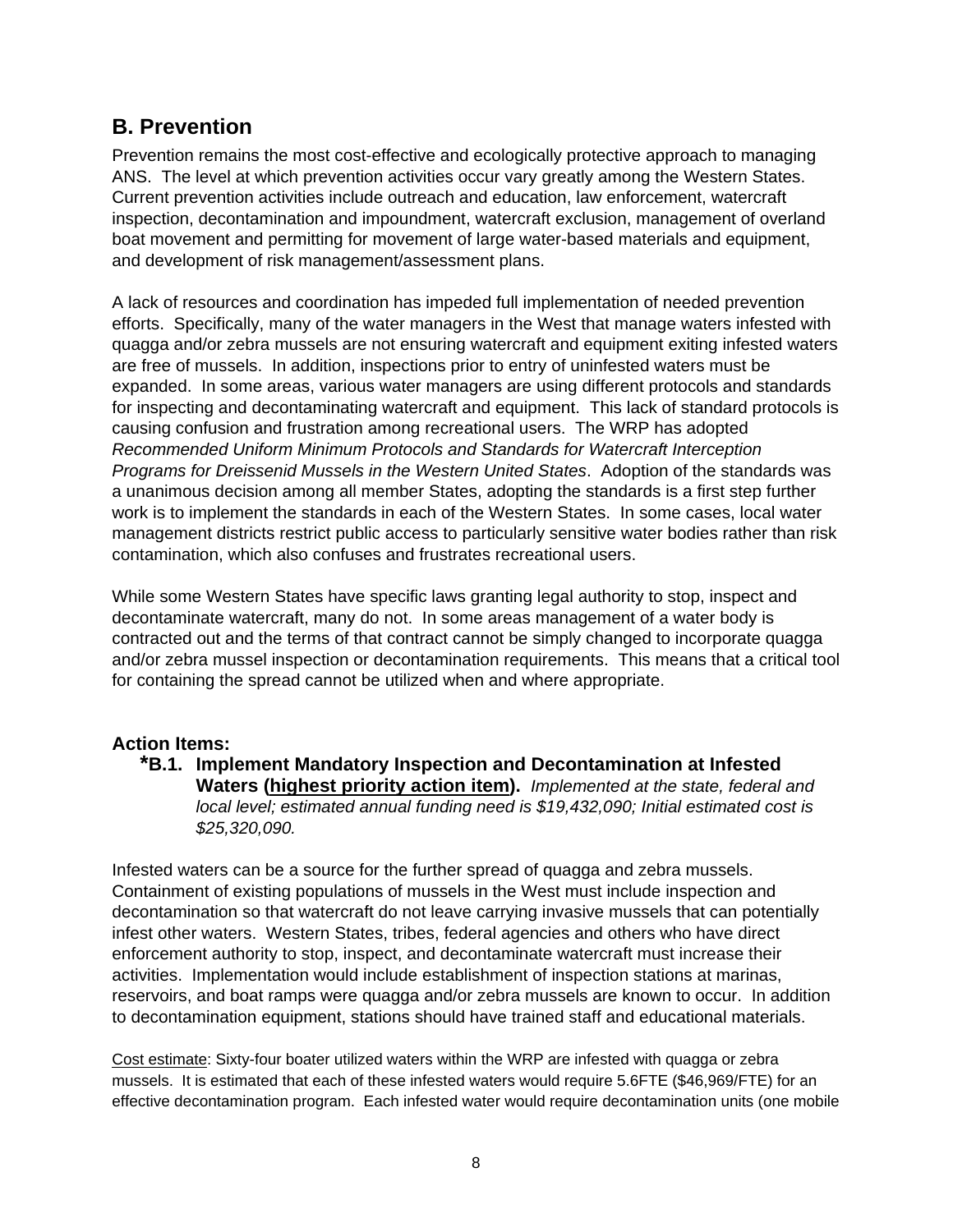unit @ \$15,000 and one semi-permanent unit @ \$100,000; replacement and maintenance costs are estimated at 20% per year). Operations (vehicles, fuel, supplies) costs per water body would be about \$15,200 per season.

**\*B.2. Continue the Development of Effective Watercraft Inspection and Decontamination Protocols and Standards (highest priority action item).** *Implemented at the state and federal level; estimated one-time funding need is \$200,000.*

Techniques currently being used for decontamination vary by location and need to be improved and tested for effectiveness at killing and removing quagga and/or zebra mussels from watercraft. "Recommended Uniform Minimum Protocols and Standards for Watercraft Interception Programs for Dreissenid Mussels in the Western United States" was adopted by the WRP at its annual meeting in September 2009. The WRP adopted the recommendations with the understanding that the document would be a "living document" and would need periodic updating. Further information is also required on effective and cost-efficient methods to decontaminate interior boat compartments.

Cost estimate: Costs are for the continued development and updating of the recommendations already adopted by the WRP. Personnel costs (0.3 FTE; \$22,500) plus operation costs (travel, meetings, supplies; \$18,500) are estimated at \$40,000 per year or \$200,000 over 5 years.

**\*B.3. Develop Standard and Effective Equipment Inspection and Decontamination Protocols (highest priority action item).** *Implemented at the federal and state level; estimated one-time funding need is \$200,000.* 

Water-based equipment such as nets, heavy construction equipment, or fire-suppression equipment can spread mussels when moved overland to new watersheds. Techniques currently being used for decontamination vary by location and need to be improved and tested for effectiveness at killing and removing quagga and/or zebra mussels. Protocols should be designed specifically for audiences including resource managers, researchers, and consultants. The Bureau of Reclamation has developed an "Equipment Inspection and Cleaning Manual" which addresses inspection and decontamination of commonly used equipment, including construction equipment. The plan will require adoption by other agencies and annual updating, including evaluating additional specialized equipment such as floatplanes.

Cost estimate: Costs are for the continued development and updating of the manual. Personnel costs (0.25 FTE; \$25,000) plus operation costs (travel, meetings, supplies; \$15,000) are estimated at \$40,000 per year or \$200,000 over 5 years.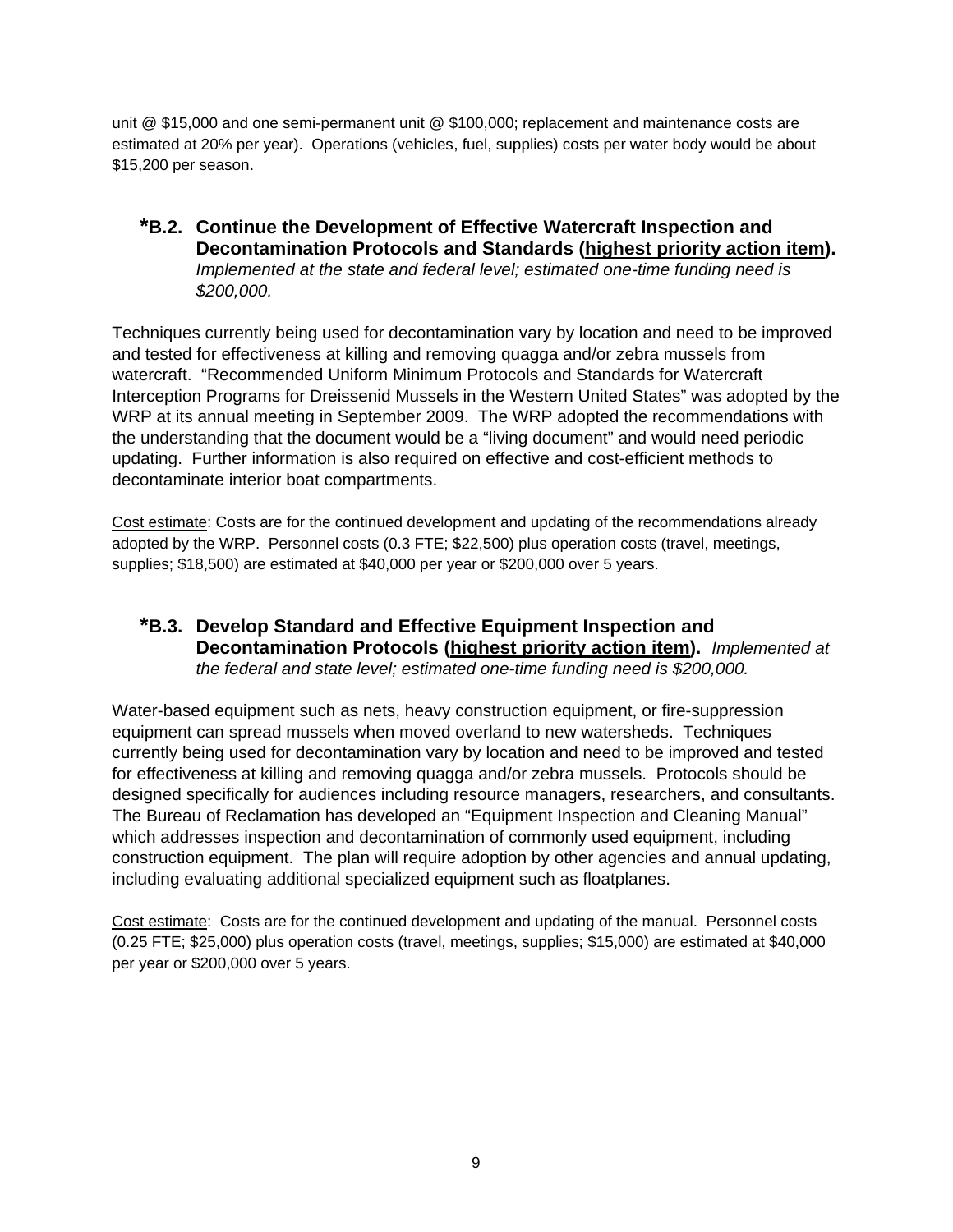#### **\*B.4. Adopt Standard Watercraft and Equipment Inspection and Decontamination Protocols in the Western States (highest priority action item).** *Implemented at the federal, state, and local level; estimated one-time funding need is \$270,000.*

If watercraft and equipment inspections performed in one area were accepted by authorities in other areas, this would serve to streamline inspections and reduce frustration and confusion with the public. Standard protocols should include a standard training program and a quality control program to ensure protocols are followed. At the 2009 annual meeting of the WRP, the difficulty in adopting protocols regionally was recognized, especially as it would require multijurisdictional agreements and/or possible legislation/rulemaking. It was recognized that it may be easier to do basin-wide or state to state process agreements. Support for this action would involve personnel to guide the process, including developing a model agreement or legislation, further research on jurisdictional requirements, and convening meetings and workshops.

Cost estimate: Costs are for the adoption of standards among agencies/states/tribes. Personnel costs (1 FTE; \$85,000) plus operation costs (travel, meetings, supplies; \$180,000) over a 1.5 yr period, for a onetime cost of \$270,000.

**\*B.5. Establish and Implement Strong, Consistent Law Enforcement Programs in Each Western State (highest priority action item).**  *Implemented at the federal, state and local level; estimated annual funding need is \$11,400,000 with an estimated initial need of \$380,000.*

Many States do not have laws or personnel to regulate quagga and/or zebra mussels. To effectively prevent the intentional or unintentional movement of invasive mussels or other ANS, appropriate authorities must be in place and matched by adequate enforcement personnel. Staffing is needed at all jurisdictional levels, including tribal, to enforce prohibited species laws, inspection requirements for watercraft and equipment, and other laws to contain the spread of ANS.

Cost estimate: For an estimated five law enforcement personnel per state, costs for each of the 19 States would include \$600,000 (salary and operations annually) plus \$20,000 (initial equipment).

**\*B.6. Develop a Standardized Model and Strategy for Risk Assessment Model for Water Bodies (highest priority action item).** *Implemented at the state and federal level; estimated initial funding need is \$250,000.*

A risk assessment model is needed for the West to identify the points most vulnerable to the introduction of quagga and zebra mussels. The most effective risk assessment would be based on a variety of parameters including, but not limited to, water quality, water temperatures, boater/angler use, proximity or connectivity to positive waters, and other vectors. A risk assessment model would be useful for prioritizing early-detection monitoring and prevention efforts. Although some initial work on ranking water body risk has occurred in the West, this work needs to be completed and expanded.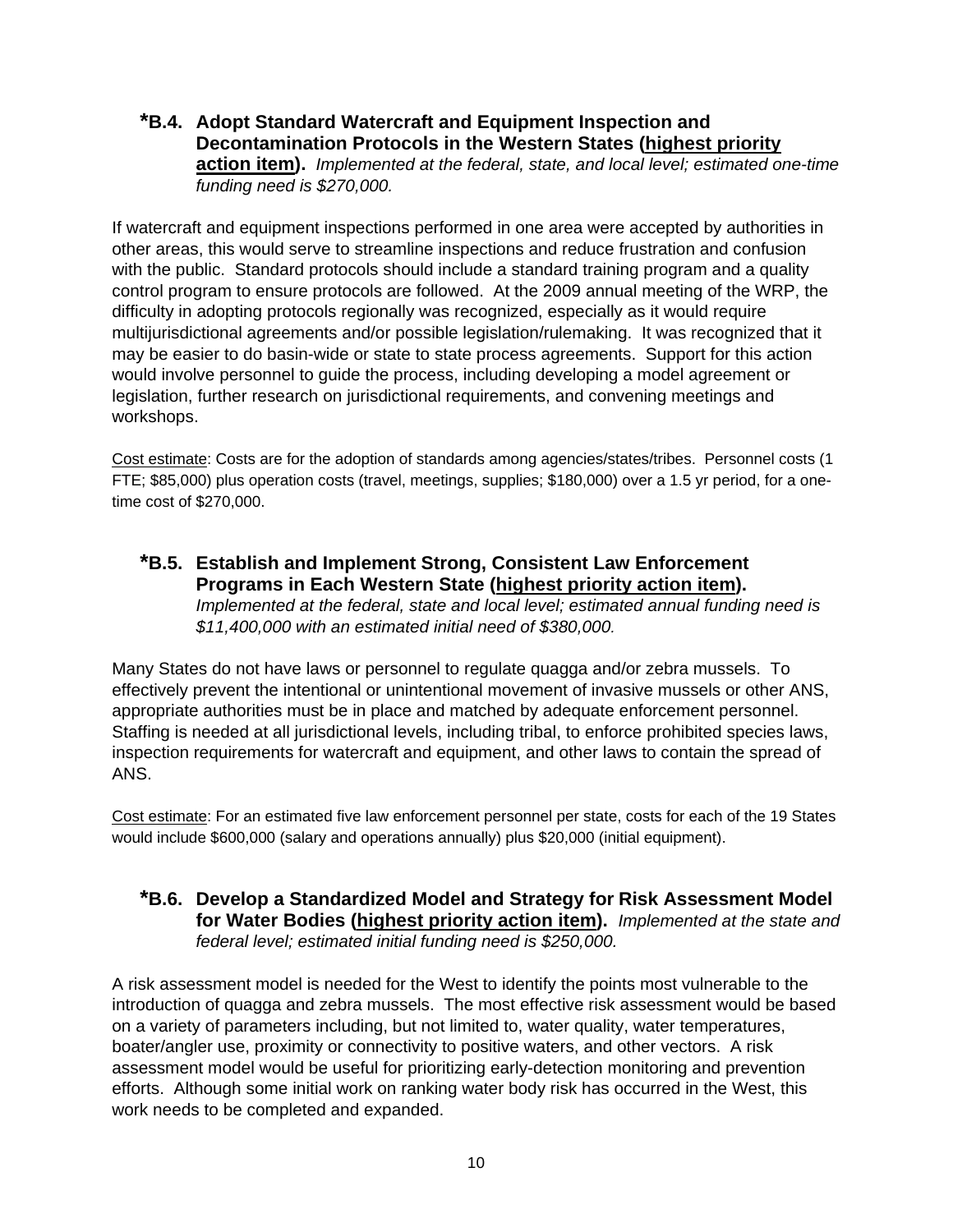Cost estimate: A substantial amount of information has already been gathered to develop risk assessment models for water bodies in the west, however, additional support is necessary to complete the work. Personnel costs (1 FTE; \$85,000) plus operation costs (travel, meetings, supplies; \$165,000), for a one-time cost of \$250,000.

**B.7. Expand Mandatory Watercraft Inspection and Decontamination Capacity for Uninfested Regions.** *Implemented at the state, federal and local level; estimated annual funding need is \$19,000,000 to \$1,102,215,150; estimated initial funding need is \$21,850,000 to \$320,000,000*

Sufficient inspection and decontamination resources need to be in place at the point-of-entry to uninfested States and/or water bodies in the West. This requires personnel, physical infrastructure, decontamination equipment and supplies, and associated training.

Cost estimate: Protection of uninfested areas can occur several ways. The more costly way to reach this goal is to have mandatory boat inspections at all major access points to uninfested waters and the estimated annual expense using this approach would be over \$1.1 billion with an accompanied initial equipment and infrastructure cost of \$320 million. These costs are estimated based on an estimate of 2,876 high-priority waters within each state needing protection with an average of two inspection sites at each water body with inspection stations operated for 16 hours per day, 7 days per week during an 8 month season (2.8 FTE per inspection site).

Each state within the region has a varying amount of water bodies needing protection; additionally, each water body is operated under varying jurisdictional authorities. A more cost-effective estimate for this action item would be to provide each state with an annual operating budget of \$1 million (FTE and supplies) and an initial set up need of \$21,850,000 (20 decontamination units per state @ \$1,150,000 per state).

An alternative method to protect uninfested areas is to establish inspection stations at key border crossings instead of at each water body. In Idaho, the Department of Agriculture operates 17 mandatory watercraft check stations at key border crossings into the state. Crews work 12 hour days, 7 days a week, with an annual operating budget of \$1.3 million, and 12,000 boats were inspected during 2009.

**B.8. Develop and Implement Programs to Intercept Contaminated Equipment.** *Implemented at the state and federal level; estimated annual funding need is \$380,000 with one-time cost of \$200,000.*

Interstate movement of equipment can be a pathway for the introduction of mussels in the West and would not be addressed by watercraft inspection programs. Existing state and federal programs should be funded to develop tools to close this gap.

Cost estimate: Industries and equipment operators need to be made aware of the potential to spread ANS through their operations. A program would have to be developed which would include an outreach component. Development through a contracted marketing group would be approximately \$200,000. Implementation of the program would cost about \$ 20,000 per state for a total of \$380,000 in annual operating expenses.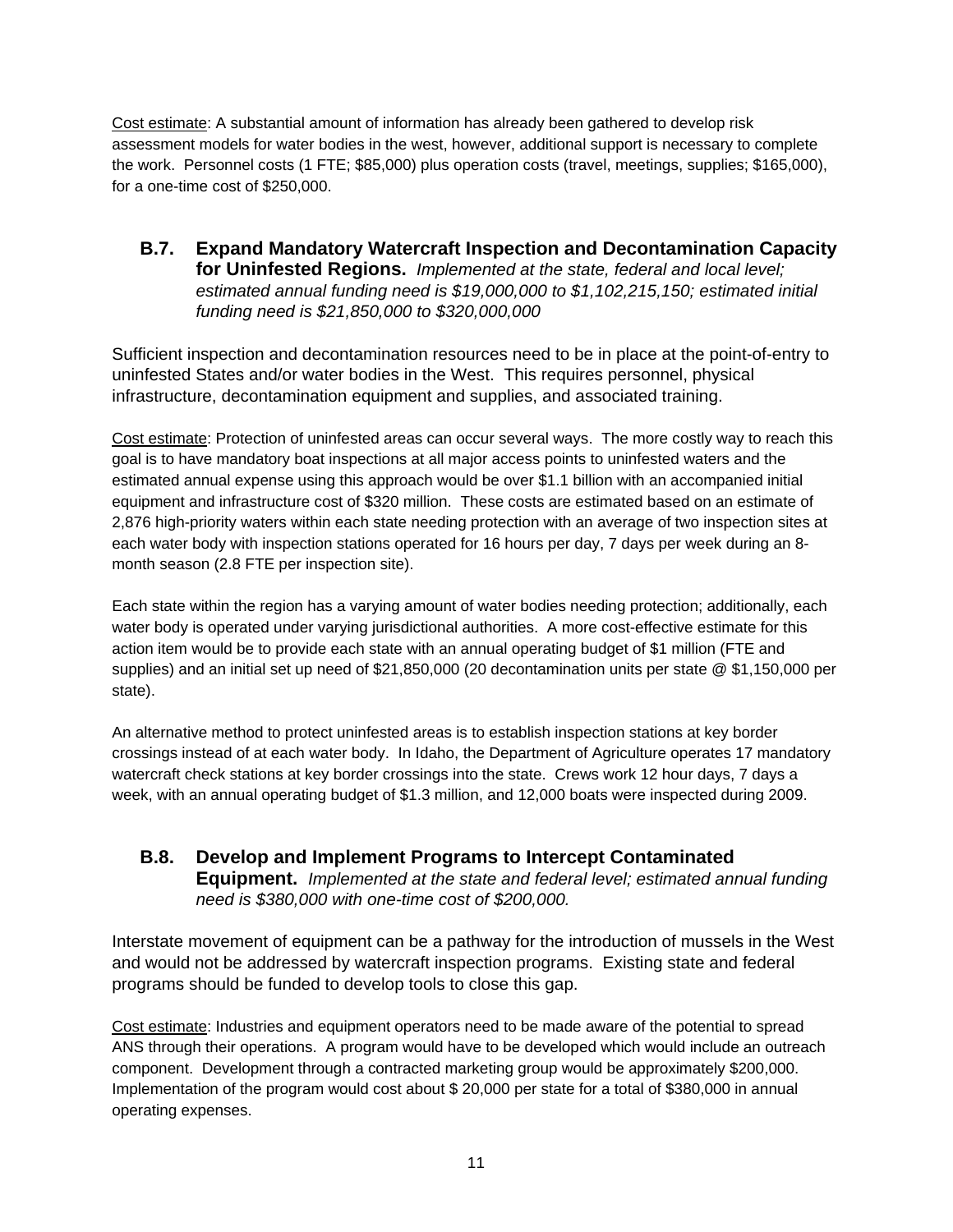**B.9. Expand Use of ANS Hazard Analysis and Critical Control Point (HACCP) Planning.** *Implemented at the state and federal level; estimated one-time funding need is \$2,850,000.*

ANS HACCP planning is a proven method to analyze the potential invasive species introduction risks presented by an activity, and defines prevention and containment measures to minimize those risks. Support is needed to deliver additional HACCP training, provide staff resources for HACCP plan development, including Aquatic Wildlife Transfer Policies, plan implementation including supplies and equipment, and adapt regulatory programs, where appropriate, to incorporate HACCP plan submission and approval.

Cost estimate: Development of HACCP plans cost on average \$1,000 in personnel time. Additional costs to implement plans and adapt programs (i.e. new supplies and/or equipment) would be \$5,000 per plan. It is estimated that federal and state agencies would develop 25 HACCP plans at a total average cost of \$6,000 per plan.



Pipe encrusted with zebra mussels. (Photo: California Department of Fish and Game)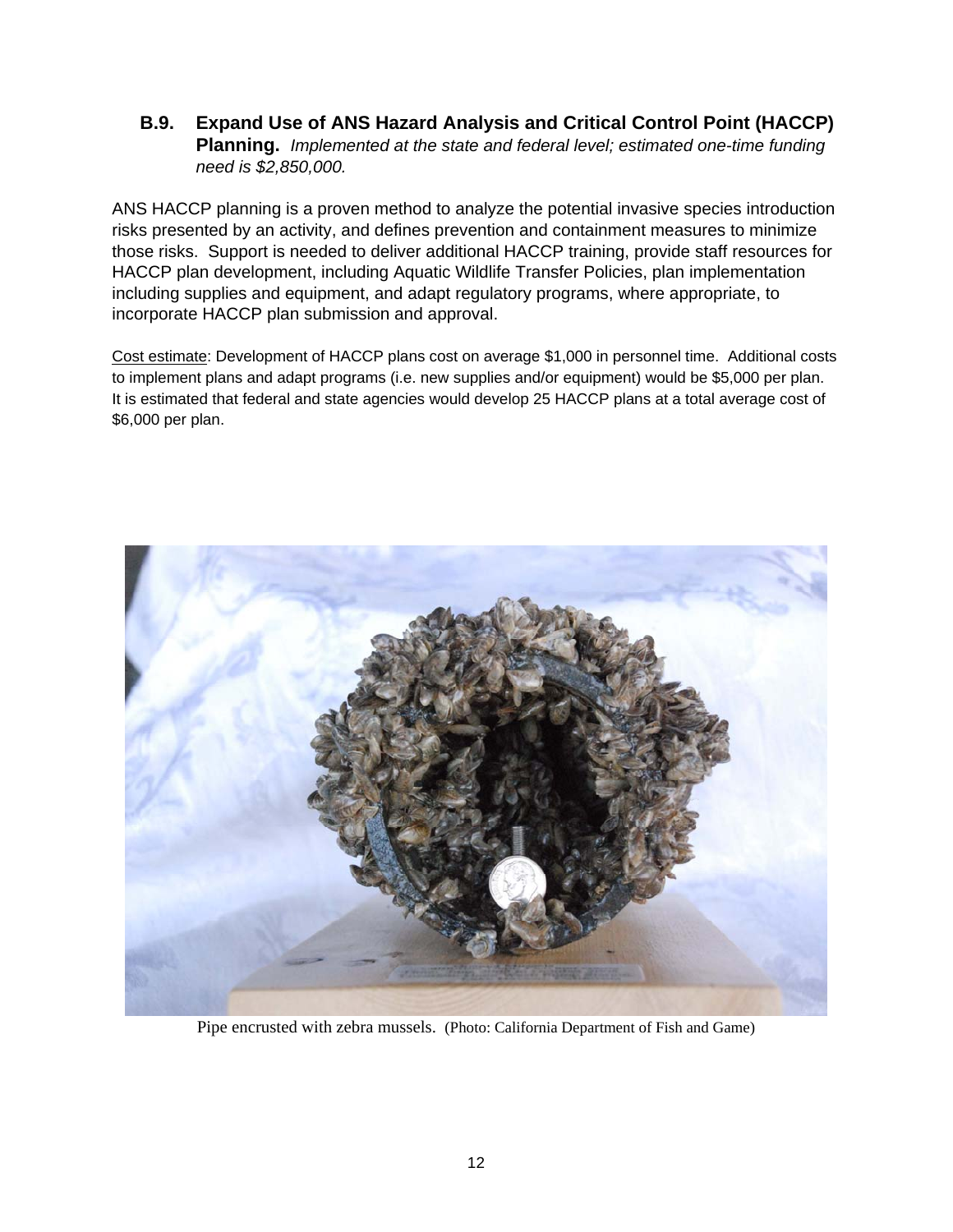### **C. Early-Detection Monitoring**

Early-detection monitoring is critical to identify new infestations prompting a quick response necessary to prevent further spread and impact by maximizing the opportunity for controlling or eradicating an invasion at its earliest stage.

The level of effort and techniques utilized for early-detection monitoring for new populations of quagga and zebra mussels varies throughout the West. Several States and agencies operate early-detection monitoring for invasive mussels although in many places monitoring is limited or is not occurring due to staffing and budget shortfalls. The majority of Western waters are not sampled sufficiently to detect incipient populations of mussels. In addition, the best methods for early-detection monitoring have not yet been determined and analytical methods are still being improved. Because there are many Western waters vulnerable to quagga and zebra mussel infestations and many jurisdictions responsible for them, information must be centralized to ensure comprehensive and coordinated monitoring.

#### **Action Items:**

**\*C.1. Expand Early-Detection Monitoring Programs to all Western Water Jurisdictions (highest priority action).** *Implemented at the federal, state, and local levels; estimated annual funding need is \$2,561,200.*

Widespread early-detection monitoring is needed throughout the West. To be effective, widespread sampling programs must be employed regularly and consistently between jurisdictions.

Cost estimate: The number of water bodies varies considerably among states, and it is not practical to monitor all water bodies. However, monitoring waters determined to be high-risk for Dreissenid invasion should be performed uniformly across the West. Assuming 50 water bodies per state will be sampled, with 10 samples per water body at a cost of about \$230 per sample, processing costs per state would be \$115,000 annually. Additional annual personnel costs would be 0.4 FTE per state (\$18,800) and supplies at \$1,000, for a total annual cost of \$134,800 for each of the 19 western states.

**\*C.2. Develop Standard Field Protocols for Early-Detection Monitoring (highest priority action).** *Implemented at the federal and state levels; estimated one-time funding need is \$504,000.* 

Standard early-detection monitoring protocols are needed to improve and standardize detection of veligers and settled adult mussels. Standardization would enable comparison of monitoring efforts across jurisdictions and ensure the best methods are being utilized by everyone.

Cost estimate: Field protocols must be tested in a variety of conditions, requiring travel to field sites in various states (travel costs \$20,000). Sample analysis is about \$230 per sample. It will be necessary to process up to 200 samples for a total of \$46,000. Other costs will include a research scientist annual salary for one year (\$100,000), research labor costs (\$50,000), equipment and supplies (\$120,000) and overhead.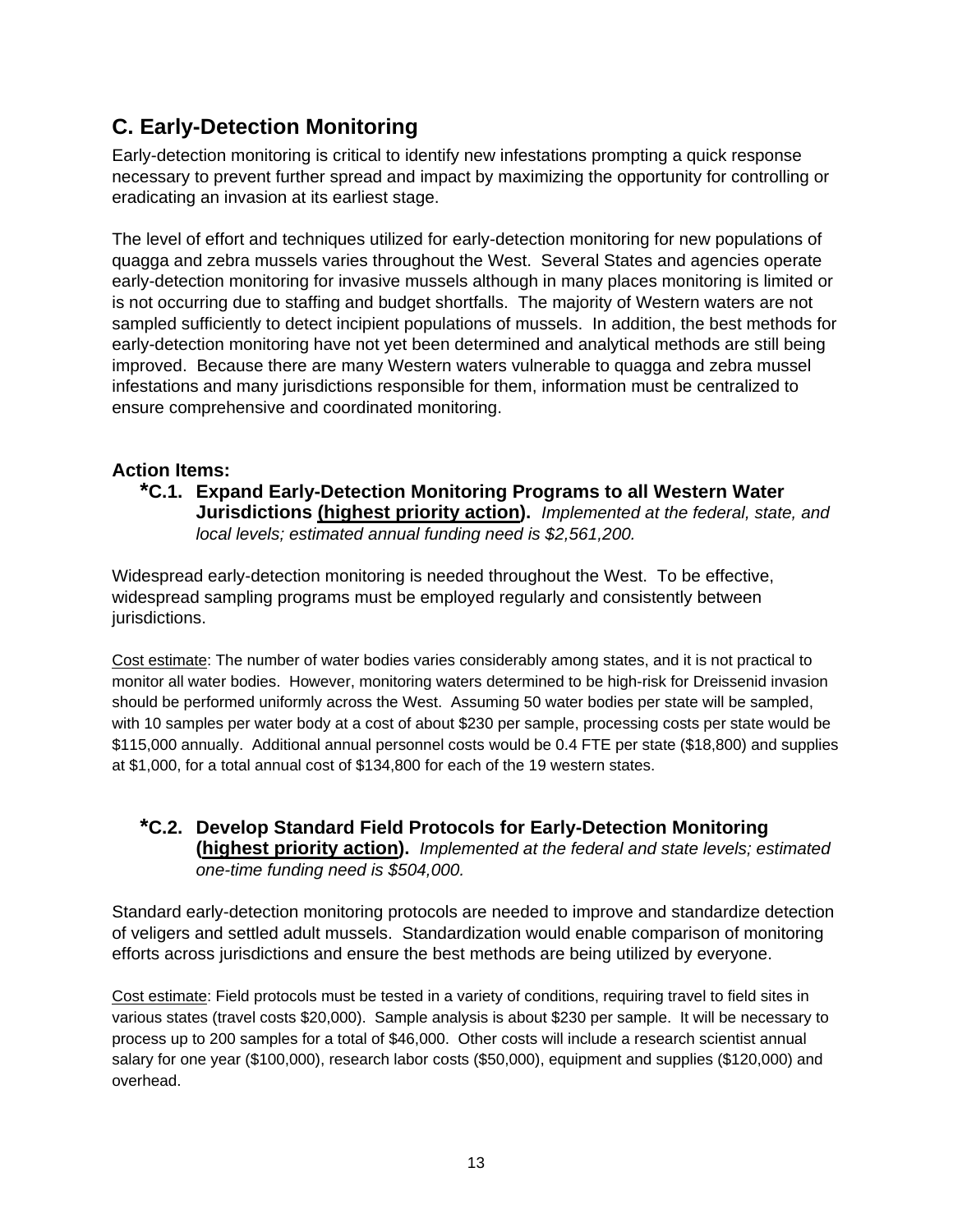**C.3. Improve Sample Analysis Methods.** Implemented at the federal and state level; *estimated one-time funding need is \$687,200.*

Sample analysis methods must be improved so that new infestations are detected quickly and appropriate containment actions can be implemented to prevent the spread. Further refinement of microscopy and PCR testing is needed to reduce processing time and improve accuracy of test results.

Cost estimate: Researchers and geneticists need to continue to develop more specific, timely and reliable testing methods. Costs are based on personnel time (\$48,720 per laboratory) and supplies (\$20,000 per laboratory) for 10 participating laboratories total cost would be \$687,200.

**C.4. Coordinate Early-Detection Monitoring Programs.** *Implemented at the federal level; estimated initial funding need is \$50,000.*

Completion of the centralized monitoring reporting database under development through the 100th Meridian Initiative would ensure monitoring efforts are not duplicated by multiple jurisdictions, and identify where there are gaps in monitoring. In addition, more formal coordination would ensure timely distribution of early-detection data.

Cost estimate: Completion of a centralized monitoring database under the 100<sup>th</sup> Meridian Initiative is necessary to coordinate early-detection monitoring programs across the Western United States. Costs include personnel (\$20,000); equipment, software, and data services (\$20,000); and travel to coordinate with states (\$10,000); for a total initial cost of \$50,000.



Quagga mussels on rock at Sentinel Island in the Boulder Basin. (Photo: National Park Service)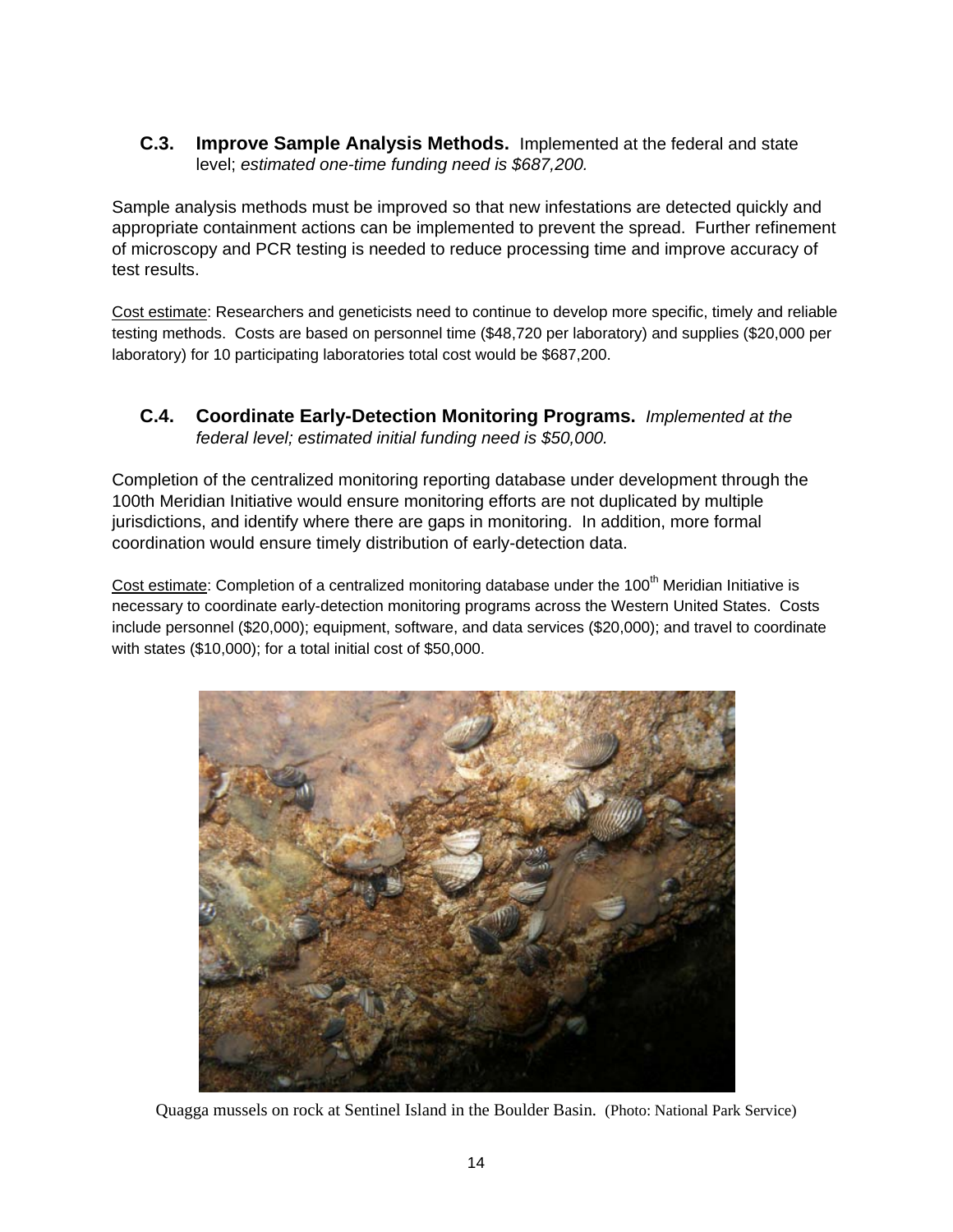### **D. Rapid Response**

In the event that prevention efforts are absent or fail, a rapid response may stop or limit the impacts of a quagga and/or zebra mussel introduction by providing for immediate containment of watercraft or other pathways of spread, and early mitigation of impacts. As with other ecological emergencies, successful response depends on adequate preparedness, planning, and funding. Tools currently exist to guide the development of ANS rapid response plans (i.e., WRP template, Columbia River Basin Interagency Invasive Species Response Plan: Zebra Mussels and Other Dreissenid Species (2008), and the National Park Service's Quagga/Zebra Mussel Infestation Prevention and Response Planning Guide (2007)). For greatest effectiveness, plans should incorporate the National Incident Management System within its organizational framework.

Only a small number of Western waters have comprehensive rapid response plans and the associated funding and personnel to implement those plans. Policy constraints, including unresolved questions about short-term environmental impacts associated with certain management techniques, also limits response preparedness in the West. At this time, the response infrastructure is informal and formal networks to notify the appropriate people of an incident are being developed. However, in many areas there are few individuals trained and available to support a rapid response. Currently, there are large gaps in availability of effective response methods and associated supplies and equipment. In locations where response plans are in place, the lack of guaranteed funding and staffing available for response significantly limits the likelihood that the plan can be implemented in a timely fashion.

#### **Action Items:**

**\*D.1. Create and Maintain a Rapid Response Fund (highest priority action item).** *Implemented at the federal level; estimated initial funding need is \$20 million; estimated annual funding need thereafter is \$5 million.*

A dedicated rapid response fund is necessary to rapidly implement containment at state, tribal or federal waters newly infested with quagga or zebra mussels. This fund would help jurisdictions organize and begin implementing immediate actions while they work with stakeholders and other partners to determine a long-term containment strategy and funding. Models exist for similar funding accounts that offer options for how the fund is financed and replenished. The rapid response fund would require an expedient transfer of funds to the lead jurisdictions in a manner that enables rapid response. The fund needs to be available yearround, regardless of a budget cycle.

Cost estimate: Estimated initial funding need is \$20,000,000 with an annual recurring need of \$5,000,000. This estimate is based on the anticipated costs of eradicating an incipient population of mussels, including associated environmental compliance, monitoring, and containment from at least one major water body in an infested sub-region in the West on an annual basis.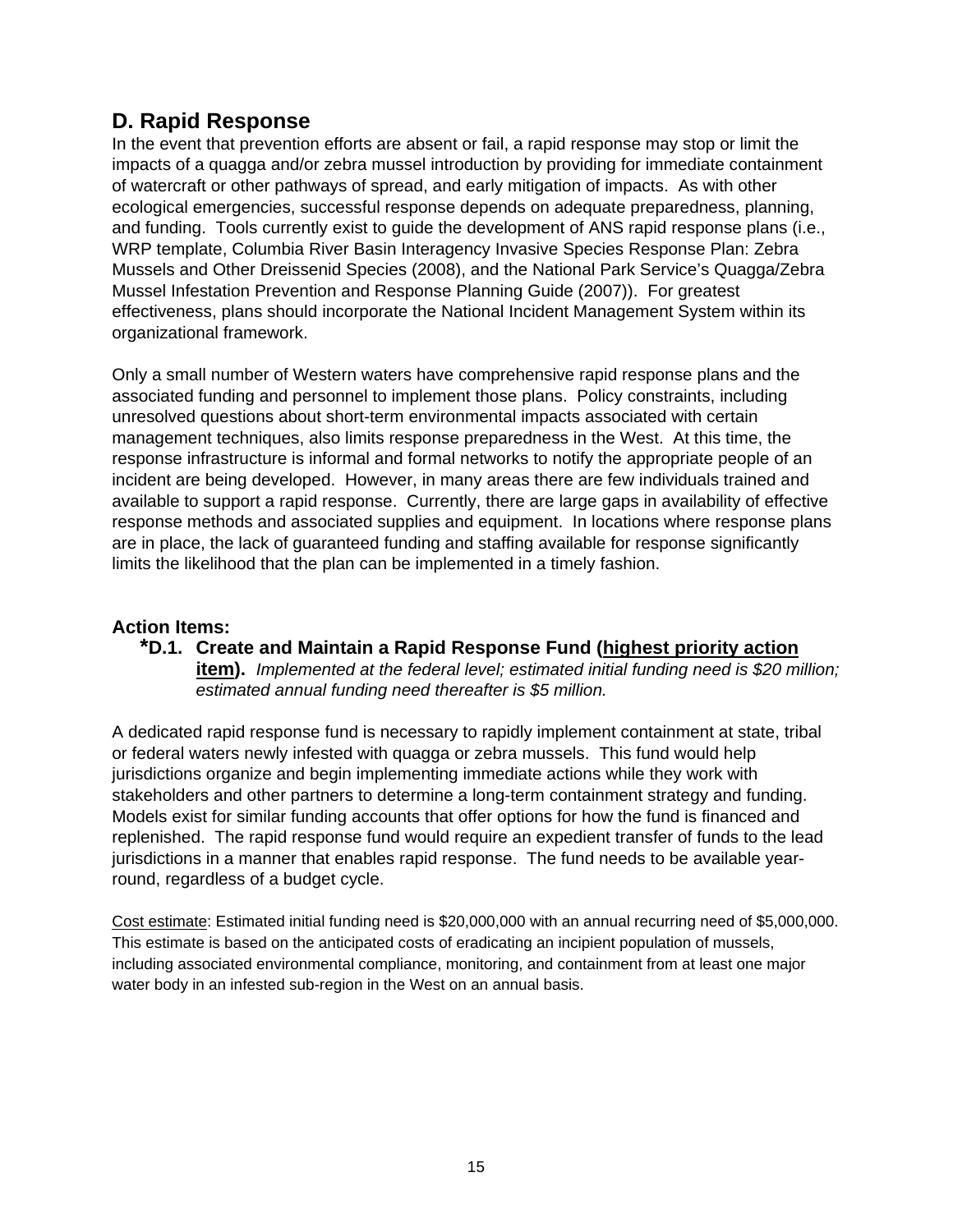#### **\*D.2. Finalize the Rapid Response Notification Database (highest priority action item).** *Implemented at the federal level; estimated annual funding need is \$25,000.*

Information must be quickly shared in order to initiate effective prevention and containment. The 100th Meridian Initiative has begun development of a database of principal contacts for communication about newly infested water bodies in Western States. Upon completion, this database will be useful for quickly contacting leads in jurisdictional areas when new infestations are discovered. This database would not be open to the public; it is shared only among the primary Western ANS contacts.

Cost estimate: This estimate is based on the anticipated need for consulting assistance to finalize the database structure and technical support in data acquisition/entry, based on similar database maintenance costs.

**D.3. Complete and Maintain Rapid Response Plans for all Western States.**  *Implemented at the state level; estimated initial funding need is \$975,000; estimated annual funding need is \$325,000.*

Response plans should be tailored to types of water bodies within States and Tribes and at a minimum include: notification and verification procedures; response organizational structure; a communication plan; possible control or eradication methods; containment; protection of facilities and infrastructure; and post-response monitoring and evaluation. Plans must also address permits and pre-approvals needed to implement control or containment actions. Funding and contributions from all stakeholders should be clearly defined. Once plans are completed, they need to be maintained via periodic exercises designed to promote response readiness and evaluate plan adequacy.

Cost estimate: This estimate is based on the anticipated need for plan development and preparedness training efforts for the 19 Western States, Tribes and other jurisdictions (e.g., National Parks, Forest Service). Several States already have rapid response plans for zebra and quagga mussels. It is estimated that 15 States and Tribes need rapid response plans for a total of \$975,000 (\$65,000 per plan). If new infestations are found, water body specific plans may need to be created, coordinated and implemented. Plan development for 5 new waters per year would be an additional \$325,000 per year.

#### **D.4. Designate and Train Rapid Responders.** *Implemented at the federal, state and local levels; estimated annual funding need is \$4,950,000.*

At the state level, a dedicated ANS coordinator plays a critical role overseeing the statewide effort, developing site-specific plans, orchestrating the notification process and initiating rapid responses. The State ANS Coordinator should be able to attend regional meetings out of their home state and contribute to multi-state planning and implementation processes. In addition to staff at the state level, participation at the federal, local and private level is necessary. This coordination plays a key role in rapid response and can greatly increase the effectiveness of containment and control. Responders need to be sufficiently trained in relevant response plans, associated mussel response issues, and the Incident Command System.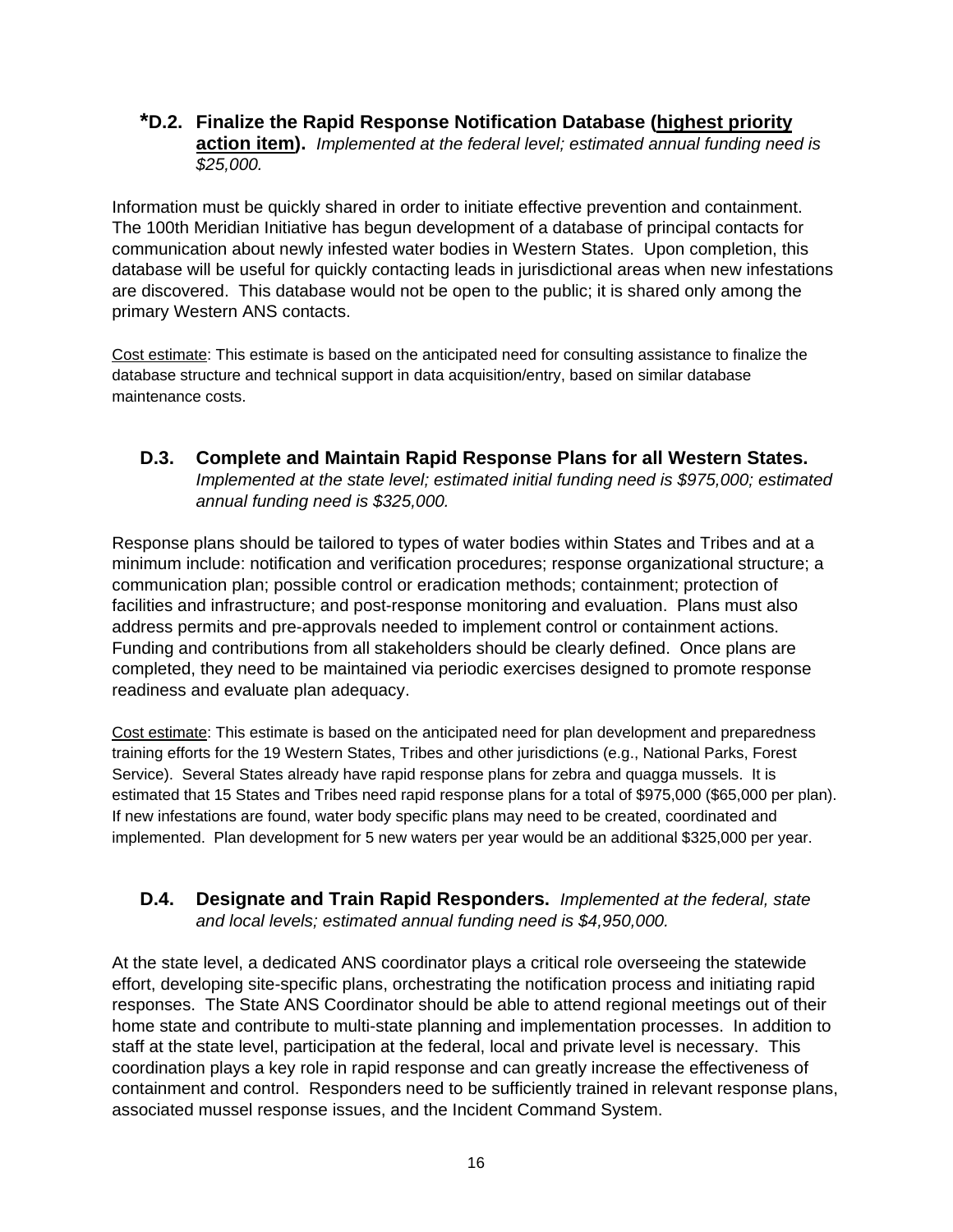Cost estimate: Rapid response is critical to containing a new infestation and preventing the infestation from spreading to other waters. It is imperative that once early-detection sampling finds a new population, staff is able to respond quickly to implement a field response. Assuming that the staffing is implemented in Action A, then first-line responders will be the permanent FTE in state and federal agencies.

The cost estimate includes \$100,000/year in staffing, travel, and other costs for 19 Western States, for a total of \$1,900,000 plus \$50,000 annually for federal and other key jurisdictional entities to participate and contribute to rapid response efforts. Federal subdivisions in the West total 61, which equals a total sum of \$3,050,000.

#### **D.5. Planning for Short-Term Environmental Impacts Resulting from Rapid Responses.** *Implementation at the federal and state level; estimated annual funding need is \$5,000,000.*

Responding to an introduction may cause short-term environmental impacts. Developing processes and documents before an introduction occurs will enable a quicker and more effective response.

Cost estimate: This estimate is based on the anticipated need for staff or consulting assistance for environmental compliance tasks. Assuming 5 new infested waters each year at \$1 million per water for environmental compliance, the total annual need would be \$5 million. If QZAP is successfully implemented, it is estimated that this cost will significantly decrease because we will stop or slow the spread of mussels to new waters.



A boat being inspected and decontaminated.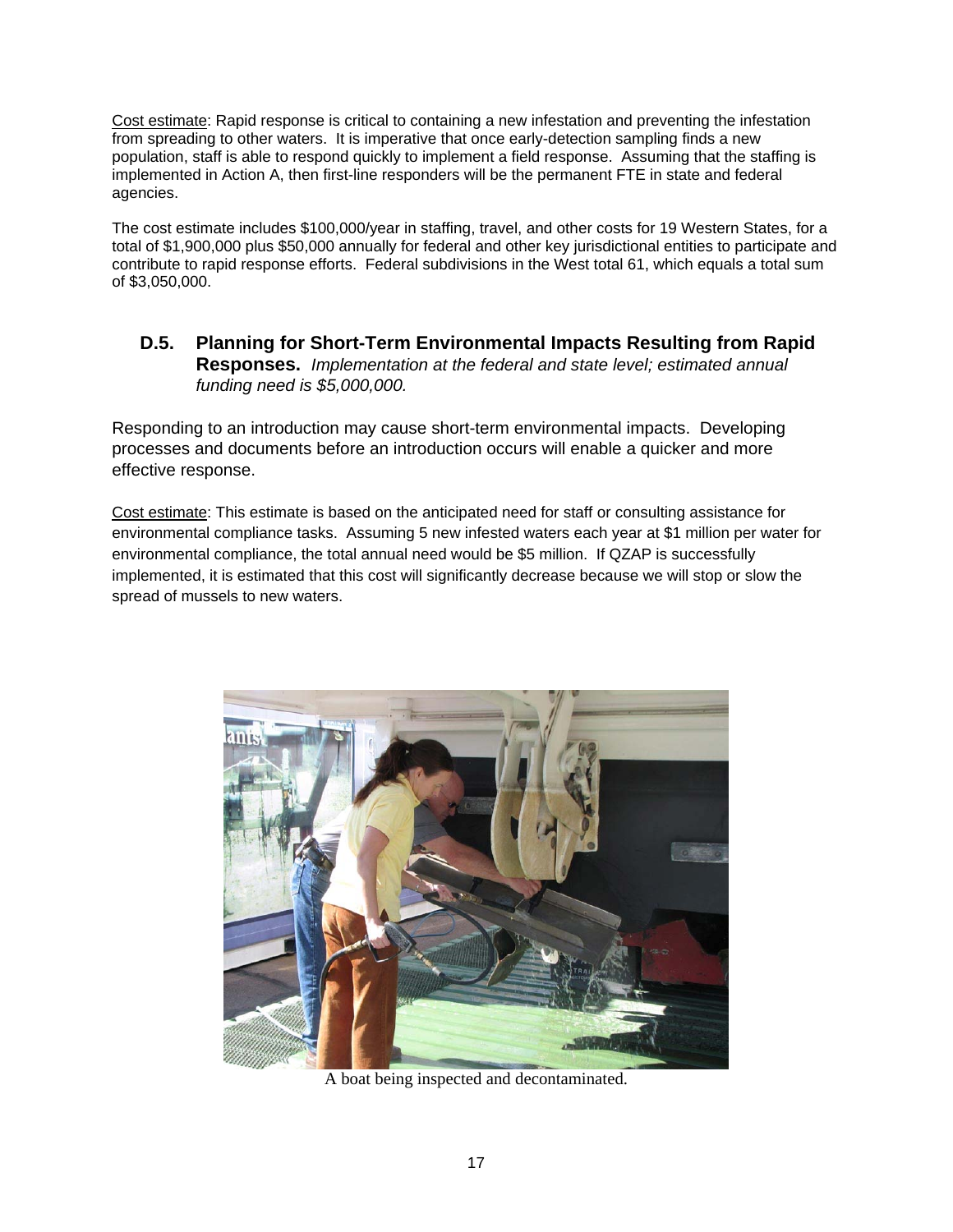### **E. Containment and Control of Existing Populations**

Preventing the spread and introduction of quagga and zebra mussels is the ultimate goal, and containing existing infestations is a way to achieve that goal. Preventing the downstream dispersal of invasive mussels and the overland transport to new waters is critical and helps protect native fish and wildlife resources, recreation, and economic interests.

Controlling infestations in water distribution systems for municipal, agricultural and industrial supply enables continued operation of facilities and may contribute to reducing populations, which can also reduce the likelihood of a quagga or zebra mussel infestation spreading to new areas. A variety of management techniques are possible, including settlement prevention, desiccation, mechanical removal, oxidizing biocides, thermal, and biological control.

Tools for effective, cost-efficient, and ecologically sound quagga and zebra mussel control in the West are limited. Most containment and control technologies were developed for closed-water systems. It is very costly and difficult to prevent the spread through the large water distribution systems that exist in the West, including trans-mountain diversions that move water across the continental divide. Tools are needed to prevent invasive mussel movement through water delivery systems and for open water systems. Containment can be difficult as the volume of water to be treated is large, the environmental impacts of the treatment must be acceptable, and the costs must not be prohibitive. Development of options will benefit local governments, tribes, States, federal government and private industry to control infestations.

#### **Action Items:**

**\*E.1. Develop Tools and Best Management Practices for Preventing and Minimizing Mussel Movement and Settlement Within Water Distribution Systems and Other Infrastructure (highest priority action item).** *Implemented at the federal, state, and local levels; estimated one-time funding need is \$5,000,000.*

A toolbox is needed to prevent and control infestations in raw-water distribution systems. Researchers have been working on these control options for many years in the Eastern U.S., but further work is need to make tools applicable to the West distribution systems. Researchers will need to perform both laboratory and field trials, with extensive testing on products prior to recommending best management practices. These projects could likely be carried out by federal agencies such as the Bureau of Reclamation or the Army Corp of Engineers.

Cost estimate: Estimated costs are based on other similar research conducted in the Eastern U.S.

**E.2. Implement Reliable and Cost-Efficient Control Tools for Water Distribution Systems.** *Implemented at the federal, state, and local level; estimated one-time funding need is \$5,000,000.*

Support is needed to implement reliable and cost-efficient control methods for distribution systems. Such efforts will prevent potentially rapid, widespread dispersal of quagga and zebra mussels throughout interconnected systems.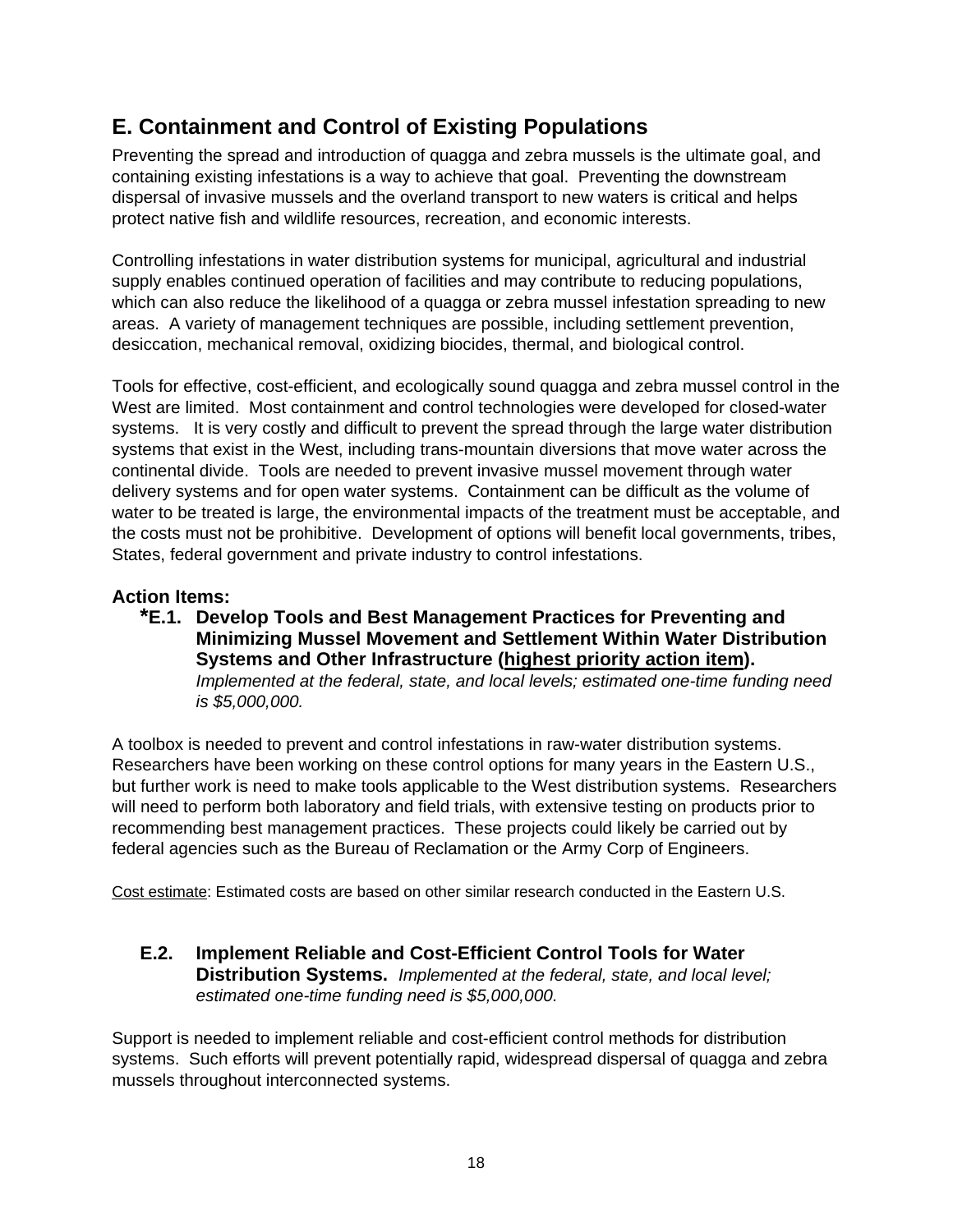Cost estimate: Current research at the Bureau of Reclamation on mussel resistant coatings is demonstrating costs that are three times greater than previously used coatings. Mussel resistant coatings need to be replaced every 5 years versus the life-span of 20 years for previously developed products. It is estimated that the need for this action item would be \$5,000,000.

**E.3. Develop Open-Water Control Tools.** *Implemented at the federal, state, and local level; estimated one-time funding need is \$510,000.*

Research is needed to develop and implement a variety of mussel control options in open-water systems, investigate methods to minimize the impact of mussels on facilities and operations, and disseminate information.

Cost estimate: Annual costs include personnel (\$82,000), travel, laboratory and supply costs (\$100,000). Over a 5-year period for development, the total one-time funding need is \$510,000.

**E.4. Develop Closed-Water System Control Tools.** *Implemented at the federal, state, and local level; one-time funding need is \$510,000.*

Research is needed to develop and evaluate methods for mussel control in closed-water systems that reflect unique conditions and concerns in the West.

Cost estimate: Annual costs include personnel (\$82,000), travel, laboratory and supply costs (\$100,000). Over a 5-year period for development, the total one-time funding need is \$510,000.

**E.5. Support Designing Infrastructure for Long-Term Control.** *Implemented at the federal, state, and local level; estimated one-time funding need is \$4,000,000.*

As new systems that use raw-water are built, and existing systems are upgraded, research is needed to develop and implement new construction designs and modifications to existing structures that improve their ability to prevent and control mussel infestations.

Cost estimate: This action item would need to be broken out into several different projects, each focusing on a different component of the infrastructure and a suite of control options. Researchers will need to perform both laboratory and field trials, with extensive testing on products prior to recommending best management practices. These projects most likely would be carried out by federal agencies such as the Bureau of Reclamation or the Army Corp of Engineers. A one-time need of \$4,000,000 is estimated.

**E.6. Improved Understanding of Mussel Control.** *Implemented at the federal and state level; estimated one-time funding need is \$610,000.*

Research is needed to better understand the biology of quagga and zebra mussels in the West and apply this information for improved mussel control.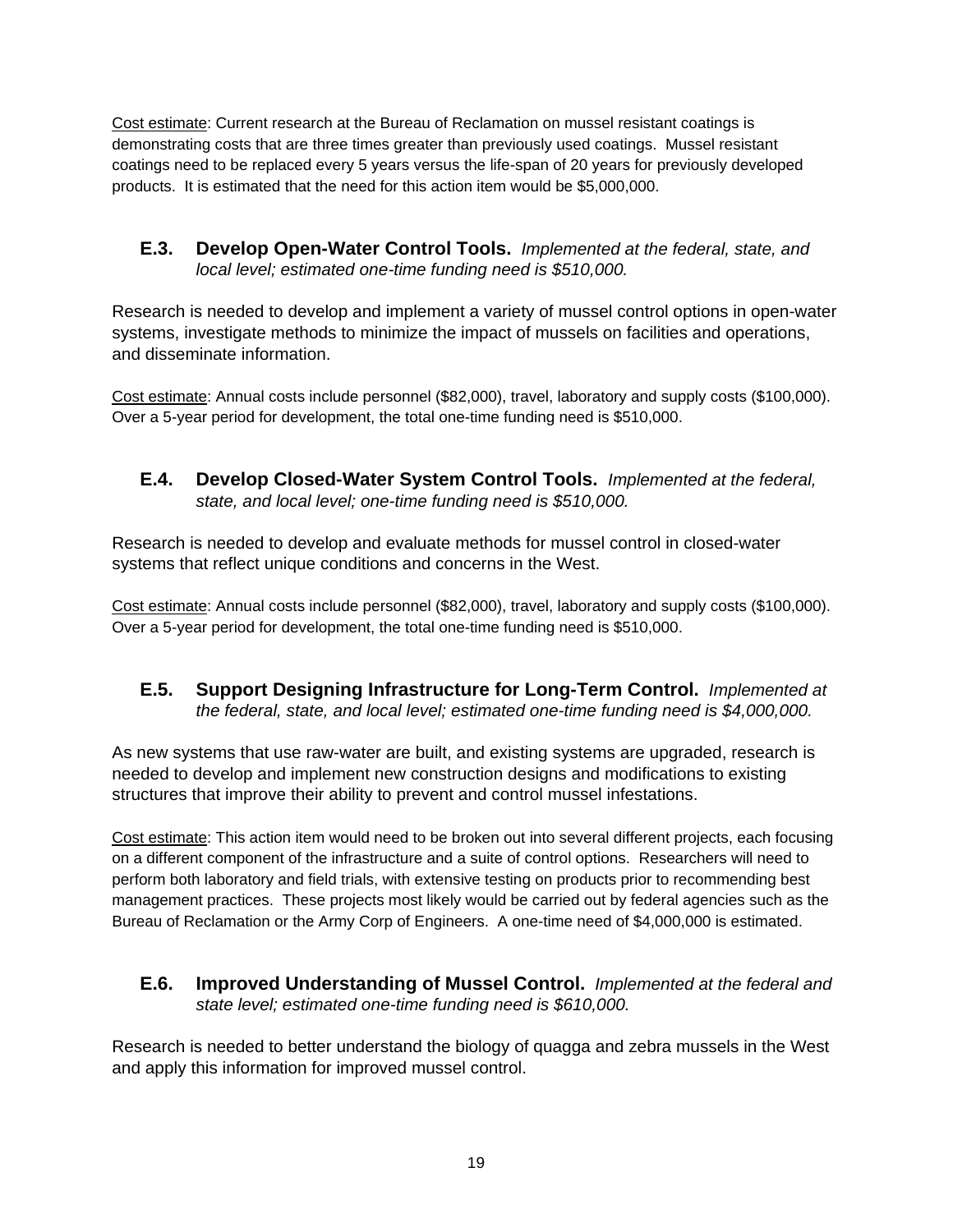Cost estimate: Annual costs include personnel (\$82,000), and an operations budget of \$200,000 (travel to infested sites, laboratory costs and supplies). Over a 5 year period, the total estimated need is \$610,000.

#### **E.7. Develop Programmatic National Environmental Policy Act (NEPA) Guidance.** *Implemented at the federal level; estimated one-time funding need is \$230,000.*

Development of a programmatic NEPA document would evaluate various control options and identify appropriate action(s) prior to the need for control. See also D.5.

Cost estimate: Costs include personnel time (\$130,000) and information gathering (\$100,000). New control options may necessitate updating of this guidance.

### **F. Outreach and Education**

Outreach and education remain critical tools in the fight against ANS such as quagga and zebra mussels. Lack of awareness is a major impediment to preventing the spread and minimizing impacts from invasive mussels. If people do not understand the impacts of invasive mussels, or learn how they can help prevent their spread, it will be difficult to gain their support toward solutions.

There are a number of outreach and education strategies in use within the West – some specifically address quagga and/or zebra mussels, while others address the larger ANS issue. The national "Stop Aquatic Hitchhikers!" campaign, used widely throughout the West, was designed to appeal to a broad range of interested parties and covers all ANS and actions to prevent their spread and introduction. Many States have also developed various quagga and/or zebra mussel specific messaging.

Current outreach strategies include informational brochures, stickers, videos, public service announcements, permanent and temporary exhibits and displays, billboards and highway signage, signage at boat access points, websites, presentations, agency training, information booths, and one-on-one outreach to the public. A collaboration of several Western state boating and fish and wildlife agencies under the "Western Mussel Accord" is working to enhance consistency among these various methods.

Despite significant investment in outreach and education programs, there are many relevant audiences still unfamiliar with the issue, many waters that lack basic signage and powerful media options that remain relatively unemployed. The rapid proliferation of local mussel outreach programs has led to an inconsistent mixture of messages and information that may confuse the public. In many cases, insufficient audience analysis and evaluation of outreach effectiveness limit the potential success of existing programs.

#### **Action Items:**

**\*F.1. Adopt Consistent Outreach Messaging and Enhance Coordination of Efforts (highest priority action).** *Implemented at the federal and state level; estimated annual funding need is \$250,000.*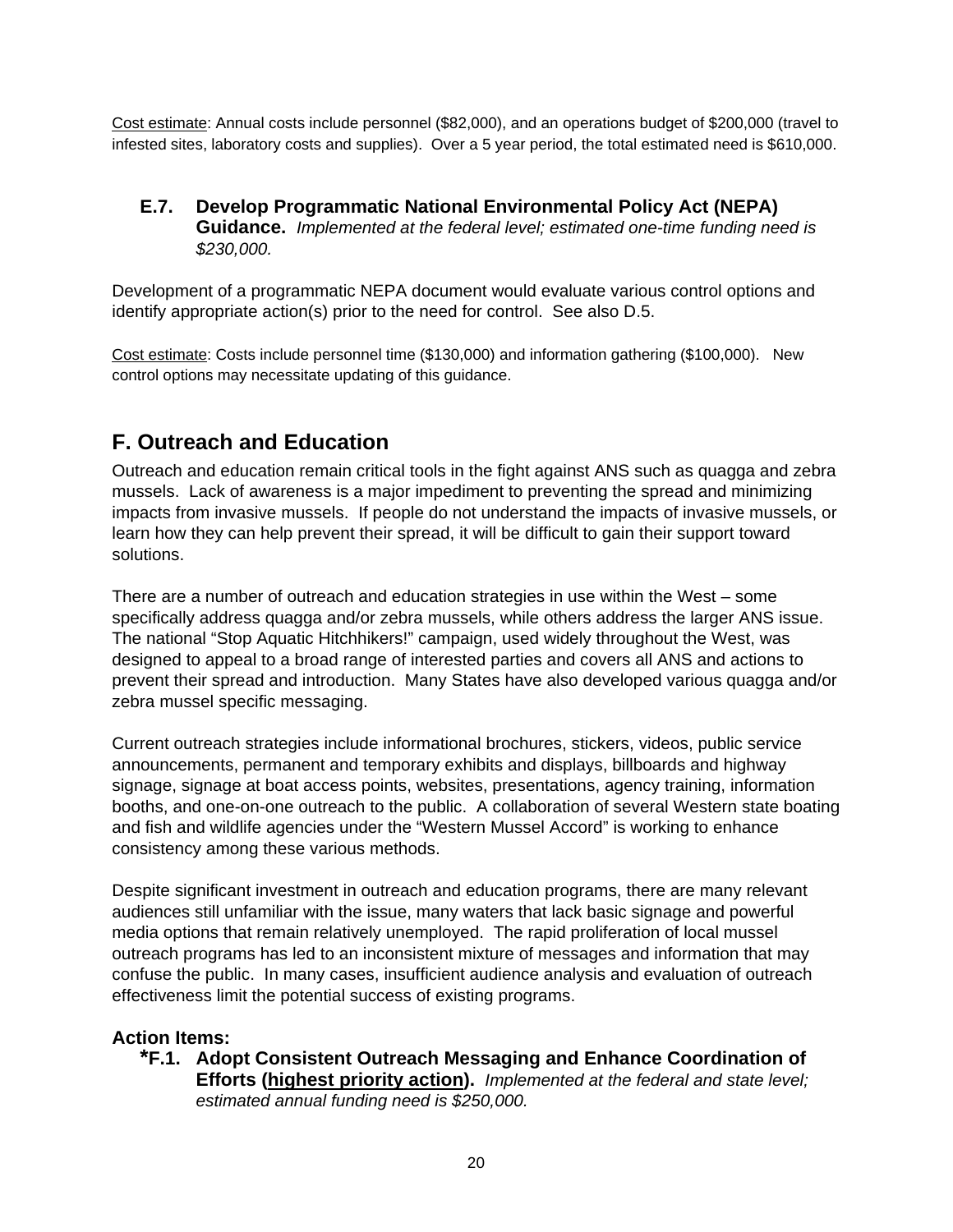Consistent messaging is necessary for informing and educating the public. Many efforts are already underway that use a variety of messages. This increases the likelihood that target audiences will encounter divergent, sometimes conflicting messages. Without coordination and standardization of messaging, efforts may be ineffective. In addition, there is a growing demand for outreach materials in languages other than English. Support is needed to coordinate outreach programs, share lessons learned from individual projects, and provide new regional tools and templates. A consistent outreach program adopted throughout the West would greatly increase the effectiveness of all outreach efforts.

Cost estimate: This estimate is based on an extension of analogous efforts to build consistency in messaging for other regional environmental outreach programs, such as oil pollution prevention. It does not include the costs to print new outreach materials based on resulting common message standards. Costs include staff time for state and federal coordinators to participate in open forums to enhance coordination of efforts.

**F.2. Conduct Social Science Research.** *Implemented at the federal and state level; estimated initial funding need is \$750,000; estimated annual need is \$100,000.*

There are tremendous opportunities to enhance ANS education and outreach programs through social science research. Although some sectors of society have been addressed, more work is needed to characterize the information needs of target audiences, determine how to best meet those needs, and to identify those factors that constrain behavior changes even when information needs are met.

Cost estimate: Costs include initial costs for professional social marketing review for the 19 Western States, Tribes and Federal Agencies, coordinating consistent outreach messaging, annual review of the campaign, surveys of user groups, strategy updates and materials for increased effectiveness. Based on previously conducted projects, these costs are approximated at \$750,000 for initial costs with a \$100,000 annual cost for assessments and updating of materials.

**F.3. Increase Audience Effectiveness Assessments.** *Implemented at the federal and state level; estimated annual funding need is \$950,000.*

Outreach to target audiences needs to be frequently evaluated to make sure efforts are effective in stimulating action, both for individual projects and to measure success at a regional scale.

Cost estimate: This estimate is based on \$50,000 per state for comprehensive pre/post-project evaluation for an estimated 20 discrete major outreach projects per year.

**F.4. Expand Availability of Existing Outreach Materials.** *Implemented at the state level; estimated initial funding need is \$1,710,000; estimated annual funding need is \$4,750,000.*

Support is needed to produce more copies of materials that have already proven to be effective. Translation of those materials into other languages is also needed to reach all audiences.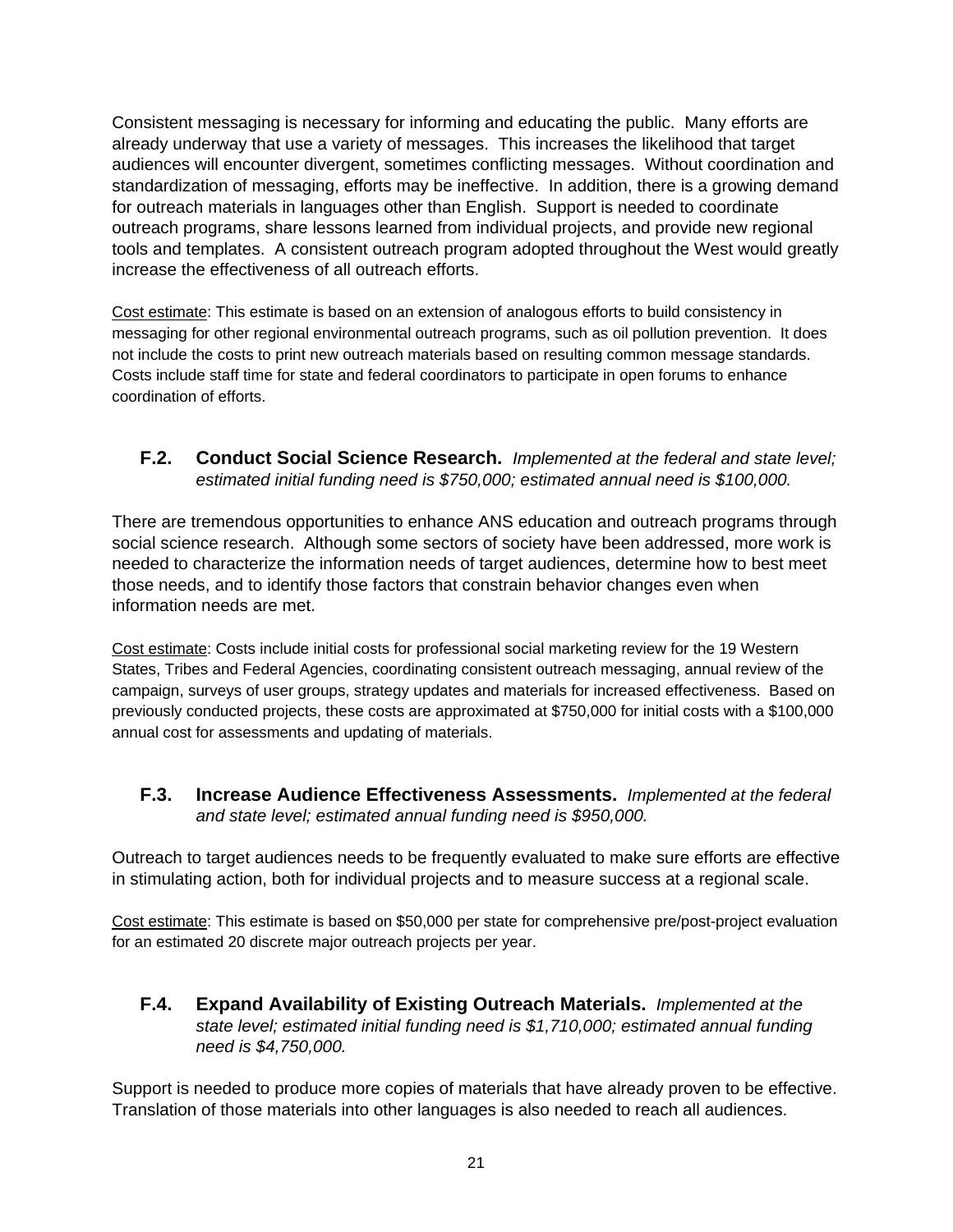Cost estimate: Estimate includes material production, updating and replenishment of materials (billboards (\$200,000/jurisdiction for 30 billboards), signage (150 waters/state\*2 ramps\*3 signs per ramp\*\$100/sign=\$1,710,000) and brochures (400,000 brochures/state at \$0.25/brochure).

**F.5. Make Better Use of Television and Radio.** *Implemented at the federal and state level; estimated annual funding need is \$10 million.*

Numerous studies point to television (TV) and radio as key sources of information for most Americans. However, the high cost of TV and radio advertising has limited the use of these media for ANS outreach. An investment in high quality, "catchy" TV or radio public service announcements may be an effective means of reaching the public. Such efforts should be guided by pre-assessment and post-evaluative data to determine the effectiveness of outreach and education efforts. Support is needed to develop a regionally-based TV and radio outreach strategy, produce associated materials in cooperation with media partners, and when necessary, purchase advertising time to reach critical audiences.

Cost estimate: This cost is based on advertising expenses for other major regional public health and commercial marketing campaigns.

**F.6. Provide More Opportunities for Youth Education.** *Implemented at the state level; estimated initial funding need is \$150,000; estimated annual funding need is \$1,425,000.*

Support is needed to develop new youth education materials, expand delivery of ANS education, and to help Western educators integrate ANS and invasive mussel issues into their curricula.

Cost estimate: Developing standardized curriculum for three different age groups would initially cost approximately \$150,000. Annual printing and distribution of materials would cost approximately \$75,000/state.



Example of a billboard near Lake Mead, Nevada.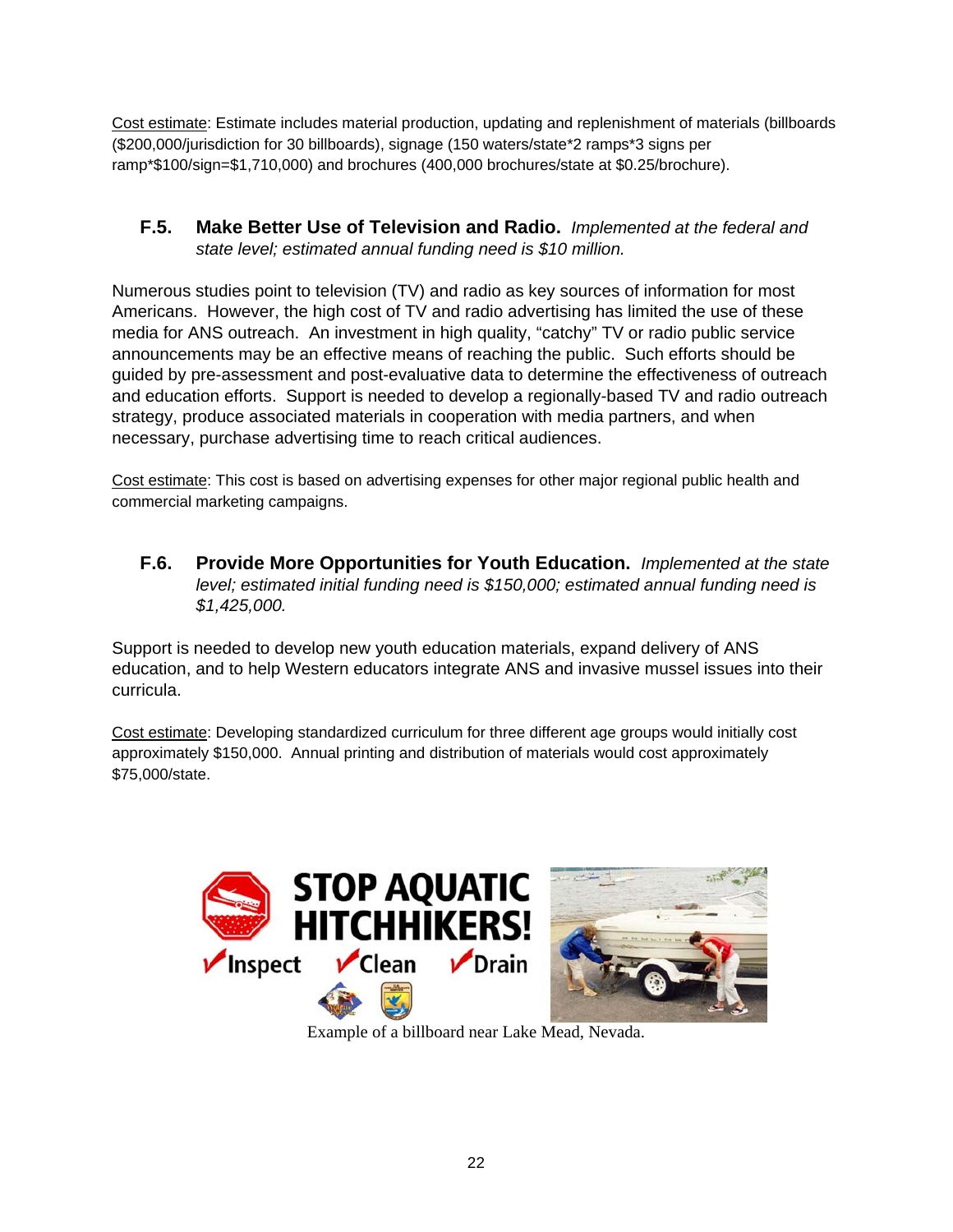### **G. Research**

A vast amount of research has been conducted on quagga and zebra mussel biology in North America, primarily in the Eastern U.S., and Europe. However, the information often does not directly relate to Western water management systems. Information is still needed to improve prevention and control and to understand the unique attributes of managing quagga and zebra mussels for the unique chemical and temperature parameters in Western waters. As new options for control are developed, their effectiveness will need to be evaluated.

#### **Action Items:**

**G.1. Determine Physiological Tolerances.** *Implemented at the federal level; estimated one-time funding need is \$405,000.*

Physiological tolerances are needed to estimate the potential range of Dreissenid species in the west. Specific waters may be deemed at high-risk or conclusions may be drawn that certain waters are not vulnerable to invasion. Physiological tolerances in Dreissenids have evolved since their initial introduction and it is important that these tolerances are known and monitored. Until the physiological tolerances of quagga and zebra mussels in the West are better understood, it will be difficult to determine their potential distribution and prepare an accurate water body susceptibility risk assessment.

Cost estimate: Retrieving live samples requires travel to field sites (travel costs \$20,000), a full time research scientist (\$100,000), research labor (\$50,000), equipment and supplies (\$120,000) and indirect costs will also be necessary for a total of \$405,000.

**G.2. Develop A Method to Track Dispersal Via Genetic Fingerprints.**  *Implemented at the federal level; estimated one-time funding need is \$760,000.*

A method for genetically tracking the dispersal of mussels needs to be refined so that movement patterns can be analyzed and used to further hone risk assessments.

Cost estimate: Researcher salary costs (\$82,000 annually) for a 5-year project would be \$410,000. Travel to sample sites, laboratory costs and supplies are an estimated \$350,000.

**G.3. Develop Alternative Decontamination Methods.** *Implemented at the federal and state level; estimated one-time funding need is \$264,000.*

Many existing exterior decontamination programs rely on hot water pressurized spray applied by individuals who are prone to human error and the inherent challenges of removing all viable mussels. New methods are needed that can quickly, inexpensively, thoroughly, and consistently eliminate all viable mussels.

Cost estimate: Researcher salary costs (\$82,000 annually) for a 2-year project would be \$164,000. Travel to sample sites, laboratory costs and supplies are an estimated \$100,000.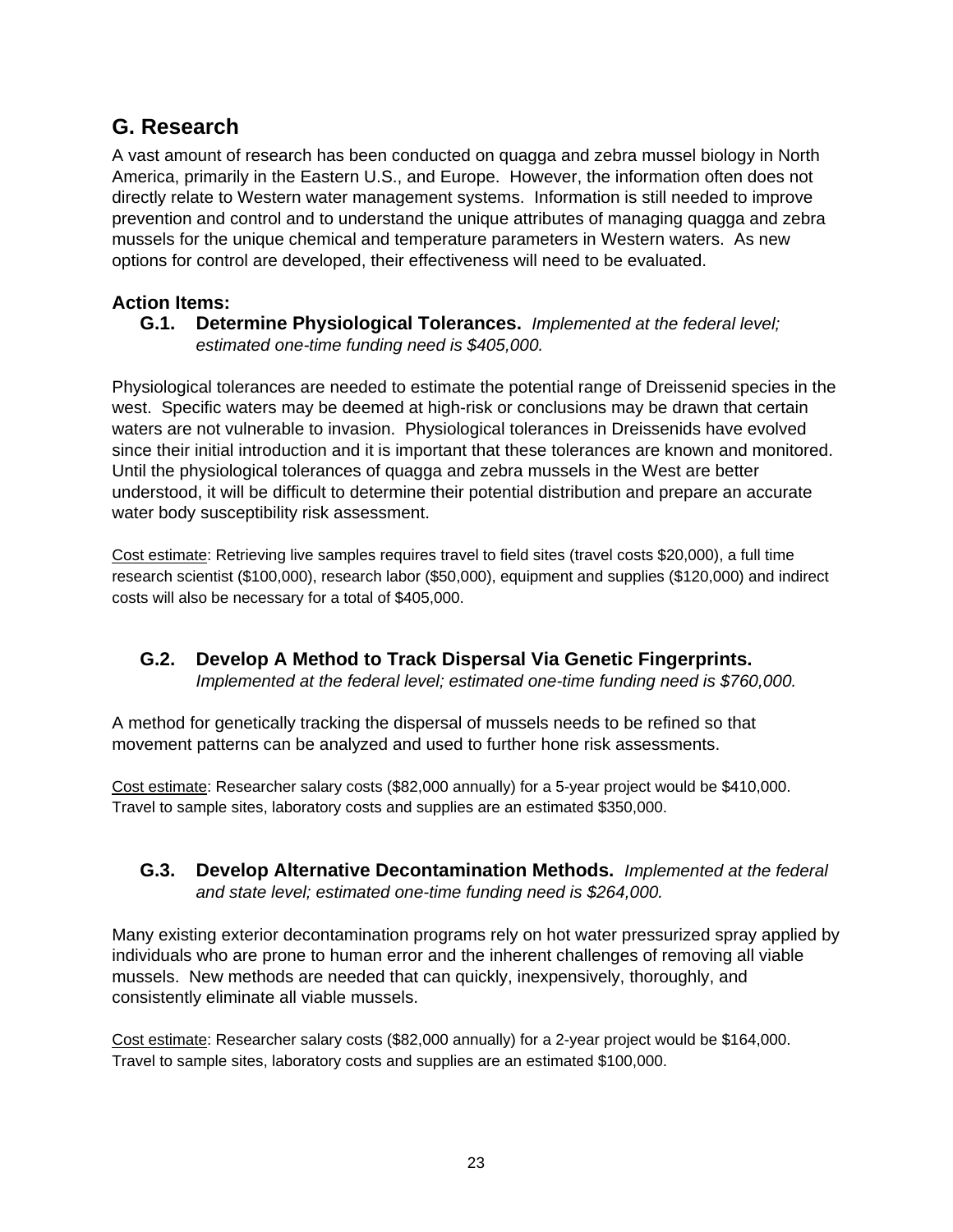**G.4. Develop Biological Control Methods.** *Implemented at the federal and state level; estimated one-time funding need is \$510,000.*

Several projects are looking at delivering bacteria, a parasite or a biochemical compound that is taken up by and harmful only to quagga and zebra mussels. More support is needed to study these potential controls. Research is also needed on quagga and zebra mussel parasites, an investigation of their effects on quagga or zebra mussel populations, and their host-specificity. It is unlikely that the release of parasites would eradicate Dreissenid populations, but it may provide an inexpensive and efficient tool to reduce population densities and the negative impacts associated with invasion.

Cost estimate: Researcher salary costs (\$82,000 annually) for a 5-year project would be \$410,000. Travel to sample sites, laboratory costs and supplies are an estimated \$100,000.

**G.5. Develop Eco-Friendly Chemical Control Methods.** *Implemented at the federal and state level; estimated one-time funding need is \$510,000.*

The development of environmentally friendly control methods needs to continue. Currently, the most widely used control method is chlorination. Chemical control methods are often not target specific and can persist in the environment following treatment or may be reactively converted to toxic chemicals. Any eco-friendly chemical controls will need to be competitively costeffective if they are to compete with chlorination.

Cost estimate: Researcher salary costs (\$82,000 annually) for a 5 year project would be \$410,000. Travel to sample sites, laboratory costs and supplies are an estimated \$100,000.



Zebra mussel shells along beach. (Photo:Watershed Council of Northern Michigan)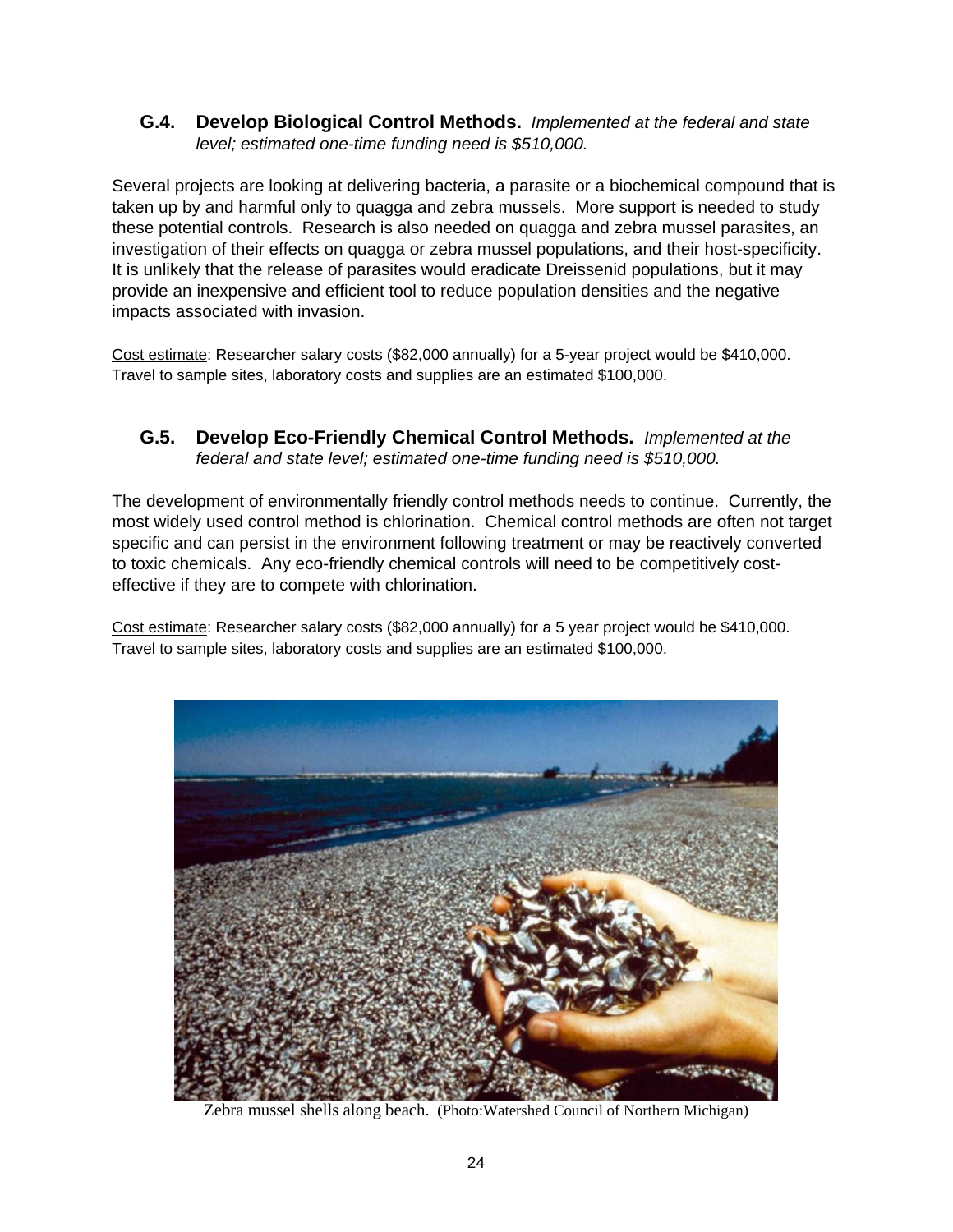# **III. Conclusion**

Dreissenid mussels have not been detected in the vast majority of Western waters, presenting tremendous opportunities to prevent significant damage if coordinated, extensive action is taken immediately. The longer it takes to put effective measures in place to prevent the spread of or contain these mussels, the greater the chances of irreparable ecological damage and long-term mitigation costs (that could reach in the billions of dollars annually). The estimated annual cost of implementing the highest priority actions in this plan is \$117 million. Effective and decisive actions, coordination, and support are needed from water management entities at all levels, including state and federal agencies, tribes, private water districts and concessionaires to prevent the introduction and spread, or respond to an infestation of quagga or zebra mussels. In addition, actions taken to prevent the spread of these mussels will also complement and enhance general prevention strategies to minimize the spread of other aquatic invasive species.

Efforts to prevent the further spread and introduction of ANS in the West do exist; however, they are extremely varied across state, tribal, federal and local jurisdictions. Most states within the West have limited ANS programs (Appendix A). Five of the 19 States (California, Colorado, Idaho, Utah and Washington) in the region have well developed and funded programs, although even these five programs have limitations and challenges (see examples below). With water conveyance systems and a mobile recreating society, all water management entities throughout the West need effective programs to prevent the introduction and control the spread of ANS.

The spread of quagga and zebra mussels, if left unchecked could occur rapidly and while impossible to estimate an exact dollar figure, impacts to aquatic ecosystems would likely be severe in many locations. The costs to individuals, private businesses, and public agencies to control and mitigate fouling could likely be in the millions, perhaps billions, of dollars annually. If funded and implemented, the collective actions outlined in this plan by the WRP represents the best strategy toward minimizing future impacts of quagga and zebra mussels across the Western United States.

#### Idaho Example:

The Idaho Invasive Species Law was enacted in 2008. This law establishes the Idaho State Department of Agriculture (ISDA) as the lead agency for invasive species, authorizes the ISDA director to promulgate rules, conduct inspections, establish mandatory check stations, and access emergency funding. New legislation in 2009 required motorized and non-motorized boats to have an Invasive Species Sticker to launch and operate in Idaho. Revenue from this program is projected to be approximately \$1.3 million/annually. The sticker program is administered by the Idaho Department of Parks and Recreation. Funding generated by this program is deposited in the Idaho Invasive Species Fund, which is administered by ISDA.

In 2009, ISDA used the boat sticker revenue to launch a comprehensive campaign to implement an operational inspection program targeting boats entering Idaho from other States. That same fund helped the department inform the public, increase existing monitoring efforts statewide, and purchase watercraft decontamination equipment.

The ISDA's 17 mandatory watercraft check stations were located where there was the highest likelihood of intercepting boats crossing into Idaho from states known to have infested water bodies. Crews worked 7 days a week, from 7am to 7pm. It is estimated that more than 12,000 boats were inspected during the July  $4<sup>th</sup>$  – September  $14<sup>th</sup>$  time period. Boats were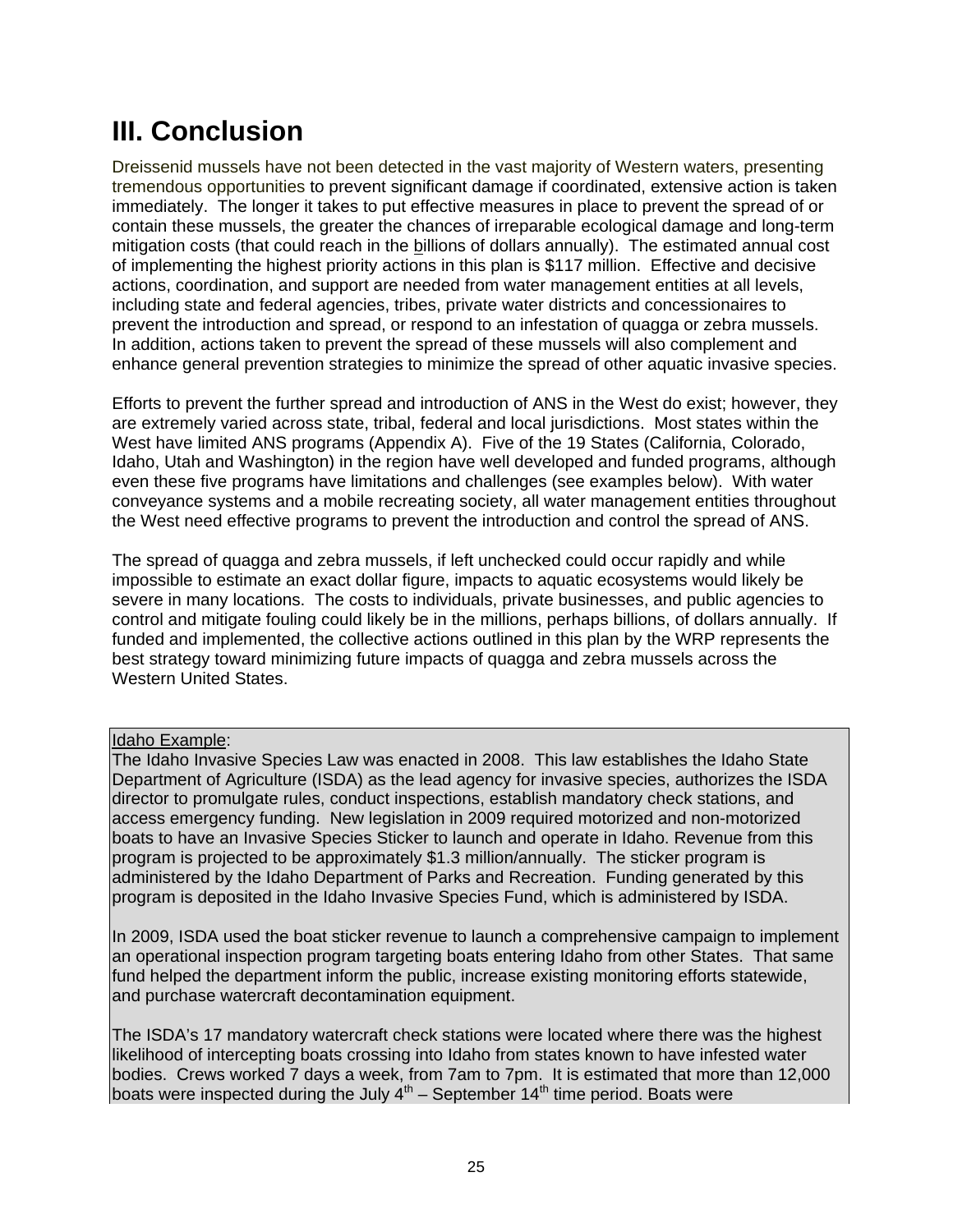decontaminated at the inspection site if they were considered at high-risk of being infested. Several boats were decontaminated and two mussel-fouled boats were found before the check stations closed for the season.

The State of Idaho's new program has had tremendous initial success. Although there has been success at preventing infested boats entering the state more needs to be done to contain infested boats at their source. The State of Idaho declared an emergency in 2009 and instituted check stations at high-priority borders in an effort to prevent fouled boats from launching.

#### Colorado Example:

The Colorado State ANS Program is funded with severance tax dollars from oil and gas revenue. There are concerns that this funding will not be sustainable long-term and alternate sources of funding need to be identified. Beginning in March 2008, there has been a total of \$12.1M allocated to the ANS Program which includes a rapid response grant of \$1M from the Colorado Water Conservation Board for the Lake Pueblo Response, and the annual allocations of \$7.1M in FY08-09 and \$4M in FY09-10. In the 2008 boating season, there were over 130,000 boats inspected by Colorado Division of Wildlife (CDOW), State Parks and numerous public and private entities. Upon the conclusion of the 2009 boating season, we estimate that there will have been over 350,000 boats inspected in Colorado. In 2009, there were a total of 112 state certified inspection stations in Colorado. There are inspections at every infested and high-risk water body. Inspections are mandatory prior to exiting a known positive water for ANS or prior to entering any water of the state after boating in out of state waters. In 2008, there were 187 boats decontaminated and in 2009, we estimate that over 500 boats will have been decontaminated by the end of the season.

The majority of infested and high-risk waters with inspections are closed when inspectors are not present. However, there are waters that do not close at night or when inspectors are not present and are at risk for an introduction of mussels. Also, Colorado cannot fund programs on all waters, so mussels can get introduced upstream from the water with the inspection station, voiding the efficacy of said station by contaminating the upstream source. State crews have been sampling over 160 waters for ANS since 2005.

There are several areas where improvement is needed: dedicated full-time permanent staff, improved technology for decontamination of interior compartments on complex boats (ballast, live wells, etc.), a focus on large equipment and commercial operations (dam maintenance, water trucks, contractors, etc.), an educational campaign from the capital to the boat ramp and into the classroom, and lastly, all western state need funding to implement standardized programs.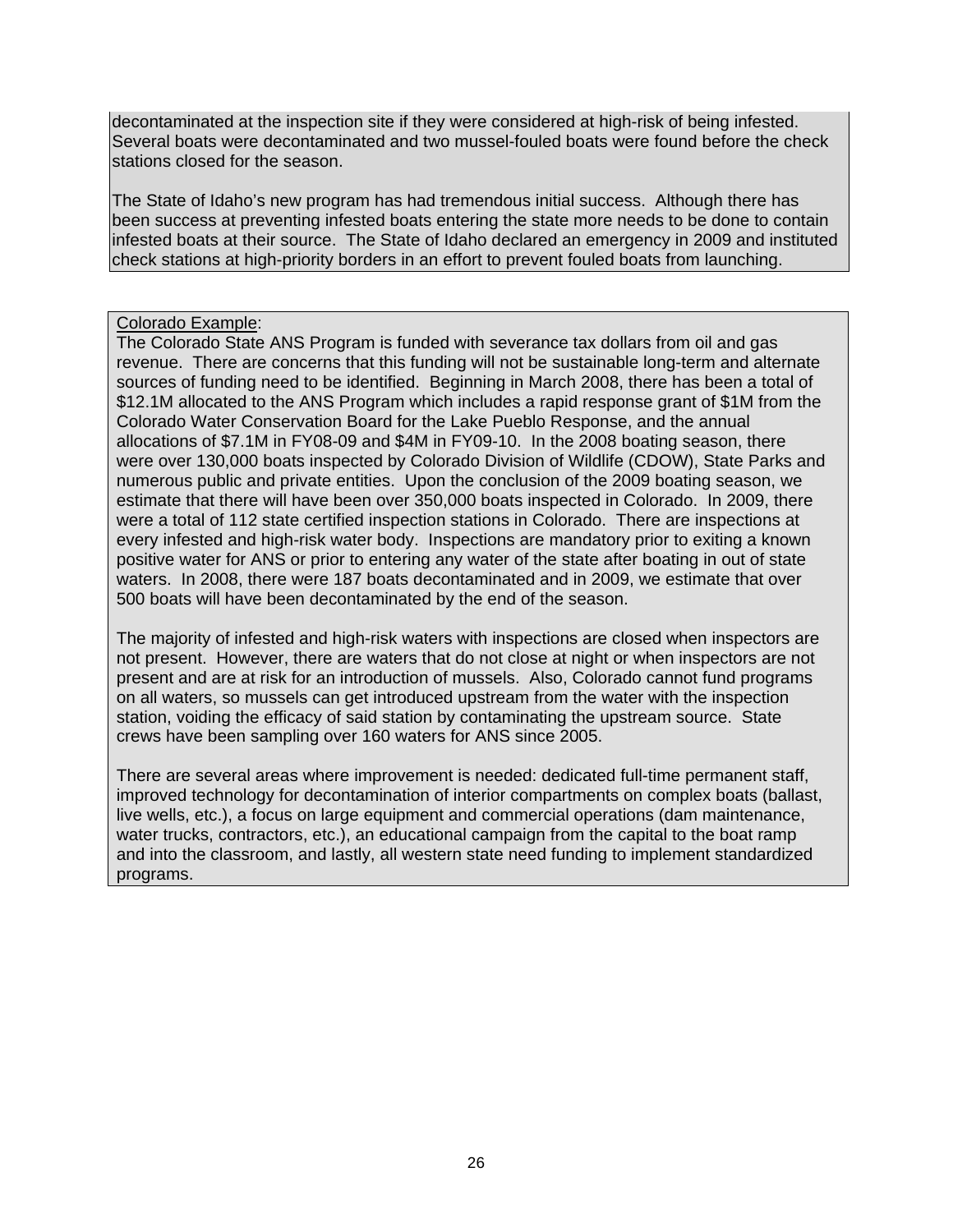#### Utah Example:

Utah's AIS program expends \$1,875,761, supporting 66 personnel equating to 27.75 FTE (aquatic invasive species (AIS) Coordinator, 1 FTE; Outreach Specialist, 1 FTE; 5 AIS Biologists, 5 FTE; 5 Conservation Officers, 2.75 FTE; 54 seasonal Wildlife Technicians for boat inspections, 18 FTE). These funds were derived as \$1,400,000 General Fund, \$67,900 License Sales funds, and \$407,861 contributed funds from 10 cooperative agreements from partner agencies (USFS, BLM, NRCS, 5 Water Conservancy Districts, 1 electric production company) seeking enhanced protection at specified waters.

The Utah Division of Wildlife Resources operates under authority of the Utah Aquatic Invasive Species Interdiction Act, which is facilitated by Rule R657-60. The act and rule do not have a "sunset clause." Also, there is no hiring freeze currently imposed due to the overall declining economy, as long as the program has sufficient funds for operation.

Utah has 150 boatable waters, supporting 355,000 boat launches per year; self decontamination certification is mandatory pre-launch at all waters as per Rule R657-60. Staffed AIS operations occurred at 40 of the highest priority waters (some with 16 hr/day coverage, 7 days per week), resulting in interdiction of 200,000 boat launches, where one-onone AIS education occurred, and each boat was inspected for AIS, which led to 1,850 decontaminations, (two Dreissenid-affected waters require every departing boat to be decontaminated, which equals 1,000 of the aforementioned decontaminations).

Utah has an impressive program that interdicts 56% of the state's boat launches. If more funds were available, the hours of operation could be extended at the high-priority waters, and additional lower-priority waters could be covered.



Left: Zebra mussel; Right: Quagga mussel. (Photo: Pennsylvania Sea Grant)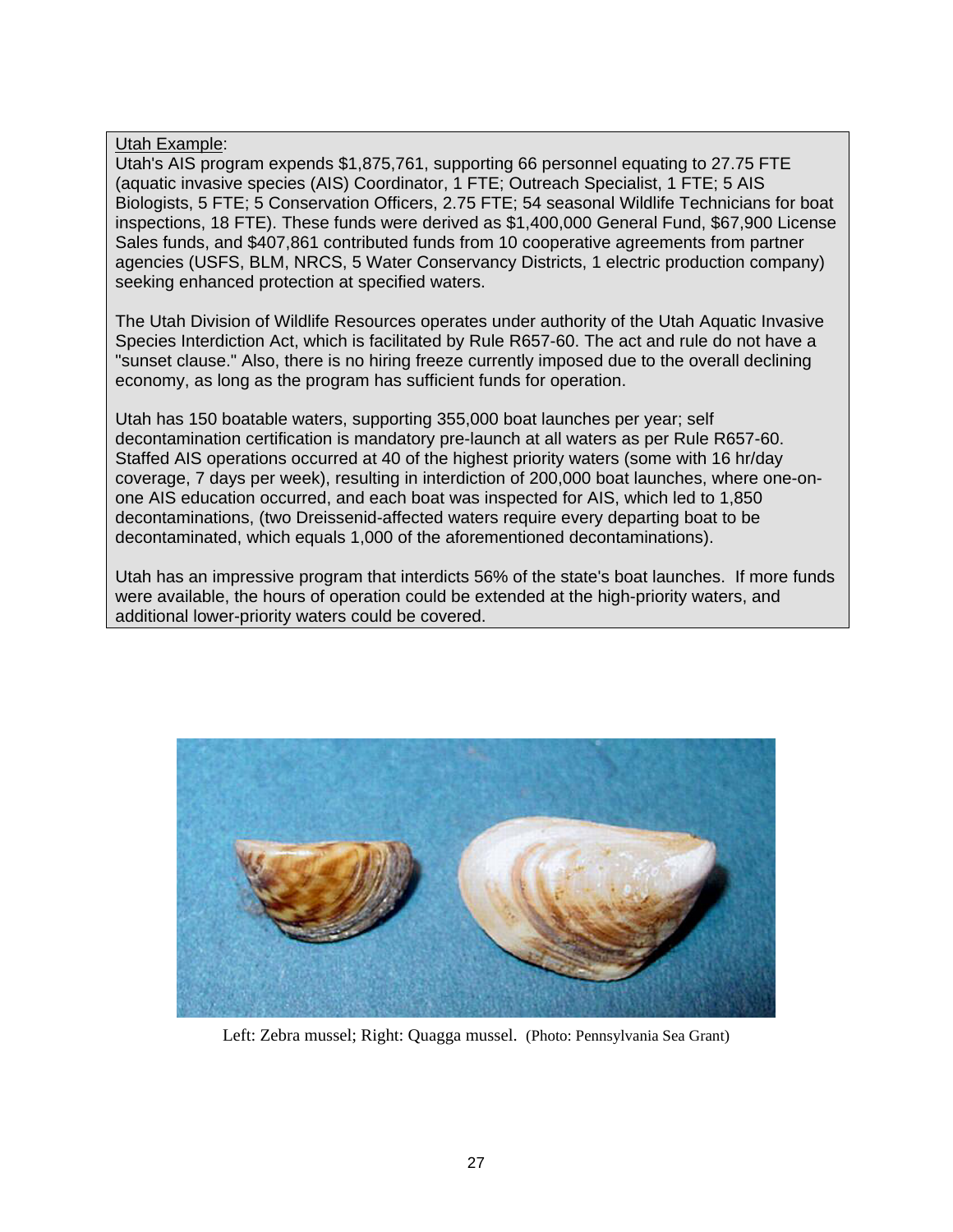# Appendix A – State ANS and Quagga/Zebra Mussel Efforts

| <b>WRP States</b><br>and<br><b>Provinces</b> | <b>ANS</b><br>Coordinator? | <b>Dedicated</b><br><b>State Funding</b><br>for ANS? | <b>Approved</b><br><b>Statewide ANS</b><br><b>Management</b><br>Plan? | Quagga/Zebra<br><b>Mussel</b><br><b>Infested Status</b><br>(as of Oct 1<br>2009) | <b>Authority for</b><br>Quagga/Zebra<br><b>Mussel</b><br><b>Management</b><br>or Other ANS? | <b>Prevention</b><br>Efforts?<br>(inspections or<br>decontamination)                           | Early-<br><b>Detection</b><br><b>Monitoring?</b> | Other?                                                                            | <b>Cost for</b><br><b>Development</b><br>of State or<br><b>Regional ANS</b><br><b>Management</b><br>Plan |
|----------------------------------------------|----------------------------|------------------------------------------------------|-----------------------------------------------------------------------|----------------------------------------------------------------------------------|---------------------------------------------------------------------------------------------|------------------------------------------------------------------------------------------------|--------------------------------------------------|-----------------------------------------------------------------------------------|----------------------------------------------------------------------------------------------------------|
| Alaska                                       | Yes                        | Not in SFY10<br>? for SFY11<br>Not q/z specific      | Yes                                                                   | No                                                                               | No                                                                                          | Outreach only                                                                                  | Not yet                                          | Outreach<br>education                                                             |                                                                                                          |
| Arizona                                      | Yes                        | <b>No</b>                                            | No - In Draft                                                         | Yes                                                                              | Yes (but very<br>new)                                                                       | Inspection &<br>Decontamination<br>at Nat. Rec. Areas                                          | Yes<br>(minimal,<br>Feds and<br>Private)         | Outreach,<br>Education                                                            | \$25,000 to<br>date; \$10,000<br>to finish                                                               |
| California                                   | Yes                        | Yes                                                  | Yes                                                                   | Yes                                                                              | Yes                                                                                         | Inspection &<br>Decontamination                                                                | Yes                                              |                                                                                   |                                                                                                          |
| Colorado                                     | Yes                        | Yes                                                  | No - In Draft                                                         | Yes                                                                              | Yes                                                                                         | Inspection,<br>Decontamination,<br>Impound                                                     | Yes                                              | Outreach,<br>Education,<br>Research                                               | \$60,000; plan in<br>development                                                                         |
| Hawaii                                       | Yes                        | Yes                                                  | Yes                                                                   | No                                                                               | Yes                                                                                         | Inspection and<br>Decontamination<br>(focused on<br>marine resources)                          | Yes (primary<br>focus on<br>marine<br>systems)   | <b>Broad Invasives</b><br>Outreach and<br>Education<br>(focus on<br>marine algae) | \$80,000                                                                                                 |
| Idaho                                        | Yes                        | Yes                                                  | Yes                                                                   | <b>No</b>                                                                        | Yes                                                                                         | Mandatory<br>Inspection,<br>Decontamination<br>Hold Order,<br>Impound,<br>Emergency<br>Funding | Yes                                              | Comprehensive<br>Statewide<br>Outreach<br>Campaign                                | \$30,000                                                                                                 |
| Kansas                                       | Yes                        | Yes - salary                                         | Yes                                                                   | Yes                                                                              | Yes                                                                                         | Inspection                                                                                     | Yes                                              | Outreach,<br>Education<br>Programs,<br>Research                                   | \$122,872                                                                                                |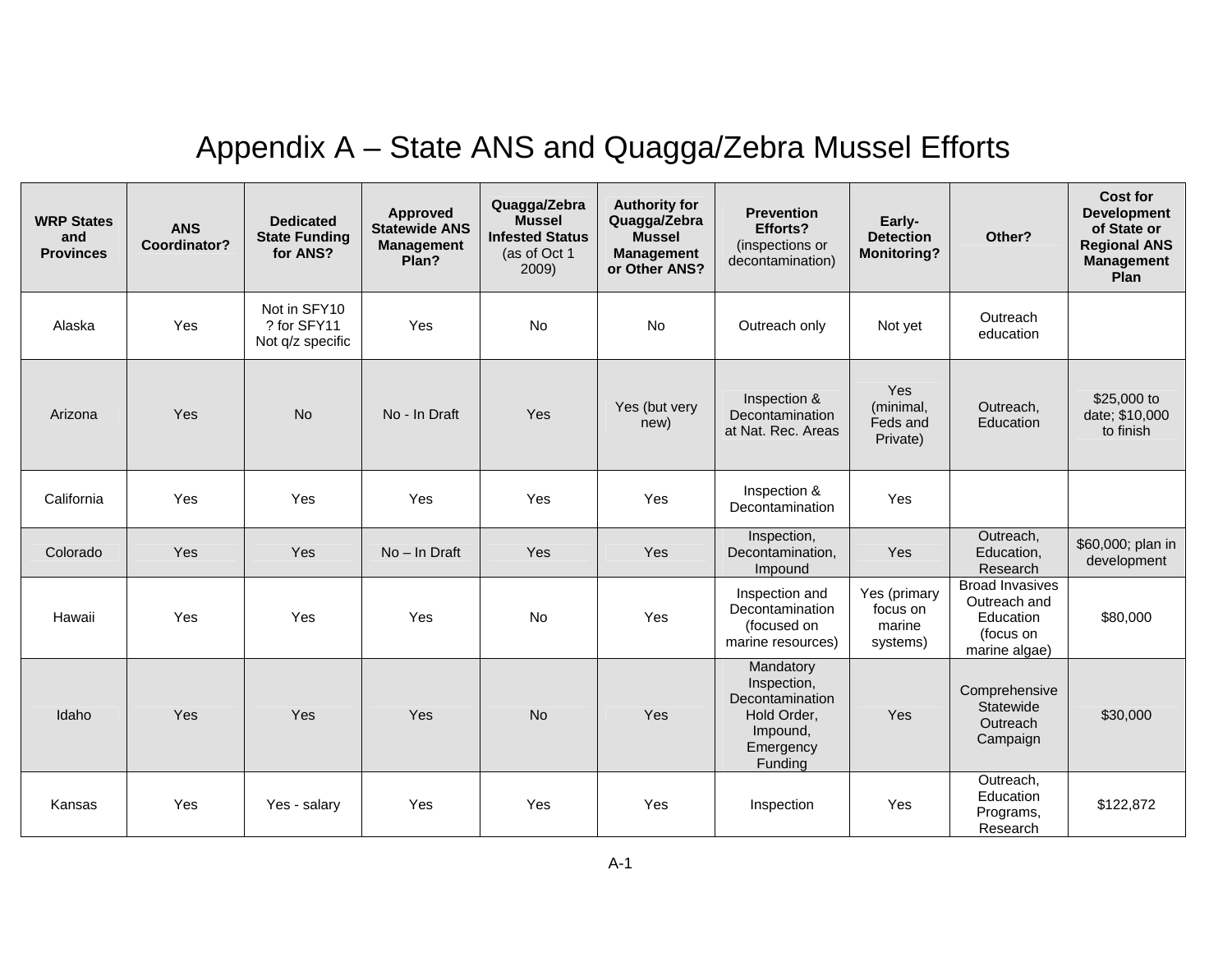# Appendix A – State ANS and Quagga/Zebra Mussel Efforts

| <b>WRP States</b><br>and<br><b>Provinces</b> | <b>ANS</b><br>Coordinator? | <b>Dedicated</b><br><b>State Funding</b><br>for ANS?                              | Approved<br><b>Statewide ANS</b><br><b>Management</b><br>Plan? | Quagga/Zebra<br><b>Mussel</b><br><b>Infested Status</b><br>(as of Oct 1<br>2009) | <b>Authority for</b><br>Quagga/Zebra<br><b>Mussel</b><br><b>Management</b><br>or Other ANS? | <b>Prevention</b><br>Efforts?<br>(inspections or<br>decontamination)                                           | Early-<br><b>Detection</b><br><b>Monitoring?</b> | Other?                                                             | Cost for<br><b>Development</b><br>of State or<br><b>Regional ANS</b><br><b>Management</b><br>Plan |
|----------------------------------------------|----------------------------|-----------------------------------------------------------------------------------|----------------------------------------------------------------|----------------------------------------------------------------------------------|---------------------------------------------------------------------------------------------|----------------------------------------------------------------------------------------------------------------|--------------------------------------------------|--------------------------------------------------------------------|---------------------------------------------------------------------------------------------------|
| Montana                                      | Yes                        | Yes                                                                               | Yes                                                            | <b>No</b>                                                                        | Yes                                                                                         | Inspection &<br>Decontamination                                                                                | Yes                                              | Education,<br>Outreach                                             | \$25,000                                                                                          |
| Nebraska                                     | <b>No</b>                  | <b>No</b>                                                                         | No                                                             | Yes                                                                              | <b>No</b>                                                                                   | Monitoring                                                                                                     | Yes                                              | Education.<br>Outreach                                             | In development                                                                                    |
| Nevada                                       | Yes (p/t,<br>vacant)       | <b>No</b>                                                                         | Draft                                                          | Yes                                                                              | Yes                                                                                         | Inspection &<br>Decontamination                                                                                | Yes                                              | Education,<br>Outreach                                             |                                                                                                   |
| <b>New Mexico</b>                            | Yes                        | Yes                                                                               | Yes                                                            | <b>No</b>                                                                        | Yes                                                                                         | Inspection &<br>Decontamination                                                                                | Yes                                              | Outreach,<br>Education,<br>Research                                |                                                                                                   |
| North Dakota                                 | Yes                        | Yes                                                                               | Yes                                                            | <b>No</b>                                                                        | Yes                                                                                         | Yes                                                                                                            | Yes                                              | Education                                                          | \$10,665                                                                                          |
| Oklahoma                                     | Yes                        | Yes                                                                               | Yes                                                            | Yes                                                                              | Yes                                                                                         | Few Inspection &<br>Decontamination                                                                            | Yes                                              | Education,<br>Outreach,<br>Research                                | \$96,000                                                                                          |
| Oregon                                       | Yes                        | \$ for AIS<br>prevention<br>starting in Jan<br>2010 from boat<br>registration fee | Yes                                                            | <b>No</b>                                                                        | Yes, but more<br>limited than<br>other states                                               | Complex (some<br>limits on inspect,<br>decont units<br>throughout state,<br>no visible ANS<br>launch law 2010) | Yes                                              | Education.<br>Outreach,<br><b>Drafting State</b><br><b>ZMOMRRP</b> | \$15,000                                                                                          |
| South Dakota                                 | No                         | Yes                                                                               | Yes                                                            | No                                                                               | No                                                                                          | Protocols for field<br>staff<br>decontamination                                                                | Yes                                              | Education<br>packet for K-12<br>and Outreach                       | \$30,500                                                                                          |
| <b>Texas</b>                                 | <b>No</b>                  | Yes, for aquatic<br>plants                                                        | No (Draft<br>complete)                                         | Yes                                                                              | Yes                                                                                         | No Inspection<br>Program                                                                                       | Yes                                              | Outreach                                                           | \$20,000                                                                                          |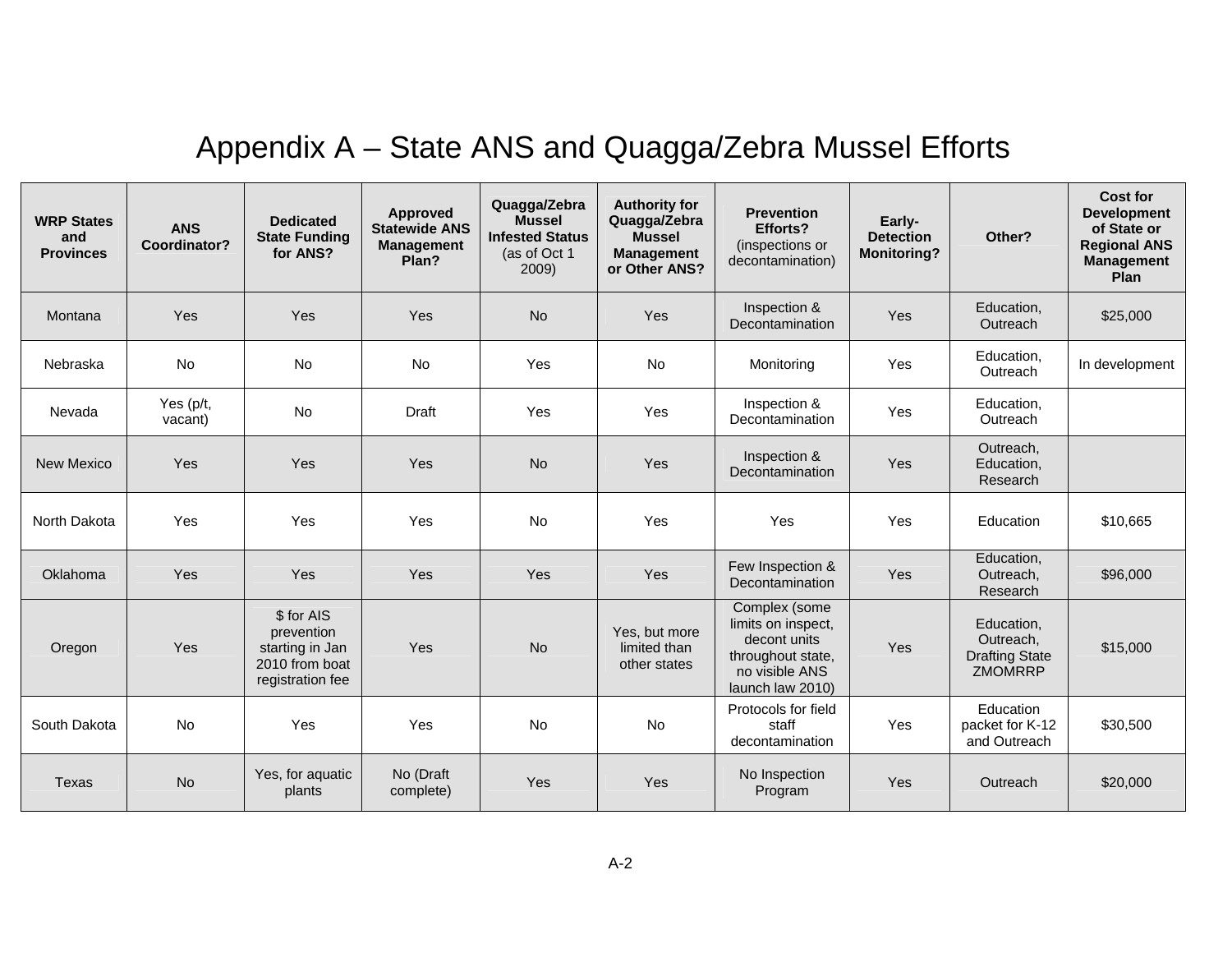# Appendix A – State ANS and Quagga/Zebra Mussel Efforts

| <b>WRP States</b><br>and<br><b>Provinces</b> | <b>ANS</b><br>Coordinator? | <b>Dedicated</b><br><b>State Funding</b><br>for ANS? | Approved<br><b>Statewide ANS</b><br><b>Management</b><br>Plan? | Quagga/Zebra<br><b>Mussel</b><br><b>Infested Status</b><br>(as of Oct 1<br>2009) | <b>Authority for</b><br>Quagga/Zebra<br><b>Mussel</b><br><b>Management</b><br>or Other ANS? | <b>Prevention</b><br>Efforts?<br>(inspections or<br>decontamination) | Early-<br><b>Detection</b><br><b>Monitoring?</b> | Other?                                                                          | Cost for<br><b>Development</b><br>of State or<br><b>Regional ANS</b><br><b>Management</b><br><b>Plan</b> |
|----------------------------------------------|----------------------------|------------------------------------------------------|----------------------------------------------------------------|----------------------------------------------------------------------------------|---------------------------------------------------------------------------------------------|----------------------------------------------------------------------|--------------------------------------------------|---------------------------------------------------------------------------------|----------------------------------------------------------------------------------------------------------|
| Utah                                         | Yes                        | Yes                                                  | Yes                                                            | Yes (quagga &<br>zebra)                                                          | Yes                                                                                         | On-Ramp<br>Education,<br>Inspection,<br>Decontamination,<br>Impound  | Yes                                              | Billboards,<br>Outreach,<br>Education,<br>Research                              | \$200,000                                                                                                |
| Washington                                   | <b>Yes</b>                 | <b>Yes</b>                                           | <b>Yes</b>                                                     | <b>No</b>                                                                        | <b>Yes</b>                                                                                  | Inspection,<br>Decontamination,<br>Impoundment                       | Yes                                              | Mandatory<br><b>Check Stations;</b><br>Integrated AIS<br>Enforcement<br>Program | \$30-50,000                                                                                              |
| Wyoming                                      | $Yes -$<br>temporary       | <b>No</b>                                            | No - In Draft                                                  | <b>No</b>                                                                        | Some AIS<br>prohibited; No<br><i>interdiction</i><br>authority                              | <b>No</b>                                                            | Some,<br>minimal                                 | Outreach,<br>Draft<br>Legislation                                               | \$4000 spent to<br>date                                                                                  |
| <b>British</b><br>Columbia                   | <b>No</b>                  | <b>No</b>                                            | Under<br>Development                                           | <b>No</b>                                                                        | <b>No</b>                                                                                   | <b>No</b>                                                            | Under<br>Development                             |                                                                                 |                                                                                                          |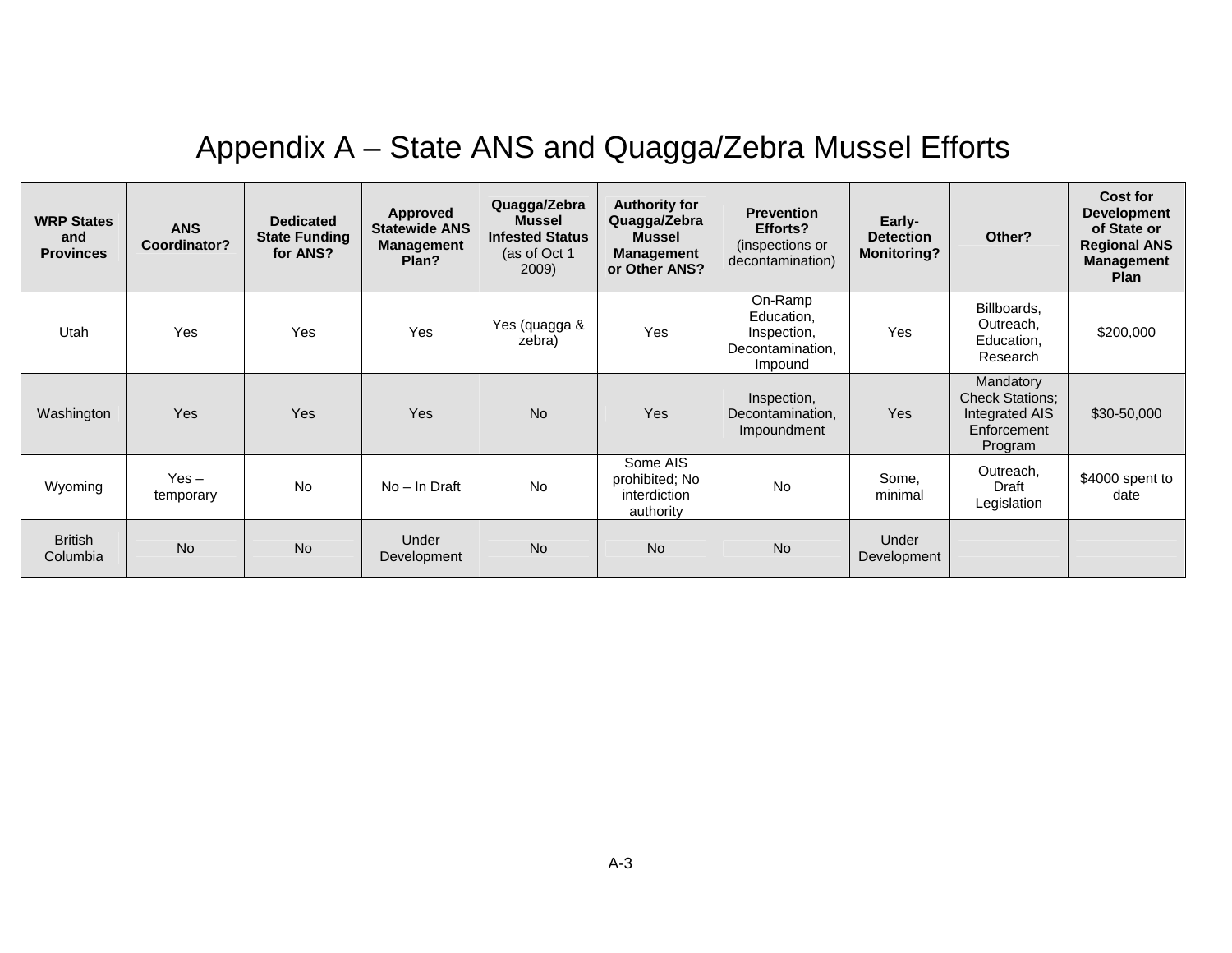## Appendix B – USGS Quagga/Zebra Mussel Distribution Map (as of September 2009)

Check http://nas.er.usgs.gov/taxgroup/mollusks/zebramussel/ for additional options for maps.

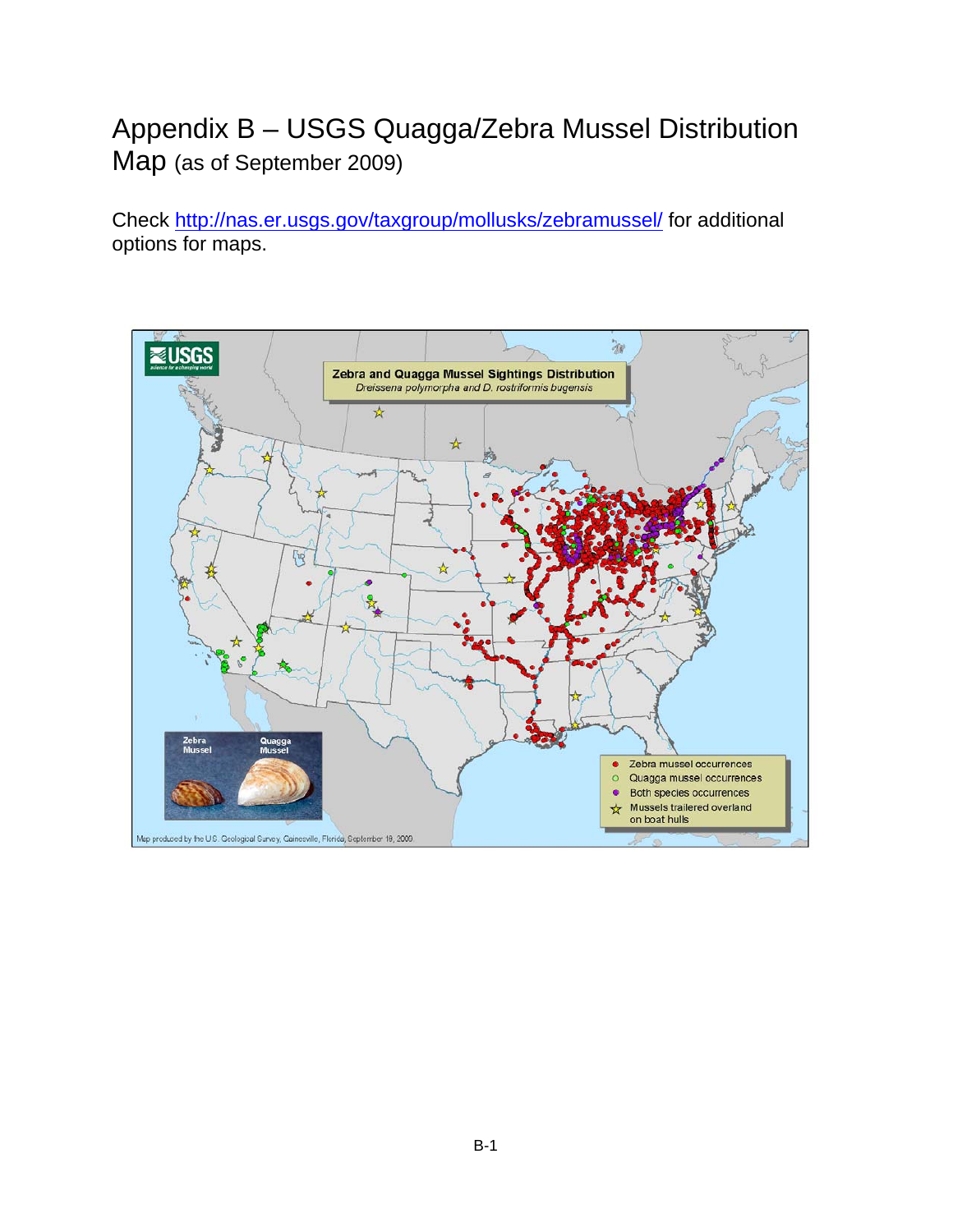### Appendix C – Dreissenid Biology and Background

#### Density and Food Availability

Dreissenid mussel densities throughout the West could vary widely depending on water chemistry, food availability, and breeding population. After their initial introduction, Dreissenid mussel populations can rapidly increase by orders of magnitude, and then similarly decrease. Eurasian zebra mussel population densities range up to 40,000 mussels per square meter (Neumann et al. 1993). Under ideal conditions in the Laurentian Great Lakes, zebra mussel densities reach 700,000 – 800,000 per square meter (Kovalak et al. 1993). In the lower Mississippi River, where the zebra mussel has been introduced, densities of 400,000 per square meter have been reported (Kraft 1995). The Mississippi has an ideal environment for zebra mussels, in part because food resources are abundant (Kraft 1995).

#### Water Temperatures

Dreissenids can tolerate a wide range of water temperatures from roughly 32<sup>0</sup> to 86<sup>0</sup>F (0<sup>o</sup>C to  $30^{\circ}$  C) (Ohio Sea Grant 1997). North American zebra mussel spawning (release of gametes into the water column) will not generally occur at temperatures below about 12<sup>0</sup> C (Claudi and Mackie 1994). There is evidence, however, that quagga mussels in deep waters of the Great Lakes are capable of spawning at temperatures near 5<sup>0</sup> C (Roe and MacIsaac 1997) and 9<sup>0</sup> C (Claxton and Mackie 1998).

Based on these parameters, a water temperature profile created from data recorded at the smolt monitoring facilities at Bonneville and John Day Dams shows the potential for quagga mussel egg release for approximately 7 months of the year (late March to late-November). However, peak spawning temperatures of 68 F (20 $^{\circ}$  C) and above occur for 2 months during mid-July to mid-September (see Figure 1).



**Figure 1**. Daily average water temperatures at Bonneville Dam and John Day Dam Smolt Monitoring Facilities, 2000-2006 (Kovalchuk 2007).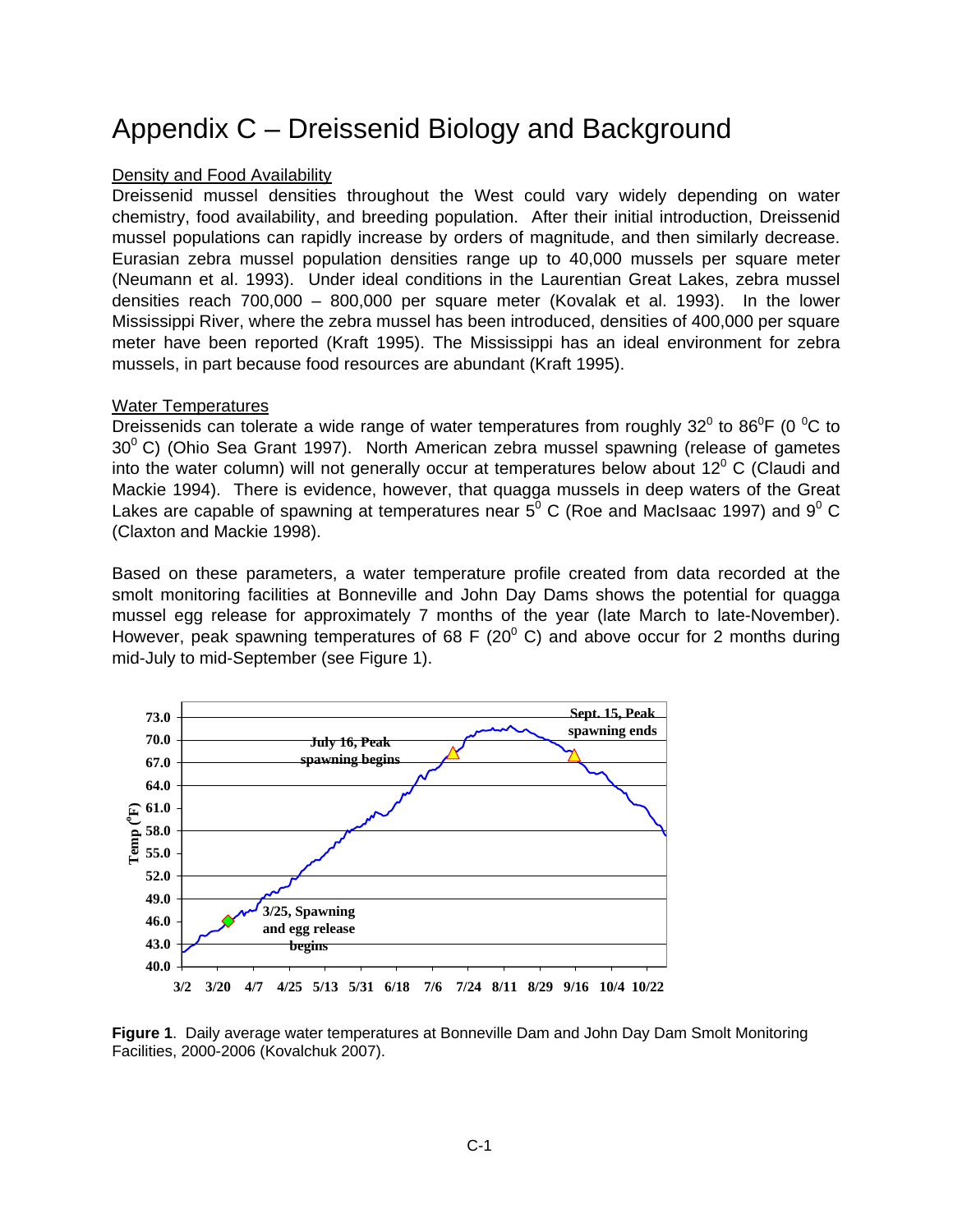#### Calcium Requirements

North American zebra mussel populations require 10 mg  $Ca<sup>2+</sup>/I$  to initiate shell growth and 25 mg  $Ca^{2+}/l$  to maintain shell growth. Larval development is inhibited at pH of 7.4. Higher rates of adult survival occur at a pH of 7.0-7.5, but populations have been found in the hypolimnetic zone of lakes with a pH of 6.6-8.0, and in the epilimnetic zone with a pH of 7.7-8.5. Optimal larval survival occurs at a pH of 8.4, and optimal adult growth occurs at pH 7.4-8.0. (Benson and Raikow 2007).

Calcium concentrations could be a factor limiting Dreissenid densities in some parts of the West. Large populations of zebra mussels are not expected where calcium levels are less than 25 mg/l (Hincks and Mackie). Cohen and Weinstein (2001) found little evidence that zebra mussels can become established at ambient calcium concentrations below about 20mg/l. Calcium thresholds in the Columbia River West of the Cascades and in particular the Willamette River may be suboptimal for establishment of Dreissenid populations (Whittier et al. 2008).

It should be noted that calcium may be elevated near concrete structures (Cohen and Weinstein 2001). There are also cases where Dreissenid populations have become established in calcium-limited water bodies at locations that have input from other water sources with higher calcium levels (Cohen and Weinstein 2001).

#### History of Control Efforts

Although an attempt to eradicate a new Dreissenid mussel infestation presents significant challenges, there is at least one documented success story. In 2002, the first introduction of zebra mussels in Virginia was confirmed in Millbrook Quarry. The 12-acre quarry is located on property under private ownership. The Virginia Department of Game and Inland Fisheries led an effort to eradicate this population. Over a three-week period in early 2006, the water body was treated with 174,000 gallons of potassium chloride solution over a 3-week period from January 31 to February 17, 2006. Potassium concentrations were measured weekly throughout the quarry and in adjacent surface waters to ensure a target concentration of 100 milligrams of potassium per liter of water (below the level that would have human health or significant ecological impacts, but over twice the minimum concentration needed to kill zebra mussels). No potassium leakage from the quarry into adjacent waters was detected.

Monitoring results demonstrated that lethal potassium concentrations were achieved at various depths. Several weeks after treatment ended, four independent methods were also used to confirm zebra mussel eradication. First, more than 1,000 mussels were sampled from rocks at numerous sites around the quarry; none were alive. Divers also visually inspected the quarry and could not find live zebra mussels. Next, an extensive video survey also was conducted using a robotic camera system, documenting dead zebra mussels. Finally, 80 sets of live zebra mussels (100 per set) were placed at various locations and depths within the quarry. After one month of exposure to the treated quarry water, mortality of these test mussels was 100% (as opposed to zero mortality of a control set placed in untreated water). Other aquatic life in the quarry (including turtles, fish, and aquatic insects) appear to be thriving after the treatment. As of the date of this Plan, no additional zebra mussels have been found in the quarry. It is important to note that this case involved infestation in a small, contained water body. A similar example of an eradication effort in an isolated water body began. In September, 2008, on Offutt Air Force Base in Bellevue, Nebraska, using copper sulfate. However, attempting to eradicate zebra or quagga mussels in a large river system presents a very different set of challenges.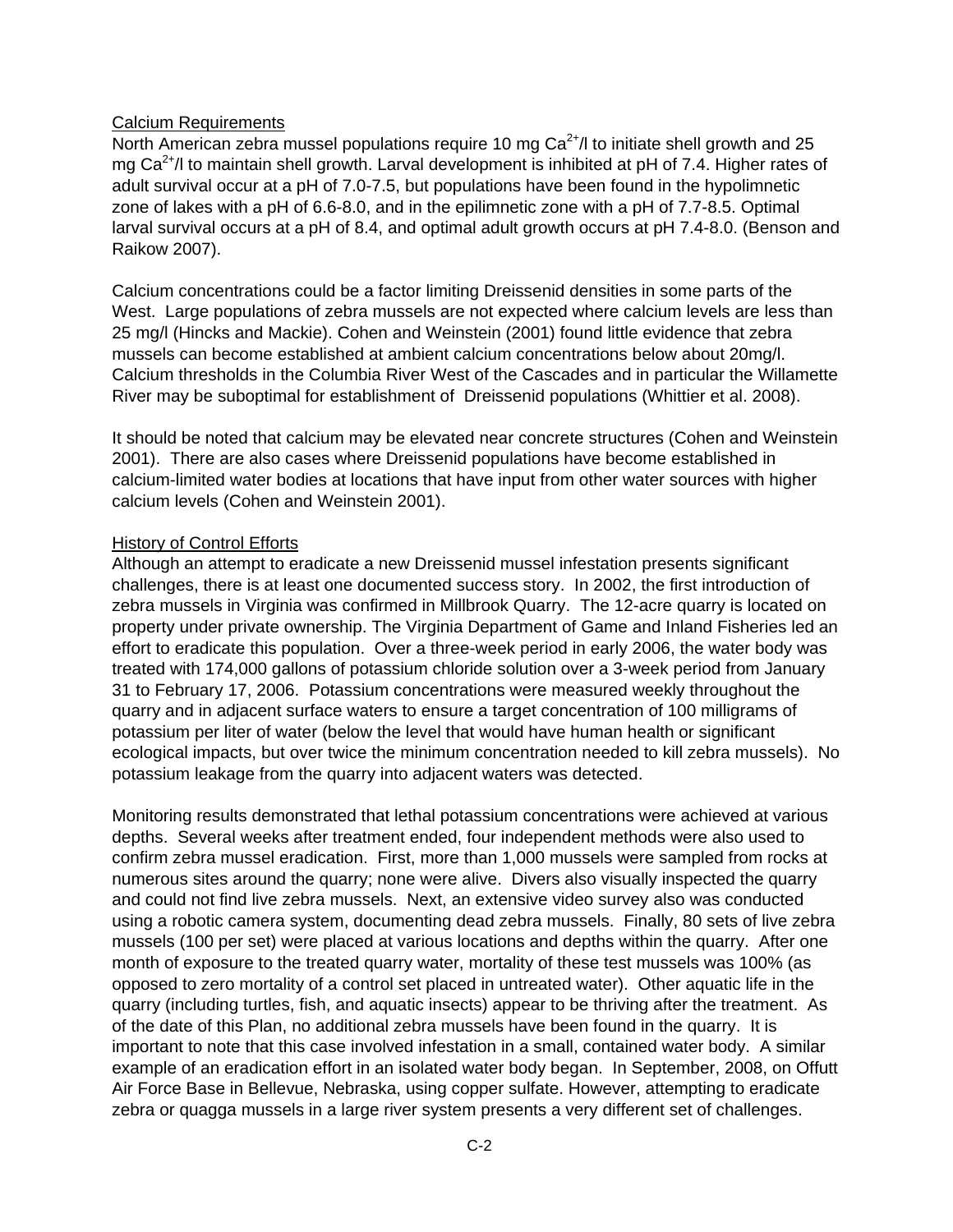### **References**

- Benson, A. J. and D. Raikow. 2007. *Dreissena polymorpha*. USGS Nonindigenous Aquatic Species Database, Gainesville, FL. <http://nas.er.usgs.gov/queries/FactSheet.asp?speciesID=5> Revision Date: 1/10/2007
- Claudi, R. and G. L. Mackie. 1994. Practical Manual for Zebra Mussel Monitoring and Control. Chapter 1. Biology of the Zebra Mussel. Lewis Publishers, CRC Press, Boca Raton, FL. 227 pp.
- Claxton, W. T. and G. L. Mackie. 1998. Seasonal and depth variations in gametogenesis and spawning of *Dreissena polymorpha* and *Dreissena bugensis* in eastern Lake Erie. Can. J. Zool. 76:2010-2019.
- Cohen, A.N., Weinstein, A. 2001. Zebra Mussel's Calcium Threshold and Implications for its Potential Distribution in North America. San Francisco Estuary Institute.
- Cole, R. A. 2006. Freshwater aquatic nuisance species impacts and management costs and benefits at Federal Water resources projects. ANSRP Technical Notes Collection (ERDC/TN ANSRP-06-3), U.S. Army Engineer Research and Development Center, Vicksburg, MS. *http://el.erdc.usace.army.mil/ansrp/ansrp.html*.
- General Accounting Office (GAO). 2002. Invasive Species: Clearer Focus and Greater Commitment Needed to Effectively Manage the Problem. GAO-03-1.
- Hushak, Leroy J. and Yuming Deng. January 28-31, 1997. Costs of Alternative Zebra Mussel Control Strategies: The Case of Great Lakes Surface Water Users. Ohio Sea Grant College Program. Proceedings Seventh International Zebra Mussel and Aquatic Nuisance Species Conference, New Orleans, LA. OHSU-TS-042 as a result of Ohio Sea Grant Project R/ZM-012.
- Idaho Aquatic Nuisance Species Taskforce. 2009. Estimated Potential Economic Impact of Zebra and Quagga Mussel Introduction into Idaho. Prepared for the Idaho Invasive Species Council.
- Kovalak, W, Longton G. and R. Smithee. 1993. Dispersal Mechanisms of the Zebra Mussel (*Dreissena polymorpha*), in *Zebra Mussels: Biology, Impacts, and Control*. Nalepa, T.F., and Schloesser, D.W., eds., Lewis Publishers, Boca Raton, FL, pgs 359-380.
- Kraft, C. 1995.Zebra Mussel Update #24. University of Wisconsin-Madison, Wisconsin Sea Grant Institute.
- Lovell, S. J., and Stone, S. F. 2005. The economic impacts of aquatic invasive species: A review of the literature. Working Paper # 05-02, U.S. Environmental Protection Agency, National Center for Environmental Economics, Washington, DC.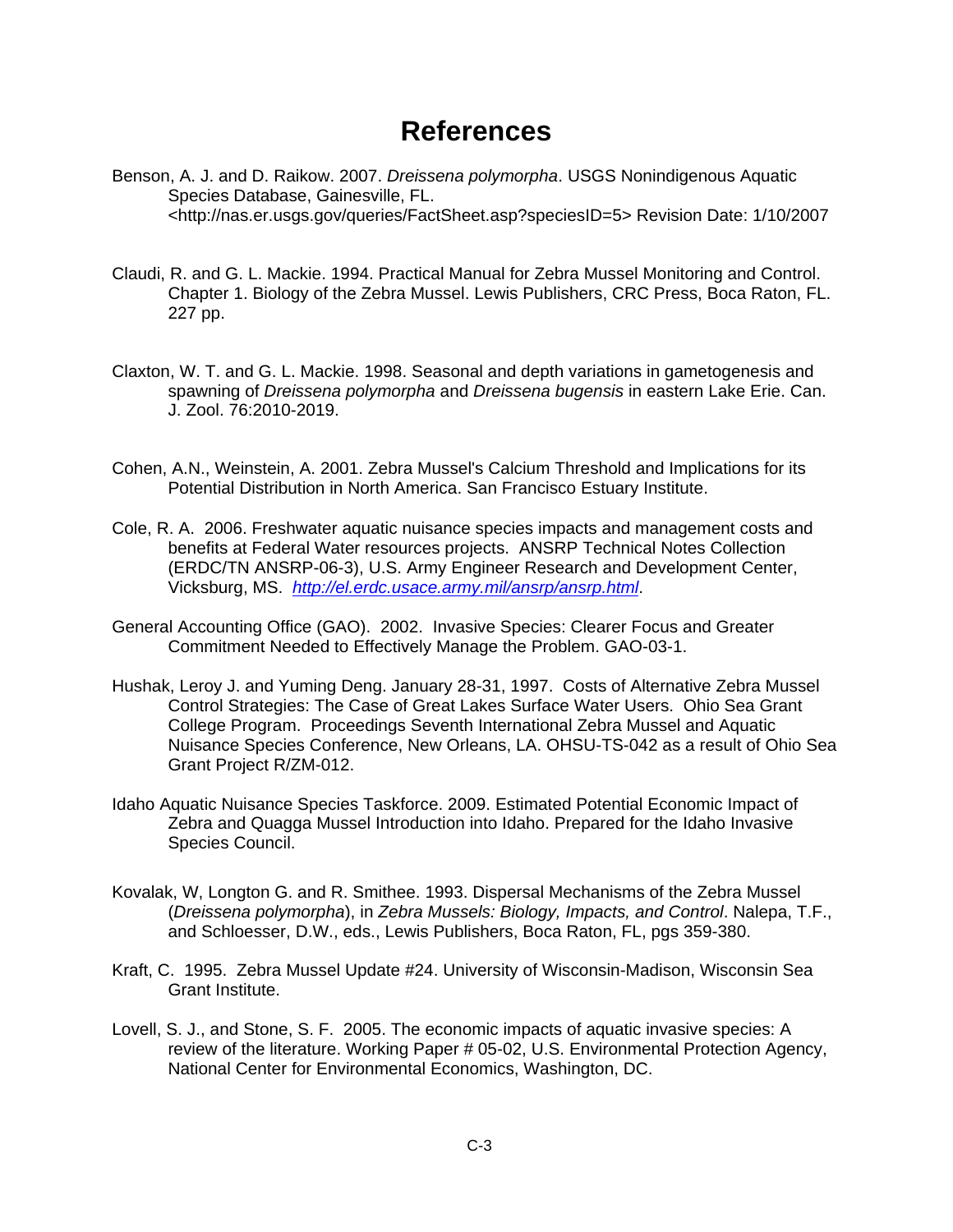- Neumann, Dietrich, Borcherding, Jost and Brigette Jantz. 1993. Growth and Seasonal Reproduction of *Dreissena polymorpha* in the Rhine River and Adjacent waters. in *Zebra Mussels: Biology, Impacts, and Control*. Nalepa, T.F., and Schloesser, D.W., eds., Lewis Publishers, Boca Raton, FL, pgs 95 - 109.
- Ohio Sea Grant, 1997. Zebra Mussels in North America: The invasion and its implications. Fact Sheet 045. Columbus, Ohio.
- Pimentel, D., R. Zuniga, and D. Morrison. 2005. Update on the environmental and economic costs associated with alien-invasive species in the United States. Ecological Economics 52 pgs. 273– 288.
- Roe, S.L., and MacIsaac, H.J. 1997. Deepwater population structure and reproductive state of quagga mussels (*Dreissena bugensis*) in Lake Erie. Can. J. Fish. Aquat. Sci. 54: 2428– 2433.
- Whittier, T., P. Ringold, A. Herlihy, and S. Pierson. 2008. A calcium-based invasion risk assessment for zebra and quagga mussels (*Dreissena* spp). Front Ecol Environ 2008; 6, doi:10.1890/070073.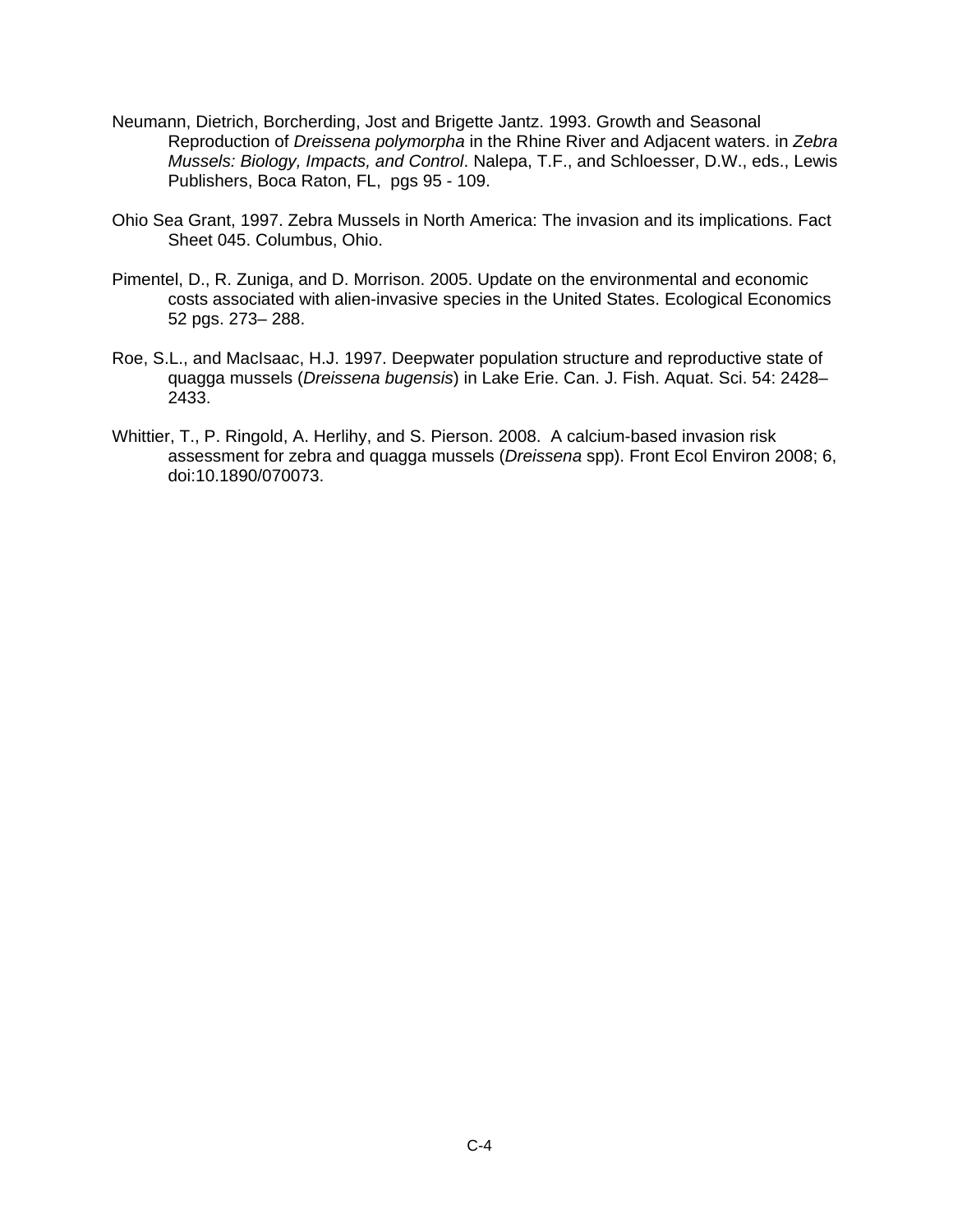\*Highest priority action item

|             |                                                                                                                 |                | <b>Implementation Level</b> |         | <b>Estimated Funding Need</b> |                |                                                 |  |
|-------------|-----------------------------------------------------------------------------------------------------------------|----------------|-----------------------------|---------|-------------------------------|----------------|-------------------------------------------------|--|
|             | <b>Title of Action</b>                                                                                          | <b>Federal</b> | <b>State</b>                | Local   | <b>One-Time</b>               | <b>Initial</b> | Annual                                          |  |
|             | A. Increasing Capacity to Address Invasive Mussels                                                              |                |                             |         |                               |                |                                                 |  |
| $*A.1$ .    | State and Interstate ANS Management Plan<br>funding and QZAP implementation                                     |                | X                           |         |                               |                | \$31,140,000<br>(divided by $53 =$<br>\$587,547 |  |
| A.2.        | Federal coordination and implementation of QZAP                                                                 | $\sf X$        |                             |         |                               |                | \$1,200,000                                     |  |
|             | <b>B. Prevention</b>                                                                                            |                |                             |         |                               |                |                                                 |  |
| $*_{B.1}$ . | Implement mandatory inspection and<br>decontamination at infested waters                                        | $\times$       | $\times$                    | $\sf X$ |                               | \$25,320,090   | \$19,423,090                                    |  |
| $*B.2$ .    | Continue the development of effective watercraft<br>inspection and decontamination protocols and<br>standards   | X              | X                           |         | \$200,000                     |                |                                                 |  |
| $*_{B.3.}$  | Develop standard and effective equipment<br>inspection and decontamination protocols                            | $\times$       | $\sf X$                     |         | \$200,000                     |                |                                                 |  |
| $*_{B.4.}$  | Adopt standard watercraft and equipment<br>inspection and decontamination protocols in<br><b>Western States</b> | $\sf X$        | $\sf X$                     | $\sf X$ | \$270,000                     |                |                                                 |  |
| $*B.5.$     | Establish and implement strong, consistent law<br>enforcement programs in each Western state                    | X              | X                           | $\sf X$ |                               | \$380,000      | \$11,400,000                                    |  |
| $*B.6$ .    | Develop a standardized model and strategy for risk<br>assessment model for water bodies                         | $\sf X$        | X                           |         |                               | \$250,000      |                                                 |  |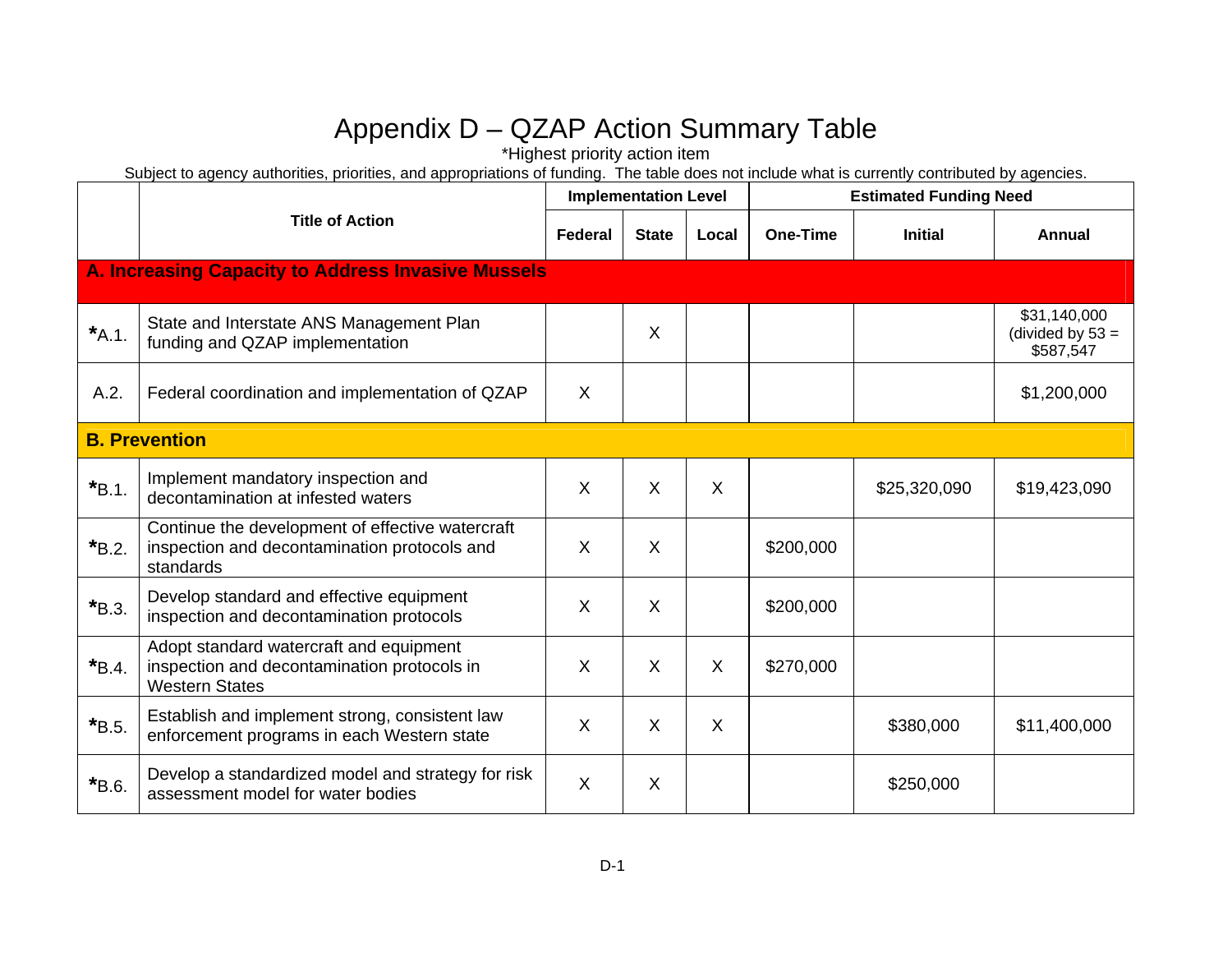\*Highest priority action item

|                 |                                                                                               |         | <b>Implementation Level</b> |         |                 | <b>Estimated Funding Need</b>    |                                    |  |  |
|-----------------|-----------------------------------------------------------------------------------------------|---------|-----------------------------|---------|-----------------|----------------------------------|------------------------------------|--|--|
|                 | <b>Title of Action</b>                                                                        | Federal | <b>State</b>                | Local   | <b>One-Time</b> | <b>Initial</b>                   | Annual                             |  |  |
| B.7.            | Expand mandatory watercraft inspection and<br>decontamination capacity for uninfested regions | $\sf X$ | $\sf X$                     | $\sf X$ |                 | $$21,850,000 -$<br>\$320,000,000 | $$19,000,000 -$<br>\$1,102,215,150 |  |  |
| B.8.            | Develop and implement programs to intercept<br>contaminated equipment                         | X       | X                           |         | \$200,000       |                                  | \$380,000                          |  |  |
| B.9.            | Expand Use of ANS HACCP Planning                                                              | $\sf X$ | $\sf X$                     |         | \$2,850,000     |                                  |                                    |  |  |
|                 | <b>C. Early-Detection Monitoring</b>                                                          |         |                             |         |                 |                                  |                                    |  |  |
| $*$ C.1.        | Expand early-detection monitoring programs to all<br>western water jurisdictions              | $\sf X$ | $\mathsf{X}$                | $\sf X$ |                 |                                  | \$2,561,200                        |  |  |
| $^{\star}$ C.2. | Develop standard field protocols for early-detection<br>monitoring                            | X       | X                           |         |                 |                                  | \$504,000                          |  |  |
| C.3.            | Improve sample analysis methods                                                               | X       | X                           |         | \$687,200       |                                  |                                    |  |  |
| C.4.            | Coordinate early-detection monitoring programs                                                | $\sf X$ |                             |         |                 | \$50,000                         |                                    |  |  |
|                 | <b>D. Rapid Response</b>                                                                      |         |                             |         |                 |                                  |                                    |  |  |
| $*D.1.$         | Create and maintain a rapid response fund                                                     | X       |                             |         |                 | \$20,000,000                     | \$5,000,000                        |  |  |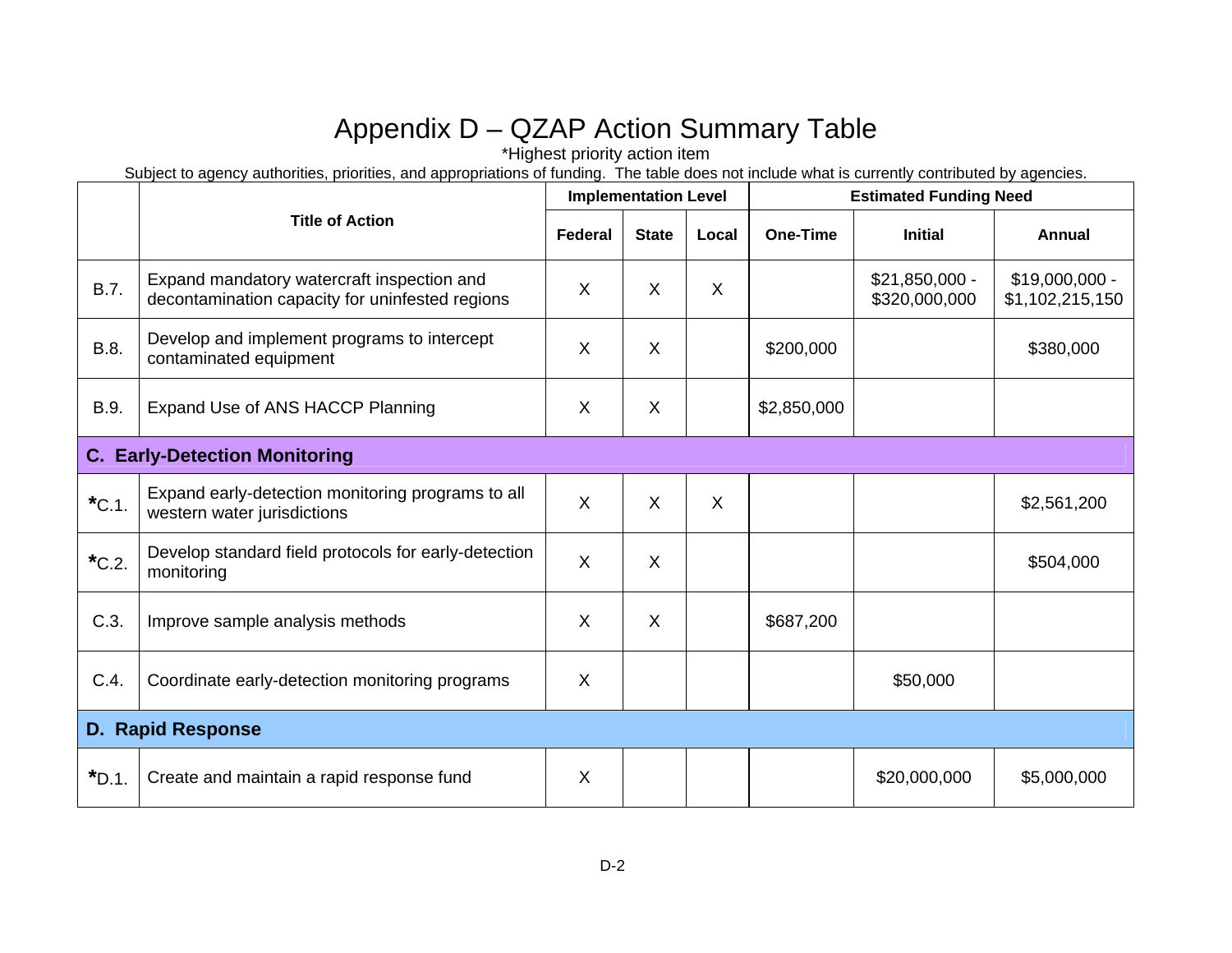\*Highest priority action item

|          |                                                                                                                                                                              |         | <b>Implementation Level</b> |         | <b>Estimated Funding Need</b> |                |             |  |
|----------|------------------------------------------------------------------------------------------------------------------------------------------------------------------------------|---------|-----------------------------|---------|-------------------------------|----------------|-------------|--|
|          | <b>Title of Action</b>                                                                                                                                                       | Federal | <b>State</b>                | Local   | <b>One-Time</b>               | <b>Initial</b> | Annual      |  |
| $*D.2$ . | Finalize rapid response notification database                                                                                                                                | $\sf X$ |                             |         |                               |                | \$25,000    |  |
| D.3.     | Complete and maintain rapid response plans for all<br><b>Western States</b>                                                                                                  |         | X                           |         |                               | \$975,000      | \$325,000   |  |
| D.4.     | Designate and train rapid responders                                                                                                                                         | $\sf X$ | X                           | $\sf X$ |                               |                | \$4,950,000 |  |
| D.5.     | Planning for short-term environmental impacts<br>resulting from rapid response                                                                                               | $\sf X$ | $\sf X$                     |         |                               |                | \$5,000,000 |  |
|          | <b>E. Containment of Management of Existing Populations</b>                                                                                                                  |         |                             |         |                               |                |             |  |
| $E.1$ .  | Develop tools and best management practices for<br>preventing and minimizing mussel movement and<br>settlement within water distribution systems and<br>other infrastructure | $\sf X$ | $\sf X$                     | X       | \$5,000,000                   |                |             |  |
| E.2.     | Implement reliable and cost-efficient control tools<br>for water distribution systems                                                                                        | $\sf X$ | X                           | X       | \$5,000,000                   |                |             |  |
| E.3.     | Develop open-water control tools                                                                                                                                             | $\sf X$ | X                           | X       | \$510,000                     |                |             |  |
| E.4.     | Develop closed-water system control tools                                                                                                                                    | $\sf X$ | X                           | X       | \$510,000                     |                |             |  |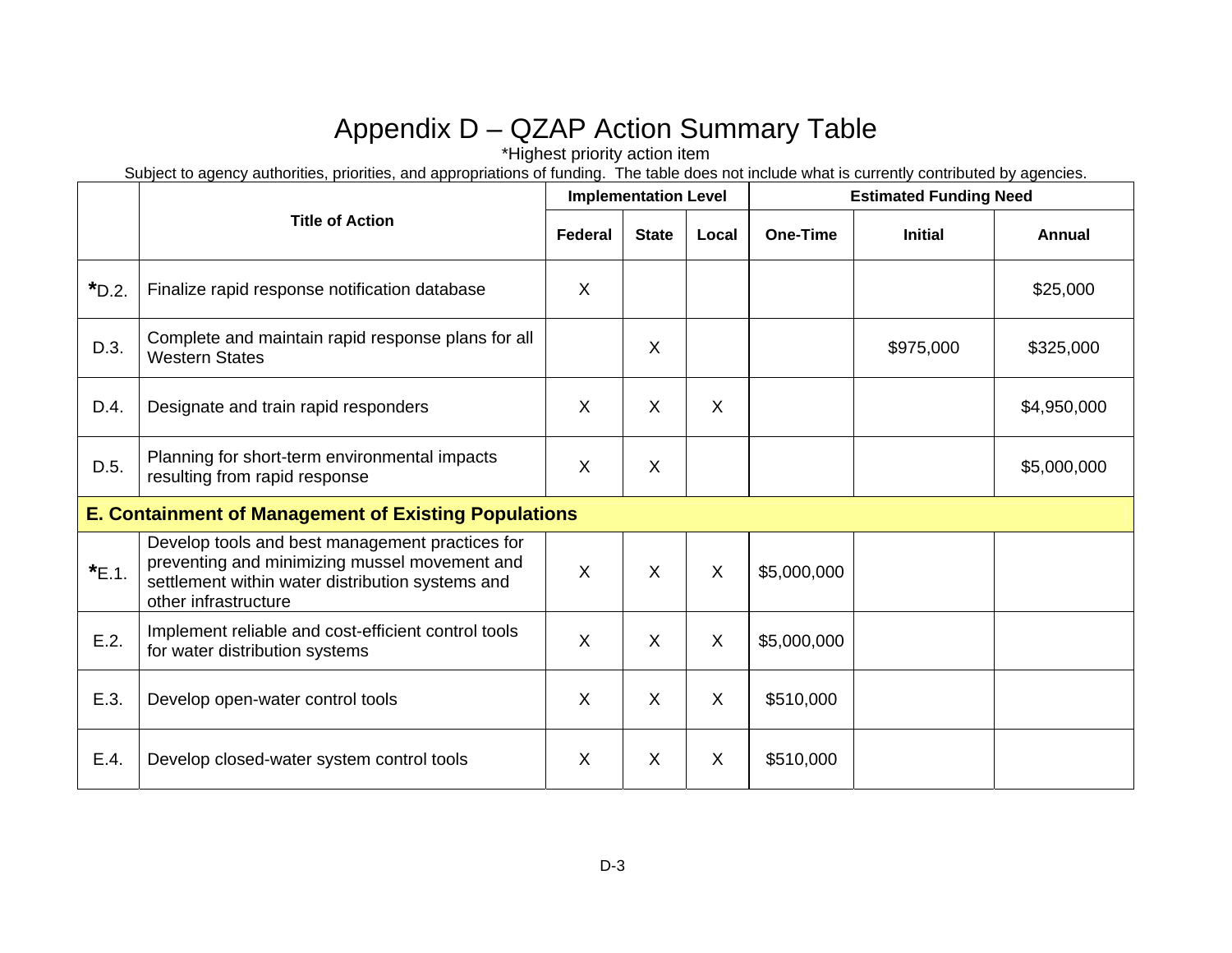\*Highest priority action item

|         |                                                                            |         | <b>Implementation Level</b> |       | <b>Estimated Funding Need</b> |                |               |  |
|---------|----------------------------------------------------------------------------|---------|-----------------------------|-------|-------------------------------|----------------|---------------|--|
|         | <b>Title of Action</b>                                                     | Federal | <b>State</b>                | Local | One-Time                      | <b>Initial</b> | <b>Annual</b> |  |
| E.5.    | Support designing infrastructure for long-term<br>control                  | X       | X                           | X     | \$4,000,000                   |                |               |  |
| E.6.    | Improved understanding of mussel control                                   | X       | X                           |       | \$610,000                     |                |               |  |
| E.7.    | Develop programmatic National Environmental<br>Policy Act guidance         | X       |                             |       | \$230,000                     |                |               |  |
|         | <b>F. Outreach and Education</b>                                           |         |                             |       |                               |                |               |  |
| $*F.1.$ | Adopt consistent outreach messaging and enhance<br>coordination of efforts | $\sf X$ | X                           |       |                               |                | \$250,000     |  |
| F.2.    | Conduct social science research                                            | X       | X                           |       |                               | \$750,000      | \$100,000     |  |
| F.3.    | Increase audience effectiveness assessments                                | X       | X                           |       |                               |                | \$950,000     |  |
| F.4.    | Expand availability of existing outreach material                          |         | X                           |       |                               | \$1,710,000    | \$4,750,000   |  |
| F.5.    | Make better use of television and radio                                    | X       | X                           |       |                               |                | \$10,000,000  |  |
| F.6.    | Provide more opportunities for youth education                             |         | X                           |       |                               | \$150,000      | \$1,425,000   |  |